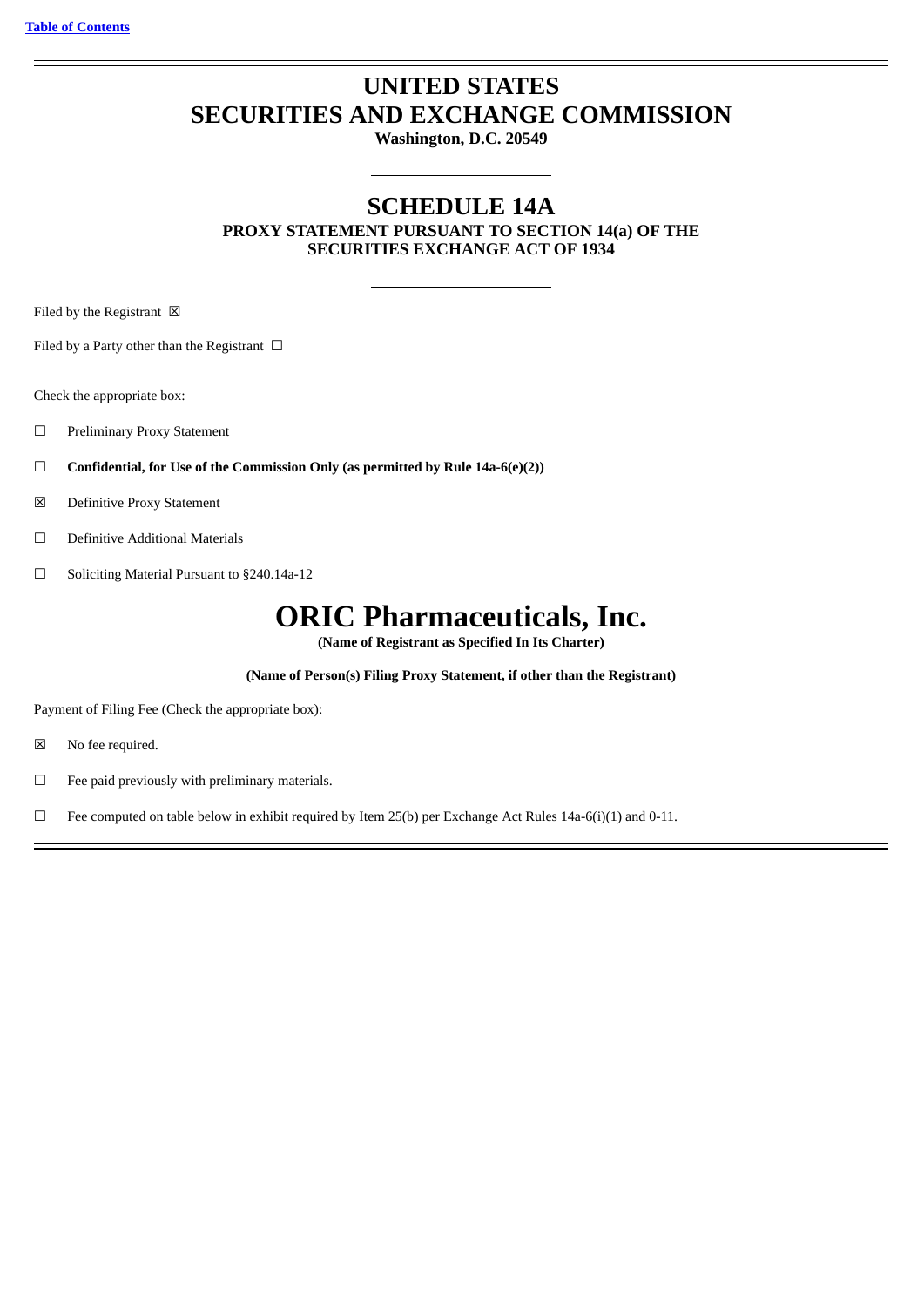## **ORIC PHARMACEUTICALS, INC.**

## Dear Stockholder:

I am pleased to invite you to attend the 2022 Annual Meeting of Stockholders (the "Annual Meeting") of ORIC Pharmaceuticals, Inc. ("ORIC" or the "Company") on Friday, June 17, 2022 at 8:00 a.m. Pacific Time. Due to continued public health concerns associated with the COVID-19 pandemic, the Annual Meeting will be held in a virtual format. We believe this format supports the health and well-being of our stockholders and affords the same rights and opportunities to participate in the Annual Meeting to all stockholders irrespective of location. You will be able to attend the Annual Meeting virtually by visiting www.proxydocs.com/ORIC, where you will be able to listen to the meeting live, submit questions and vote online by entering the control number located on your notice of internet availability (the "Notice") or proxy card.

The attached Notice of Annual Meeting of Stockholders and proxy statement contain details of the business to be conducted at the Annual Meeting. Whether or not you attend the Annual Meeting, it is important that your shares be represented and voted at the Annual Meeting. Therefore, we urge you to promptly vote and submit your proxy via the Internet, by phone, or by signing, dating and returning the enclosed proxy card in the enclosed envelope. If you decide to attend the Annual Meeting virtually, you will be able to change your vote or revoke your proxy, even if you have previously submitted your proxy.

On behalf of ORIC, I would like to thank you for your continued support.

Sincerely,

ga h

Jacob M. Chacko, M.D. President and Chief Executive Officer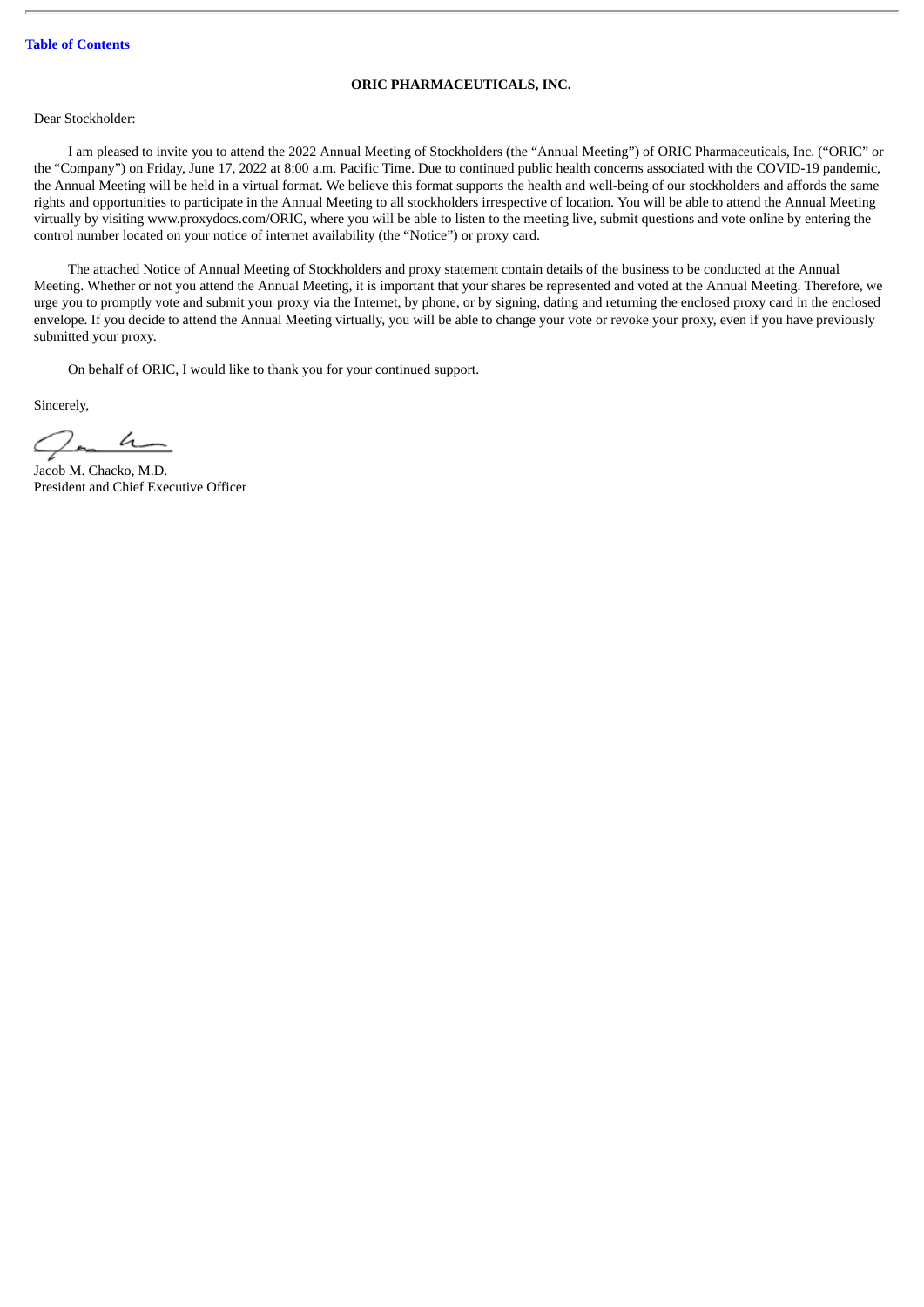## **ORIC PHARMACEUTICALS, INC. 240 E. Grand Ave, 2nd Floor South San Francisco, California 94080**

## **NOTICE OF ANNUAL MEETING OF STOCKHOLDERS**

| <b>Time and Date</b>     | June 17, 2022 at 8:00 a.m. Pacific Time                                                                                                                                                                                                                                                                                                                                                                                                                                                                                                                                   |  |  |  |
|--------------------------|---------------------------------------------------------------------------------------------------------------------------------------------------------------------------------------------------------------------------------------------------------------------------------------------------------------------------------------------------------------------------------------------------------------------------------------------------------------------------------------------------------------------------------------------------------------------------|--|--|--|
| <b>Place</b>             | The Annual Meeting will be a completely virtual meeting of stockholders, to be conducted via<br>live webcast. You will be able to attend the Annual Meeting virtually, examine a list of our<br>stockholders entitled to vote at the Annual Meeting, submit questions and vote online during<br>the Annual Meeting at www.proxydocs.com/ORIC.                                                                                                                                                                                                                             |  |  |  |
| <b>Items of Business</b> | The items of business at the Annual Meeting are:                                                                                                                                                                                                                                                                                                                                                                                                                                                                                                                          |  |  |  |
|                          | To elect the two Class II directors named in the accompanying proxy statement to<br>$\bullet$<br>serve until the 2025 annual meeting of stockholders or until their successors are duly<br>elected and qualified or until their earlier death, resignation or removal.                                                                                                                                                                                                                                                                                                    |  |  |  |
|                          | To ratify the appointment of KPMG LLP as our independent registered public<br>$\bullet$<br>accounting firm for fiscal year ending December 31, 2022.                                                                                                                                                                                                                                                                                                                                                                                                                      |  |  |  |
|                          | To transact other business that may properly come before the Annual Meeting.<br>$\bullet$                                                                                                                                                                                                                                                                                                                                                                                                                                                                                 |  |  |  |
| <b>Record Date</b>       | April 18, 2022 (the "Record Date"). Only stockholders of record at the close of business on<br>the Record Date are entitled to receive notice of, and to vote at, the Annual Meeting.                                                                                                                                                                                                                                                                                                                                                                                     |  |  |  |
| <b>Proxy Voting</b>      | Please vote your shares at your earliest convenience. This will ensure the presence of a<br>quorum at the Annual Meeting. Promptly voting your shares via the Internet, by telephone or<br>by signing, dating, and returning the enclosed proxy card will save the expenses and extra<br>work of additional solicitation. If you receive materials by mail, we have enclosed an<br>addressed envelope, postage prepaid if mailed in the United States. Submitting your proxy<br>now will not prevent you from voting your shares electronically at the Annual Meeting, as |  |  |  |

Important Notice Regarding the Availability of Proxy Materials for the Annual Meeting to be held on June 17, 2022. Our proxy statement and Annual Report to Stockholders are being made available on or about April 27, 2022 at www.proxydocs.com/ORIC. We are providing access to our proxy materials over the Internet under the "notice and access" rules adopted by the Securities and Exchange Commission.

your proxy is revocable at your option.

By order of the Board of Directors,

Jacob M. Chacko, M.D.

President and Chief Executive Officer

April 27, 2022

The date of this proxy statement is April 27, 2022 and it is made available to stockholders on or about April 27, 2022.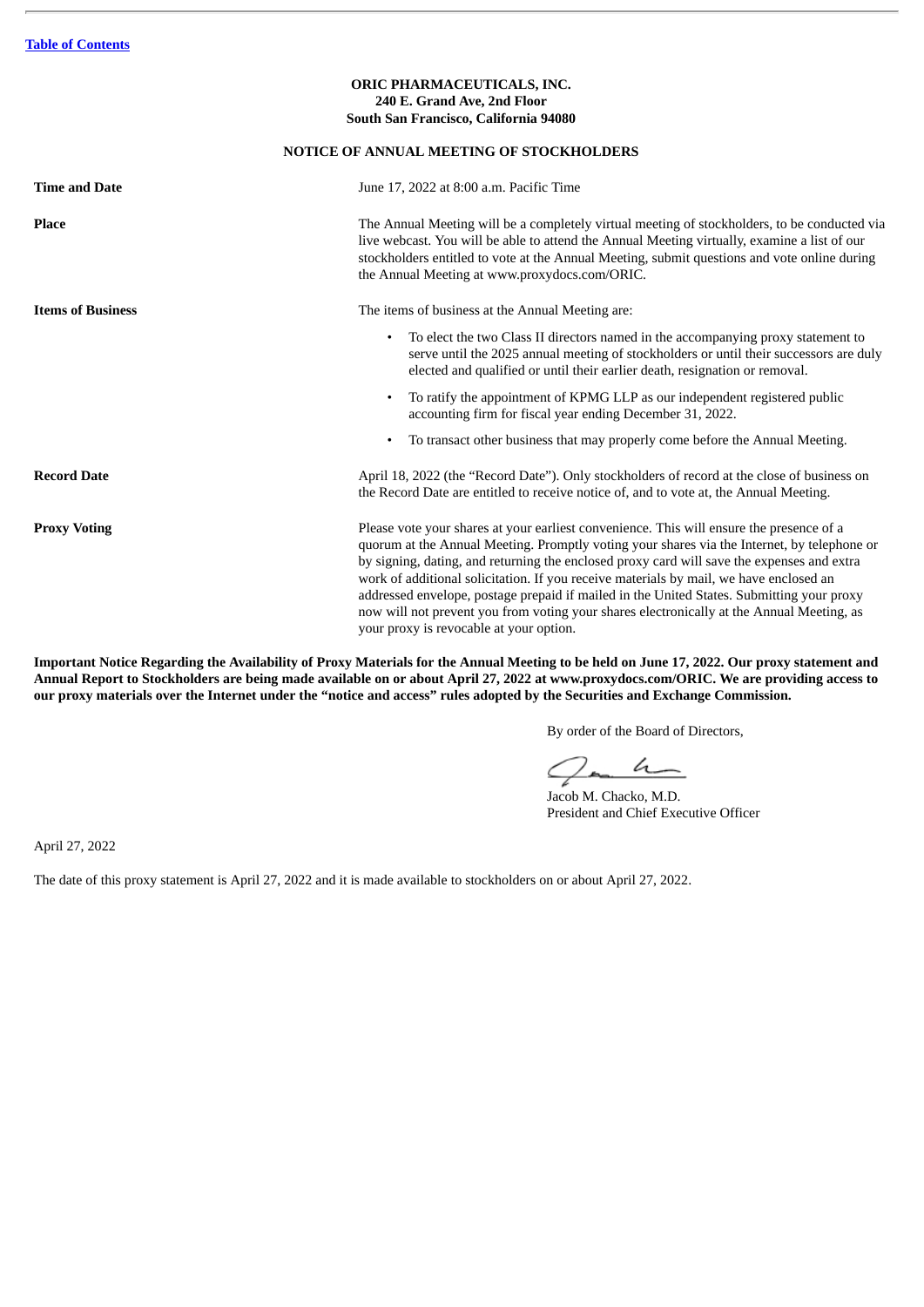ł.

## **TABLE OF CONTENTS**

<span id="page-3-0"></span>

| <b>QUESTIONS AND ANSWERS ABOUT THE ANNUAL MEETING</b>                                       |    |
|---------------------------------------------------------------------------------------------|----|
| <b>BOARD OF DIRECTORS AND CORPORATE GOVERNANCE</b>                                          | 8  |
| <b>PROPOSAL NO. 1 ELECTION OF DIRECTORS</b>                                                 | 19 |
| PROPOSAL NO. 2 RATIFICATION OF APPOINTMENT OF INDEPENDENT REGISTERED PUBLIC ACCOUNTING FIRM | 20 |
| <b>AUDIT COMMITTEE REPORT</b>                                                               | 22 |
| <b>EXECUTIVE OFFICERS</b>                                                                   | 23 |
| <b>EXECUTIVE COMPENSATION</b>                                                               | 24 |
| SECURITY OWNERSHIP OF CERTAIN BENEFICIAL OWNERS AND MANAGEMENT                              | 30 |
| <b>RELATED PARTY TRANSACTIONS</b>                                                           | 32 |
| <b>OTHER MATTERS</b>                                                                        | 33 |
|                                                                                             |    |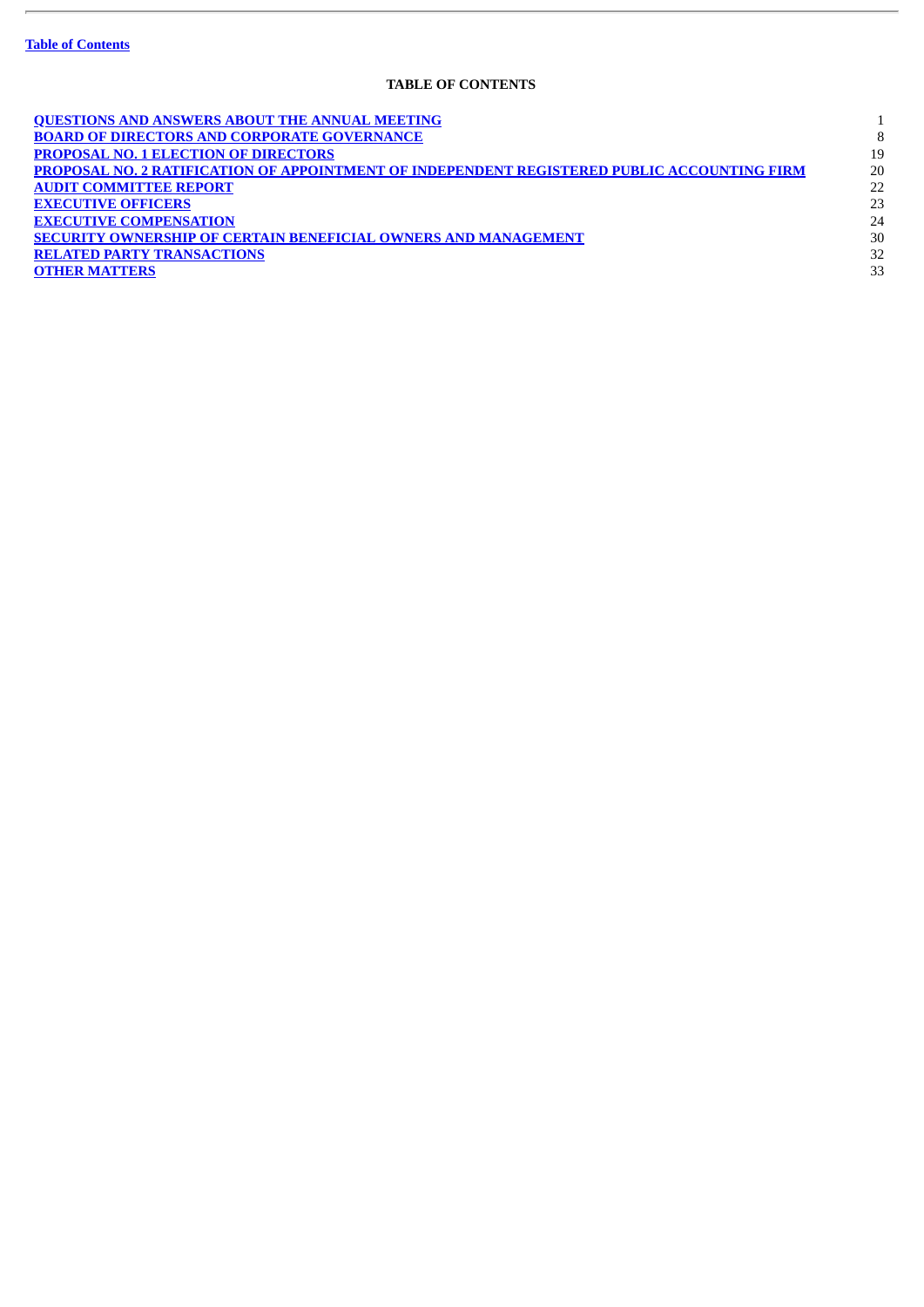## **ORIC PHARMACEUTICALS, INC.**

## **PROXY STATEMENT FOR 2022 VIRTUAL ANNUAL MEETING OF STOCKHOLDERS To Be Held at 8:00 a.m. Pacific Time on June 17, 2022**

This proxy statement and the enclosed form of proxy are being furnished in connection with the solicitation of proxies by our board of directors for use at our 2022 Annual Meeting of Stockholders (and any postponements, adjournments or delays thereof, the Annual Meeting). You will be able to attend the Annual Meeting virtually by visiting www.proxydocs.com/ORIC, where you will be able to listen to the Annual Meeting live, submit questions and vote online by entering the control number on your Notice or proxy card.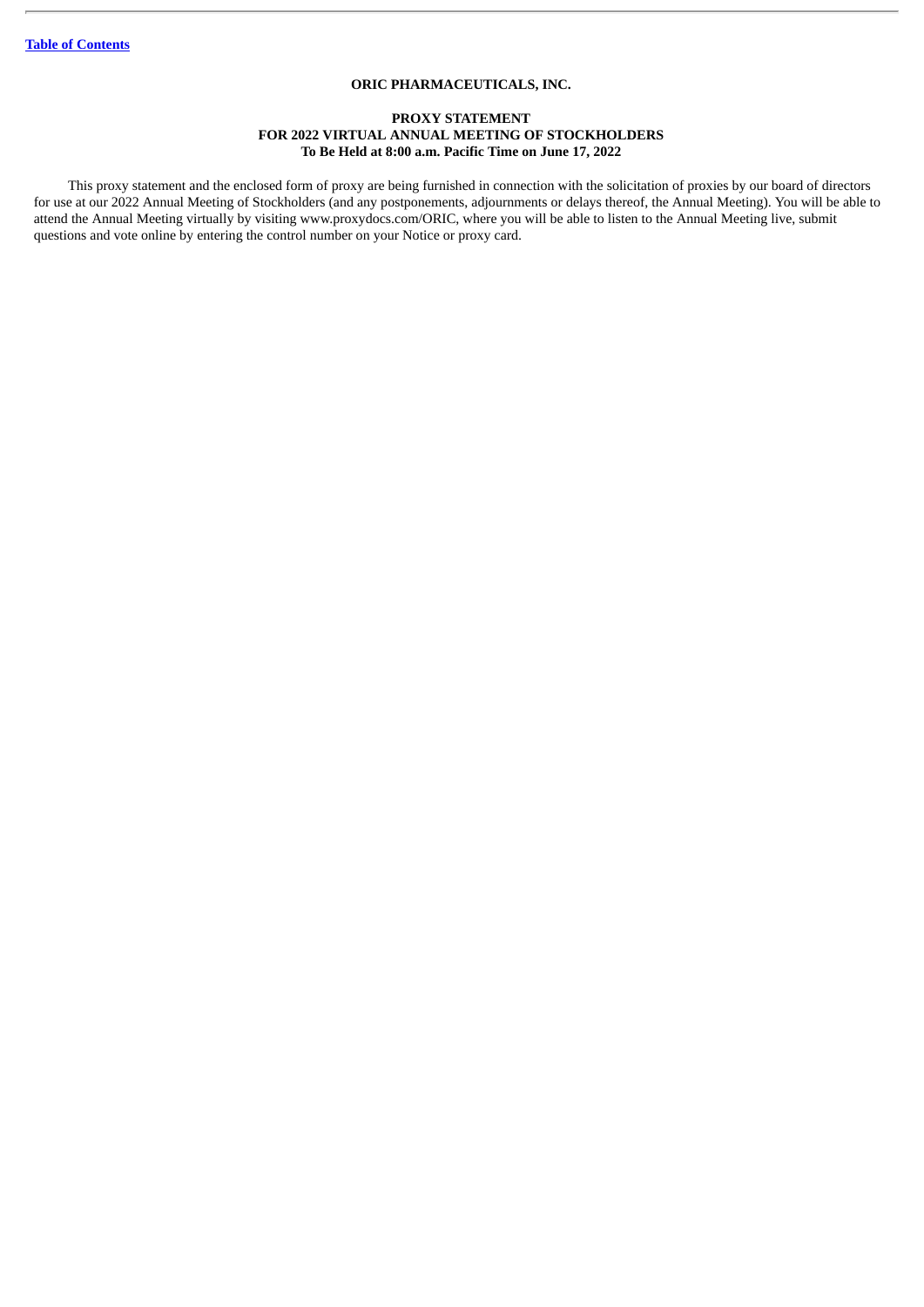## **QUESTIONS AND ANSWERS ABOUT THE ANNUAL MEETING**

<span id="page-5-0"></span>The information provided in the "question and answer" format below addresses certain frequently asked questions but is not intended to be a summary of all matters contained in this proxy statement. Please read the entire proxy statement carefully before voting your shares.

#### **Why am I receiving these materials?**

The board of directors is providing these proxy materials to you in connection with its solicitation of proxies for use at ORIC's Annual Meeting, which will take place on June 17, 2022. Stockholders are invited to attend the Annual Meeting and are requested to vote on the proposals described in this proxy statement. This proxy statement and the accompanying proxy card are being made available on or about April 27, 2022 in connection with the solicitation of proxies on behalf of the board of directors.

## **What proposals will be voted on at the Annual Meeting?**

There are two proposals scheduled to be voted on at the Annual Meeting:

- the election of the two Class II directors named in this proxy statement to serve until the 2025 annual meeting of stockholders or until their successors are duly elected and qualified or until their earlier death, resignation or removal; and
- the ratification of the appointment of KPMG LLP as our independent registered public accounting firm for our fiscal year ending December 31, 2022.

At the time this proxy statement was made available, our management and board of directors were not aware of any other matters to be presented at the Annual Meeting other than those set forth in this proxy statement and in the notice accompanying this proxy statement.

### **How does our board of directors recommend that I vote?**

The board of directors recommends that you vote:

- FOR the two Class II directors named in this proxy statement to serve until the 2025 annual meeting of stockholders or until their successors are duly elected and qualified or until their earlier death, resignation or removal; and
- FOR the ratification of the appointment of KPMG LLP as our independent registered public accounting firm for our fiscal year ending December 31, 2022.

#### **Who is entitled to vote at the Annual Meeting?**

Holders of our common stock at the close of business on April 18, 2022, the record date for the Annual Meeting (the Record Date), are entitled to notice of and to vote at the Annual Meeting. Each stockholder is entitled to one vote for each share of our common stock held as of the Record Date. As of the Record Date, there were 39,440,399 shares of common stock outstanding and entitled to vote. Stockholders are not permitted to cumulate votes with respect to the election of directors. The shares you are entitled to vote include shares that are (1) held of record directly in your name, and (2) held for you as the beneficial owner through a stockbroker, bank or other nominee.

#### **What do I need to do to attend the Annual Meeting virtually?**

You will be able to attend the Annual Meeting virtually, submit your questions during the meeting and vote your shares electronically at the meeting by visiting www.proxydocs.com/ORIC. To participate in the Annual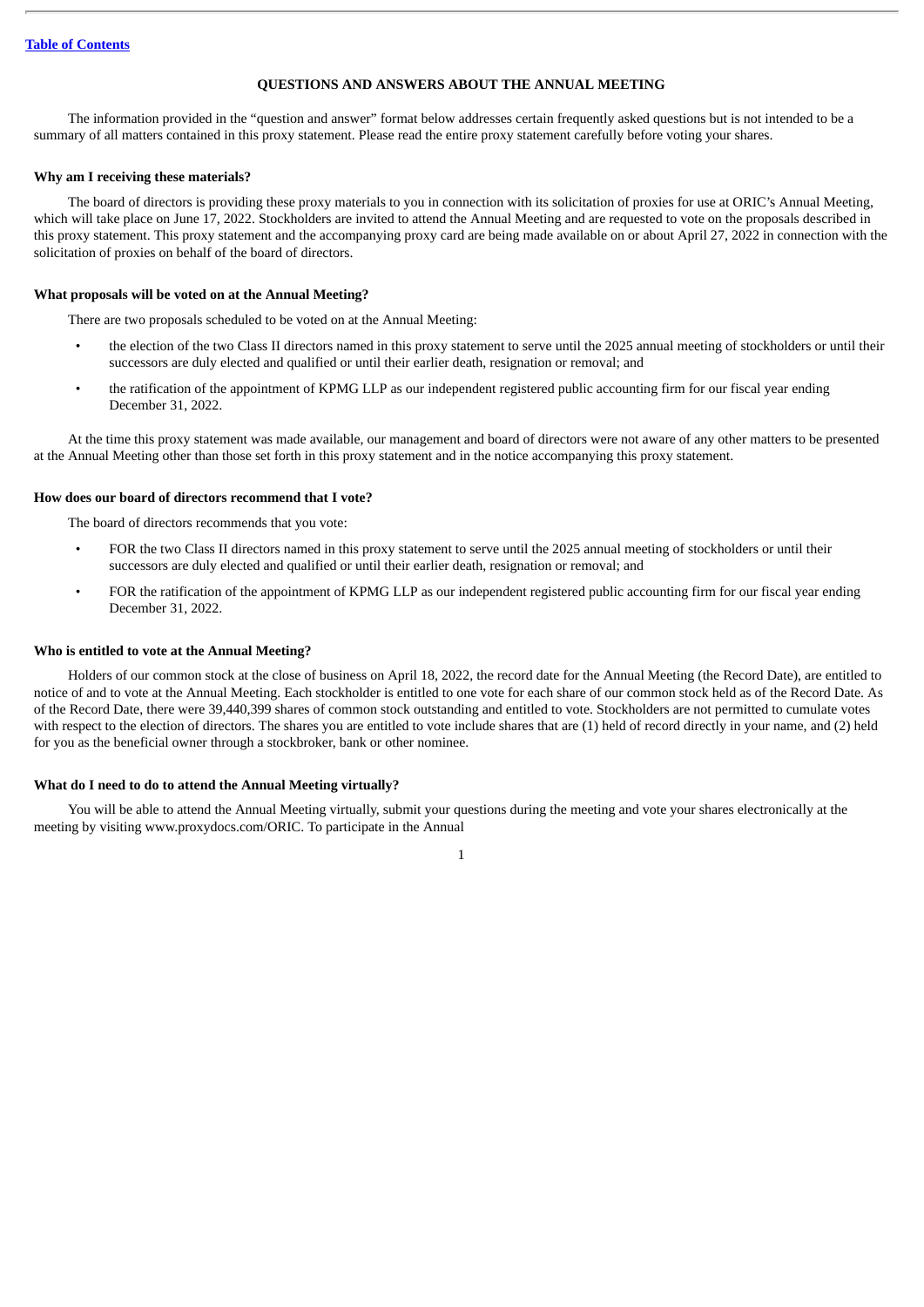Meeting, you will need the control number from your Notice or proxy card. The Annual Meeting webcast will begin promptly at 8:00 a.m. Pacific Time. We encourage you to access the meeting prior to the start time. Online check-in will begin at 7:45 a.m. Pacific Time, and you should allow ample time for the check-in procedures.

If you encounter any difficulties accessing the Annual Meeting during check-in, please call the technical support number that will be posted on the virtual meeting website.

#### **What is the difference between holding shares as a stockholder of record and as a beneficial owner?**

*Stockholder of Record: Shares Registered in Your Name*. If, at the close of business on the Record Date, your shares were registered directly in your name with Computershare Trust Company, N.A., our transfer agent, then you are considered the stockholder of record with respect to those shares. As the stockholder of record, you have the right to grant your voting proxy directly to the proxy holders designated by our board of directors or to vote in person (including virtually) at the Annual Meeting.

Beneficial Owners: Shares Registered in the Name of a Broker, Bank or Other Nominee. If, at the close of business on the Record Date, your shares were held not in your name but rather in a stock brokerage account or by a bank or other nominee on your behalf, then you are considered the beneficial owner of shares held in "street name." As the beneficial owner, you have the right to direct your broker, bank or other nominee how to vote your shares by following the voting instructions your broker, bank or other nominee provides. If you do not provide your broker, bank or other nominee with instructions on how to vote your shares, your broker, bank or other nominee may, in its discretion, vote your shares with respect to routine matters but may not vote your shares with respect to any non-routine matters. Please see "What if I do not specify how my shares are to be voted?" for additional information.

#### **Do I have to do anything in advance if I plan to virtually attend the Annual Meeting?**

*Stockholder of Record: Shares Registered in Your Name*. If you were a stockholder of record at the close of business on the Record Date, you do not need to do anything in advance to virtually attend and/or vote your shares electronically at the Annual Meeting.

Beneficial Owners: Shares Registered in the Name of a Broker, Bank or Other Nominee. If you were a beneficial owner at the close of business on the Record Date, you may not vote your shares electronically at the Annual Meeting unless you obtain a "legal proxy" from your broker, bank or other nominee who is the stockholder of record with respect to your shares. Please follow the instructions for obtaining a legal proxy provided to you by your broker, bank or other nominee.

#### **How do I vote and what are the voting deadlines?**

*Stockholder of Record: Shares Registered in Your Name*. If you are a stockholder of record, you can vote in one of the following ways:

- **You may vote via the Internet**. To vote via the Internet, go to www.proxypush.com/ORIC to complete an electronic proxy card. You will be asked to provide the control number from the Notice or proxy card you receive. If you vote via the Internet, you do not need to return a proxy card by mail.
- **You may vote by telephone.** To vote by telephone, dial toll-free 866-895-6921 and follow the recorded instructions. You will be asked to provide the control number from the Notice or proxy card you receive. If you vote by telephone, you do not need to return a proxy card by mail.
- **You may vote by mail**. If you receive proxy materials by mail and would like to vote by mail, you need to date and sign the proxy card that accompanies this proxy statement and promptly mail it to the tabulation agent in the enclosed postage-paid envelope so that it is received no later than June 16, 2022. You do not need to put a stamp on the enclosed envelope if you mail it from within the United States.

 $\overline{2}$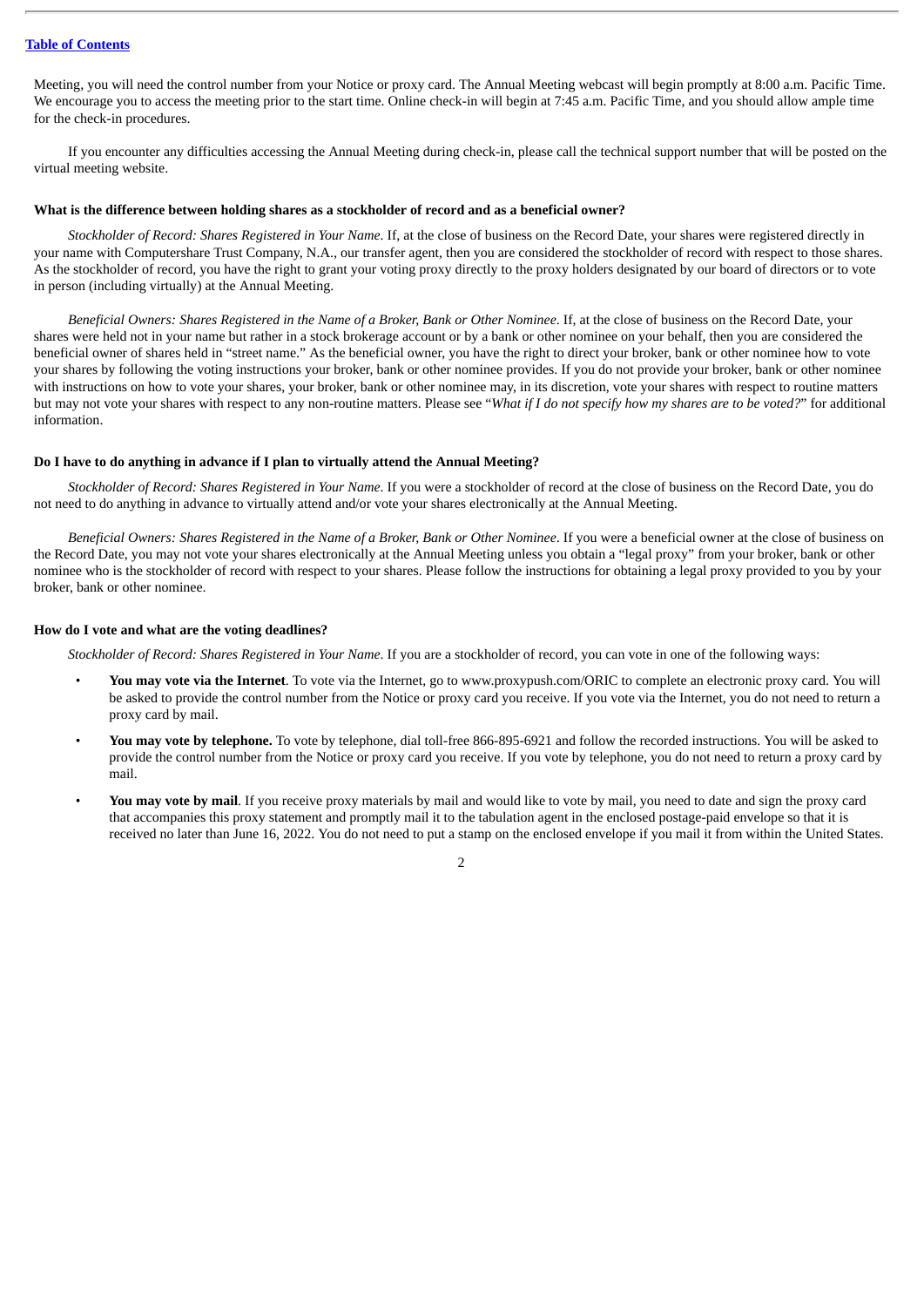The persons named in the proxy card will vote the shares you own in accordance with your instructions on the proxy card you mail. If you return the proxy card, but do not give any instructions on a particular matter to be voted on at the Annual Meeting, the persons named in the proxy card will vote the shares you own in accordance with the recommendations of the board of directors. The board of directors recommends that you vote **FOR** the election of each of the two Class II directors nominated by our board of directors and named in this proxy statement and **FOR** the ratification of the appointment of KPMG LLP as our independent registered public accounting firm for our fiscal year ending December 31, 2022.

• **You may vote electronically while attending the Annual Meeting virtually**. If you plan to attend the Annual Meeting by visiting www.proxydocs.com/ORIC, you may vote electronically during the Annual Meeting. Please have your Notice or proxy card in hand when you visit the website.

Beneficial Owners: Shares Registered in the Name of a Broker, Bank or Other Nominee. If you are the beneficial owner of shares held of record by a broker, bank or other nominee, you will receive voting instructions from your broker, bank or other nominee. You must follow the voting instructions provided by your broker, bank or other nominee in order to instruct your broker, bank or other nominee how to vote your shares. The availability of Internet and telephone voting options will depend on the voting process of your broker, bank or other nominee. **As discussed above, if you are a** beneficial owner, you may not vote your shares electronically at the Annual Meeting unless you obtain a legal proxy from your broker, bank or **other nominee.**

#### **Can I change my vote or revoke my proxy?**

*Stockholder of Record: Shares Registered in Your Name*. If you are a stockholder of record, you may revoke your proxy or change your proxy instructions at any time before your proxy is voted at the Annual Meeting by:

- entering a new vote by Internet or telephone;
- signing and returning a new proxy card with a later date;
- delivering a written revocation to our Secretary at ORIC Pharmaceuticals, Inc., 240 E. Grand Ave, 2nd Floor, South San Francisco, California 94080, by 11:59 p.m. Eastern Time on June 16, 2022; or
- attending the Annual Meeting virtually and voting electronically during the Annual Meeting.

Beneficial Owners: Shares Registered in the Name of a Broker, Bank or Other Nominee. If you are the beneficial owner of your shares, you must contact the broker, bank or other nominee holding your shares and follow their instructions to change your vote or revoke your proxy.

## **What is the effect of giving a proxy?**

Proxies are solicited by and on behalf of our board of directors. The persons named in the proxy have been designated as proxy holders by our board of directors. When a proxy is properly dated, executed and returned, the shares represented by the proxy will be voted at the Annual Meeting in accordance with the instructions of the stockholder. If no specific instructions are given, however, the shares will be voted in accordance with the recommendations of our board of directors. If any matters not described in this proxy statement are properly presented at the Annual Meeting, the proxy holders will use their own judgment to determine how to vote your shares. If the Annual Meeting is postponed or adjourned, the proxy holders can vote your shares on the new meeting date, unless you have properly revoked your proxy, as described above.

## **Why did I receive a Notice instead of a full set of proxy materials?**

In accordance with the rules of the Securities and Exchange Commission ("SEC") and to help reduce the environmental impact of the Annual Meeting, we have elected to furnish our proxy materials, including this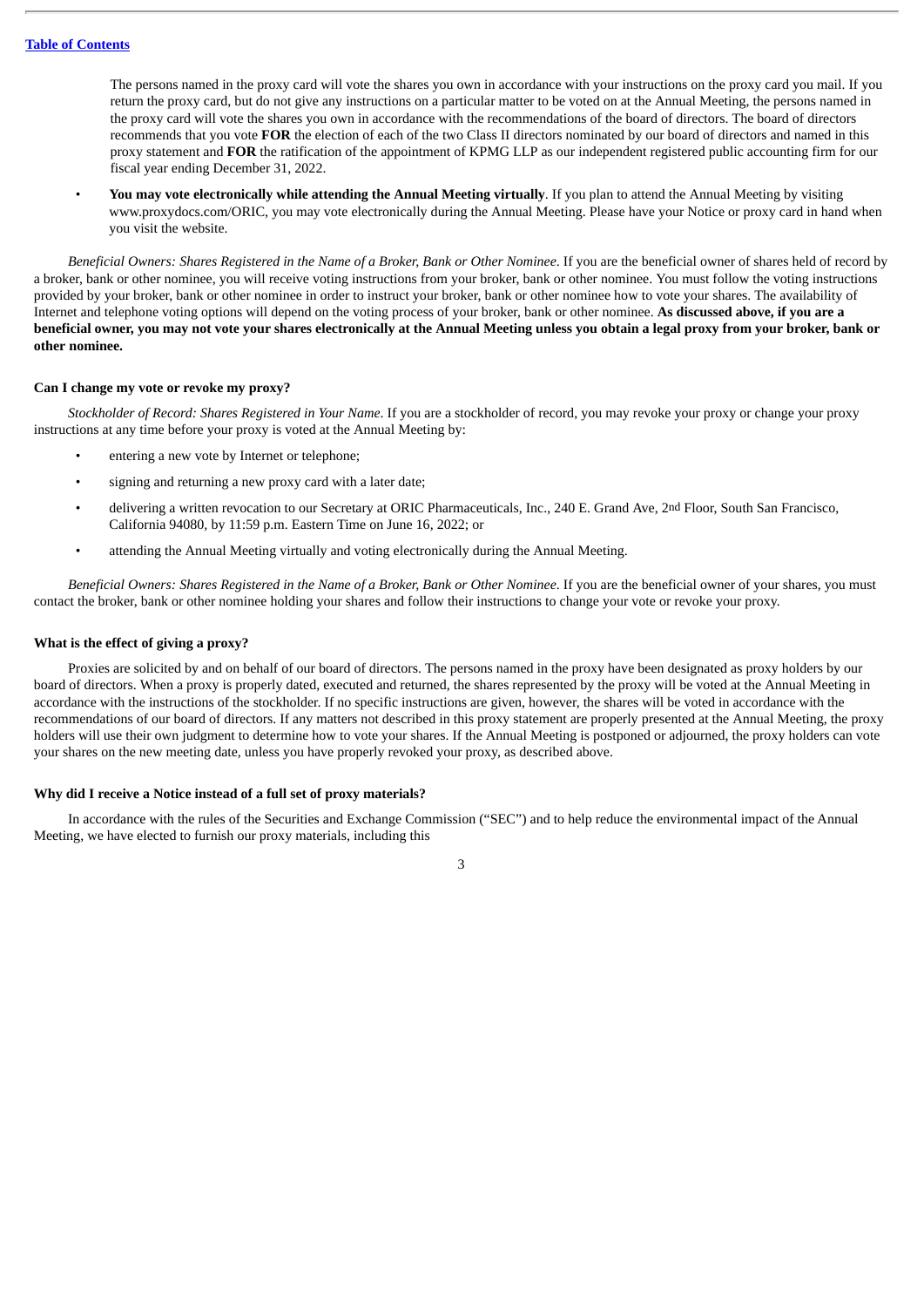proxy statement and our annual report, primarily via the Internet. The Notice is first being mailed on or about April 27, 2022 to all stockholders entitled to vote at the Annual Meeting.

Stockholders may request to receive all future proxy materials in printed form by mail or electronically by email by following the instructions contained in the Notice. We encourage stockholders to take advantage of the availability of our proxy materials on the Internet to help reduce the environmental impact and the costs of our annual meetings of stockholders.

## **What if I do not specify how my shares are to be voted?**

*Stockholder of Record: Shares Registered in Your Name*. If you are a stockholder of record and you submit a proxy but you do not provide voting instructions, your shares will be voted:

- "FOR" the election of the two Class II directors named in this proxy statement to serve until the 2025 annual meeting of stockholders or until their successors are duly elected and qualified or until their earlier death, resignation or removal ("Proposal No. 1");
- "FOR" the ratification of the appointment of KPMG LLP as our independent registered public accounting firm for our fiscal year ending December 31, 2022 ("Proposal No. 2"); and
- In the discretion of the named proxy holders regarding any other matters properly presented for a vote at the Annual Meeting or any adjournments or postponements thereof.

Beneficial Owners: Shares Registered in the Name of a Broker, Bank or Other Nominee. If you are a beneficial owner and you do not provide your broker, bank or other nominee that holds your shares with voting instructions, then your broker, bank or other nominee will determine if it has discretion to vote on each matter. Brokers do not have discretion to vote on non-routine matters. Proposal No. 1 is a non-routine matter and Proposal No. 2 is a routine matter. As a result, if you do not provide voting instructions to your broker, bank or other nominee, then your broker, bank or other nominee may not vote your shares with respect to Proposal No. 1, but may, in its discretion, vote your shares with respect to Proposal No. 2. For additional information regarding broker non-votes, see "*What are the effects of abstentions and broker non-votes?*" below.

## **What are the effects of abstentions and broker non-votes?**

An abstention represents a stockholder's affirmative choice to decline to vote on a proposal. If a stockholder indicates on its proxy card that it wishes to abstain from voting its shares on a proposal, or if a broker, bank or other nominee holding its customers' shares of record causes abstentions to be recorded for shares on a proposal, these shares will be considered present and entitled to vote at the Annual Meeting. As a result, abstentions will be counted for purposes of determining the presence or absence of a quorum and will also count as votes against a proposal in cases where approval of the proposal requires the affirmative vote of a majority of the voting power of the shares present in person (virtually) or represented by proxy at the Annual Meeting and entitled to vote on the subject matter (*e.g.*, Proposal No. 2). However, because the outcome of Proposal No. 1 (election of directors) will be determined by a plurality vote, abstentions will have no impact on the outcome of such proposal as long as a quorum exists.

A broker non-vote occurs when a broker, bank or other nominee holding shares for a beneficial owner does not vote on a particular proposal because the broker, bank or other nominee does not have discretionary voting power with respect to such proposal and has not received voting instructions from the beneficial owner of the shares. Broker non-votes will be counted for purposes of calculating whether a quorum is present at the Annual Meeting but will not be counted for purposes of determining the number of votes cast. Therefore, a broker non-vote will make a quorum more readily attainable but will not otherwise affect the outcome of the vote on any proposal.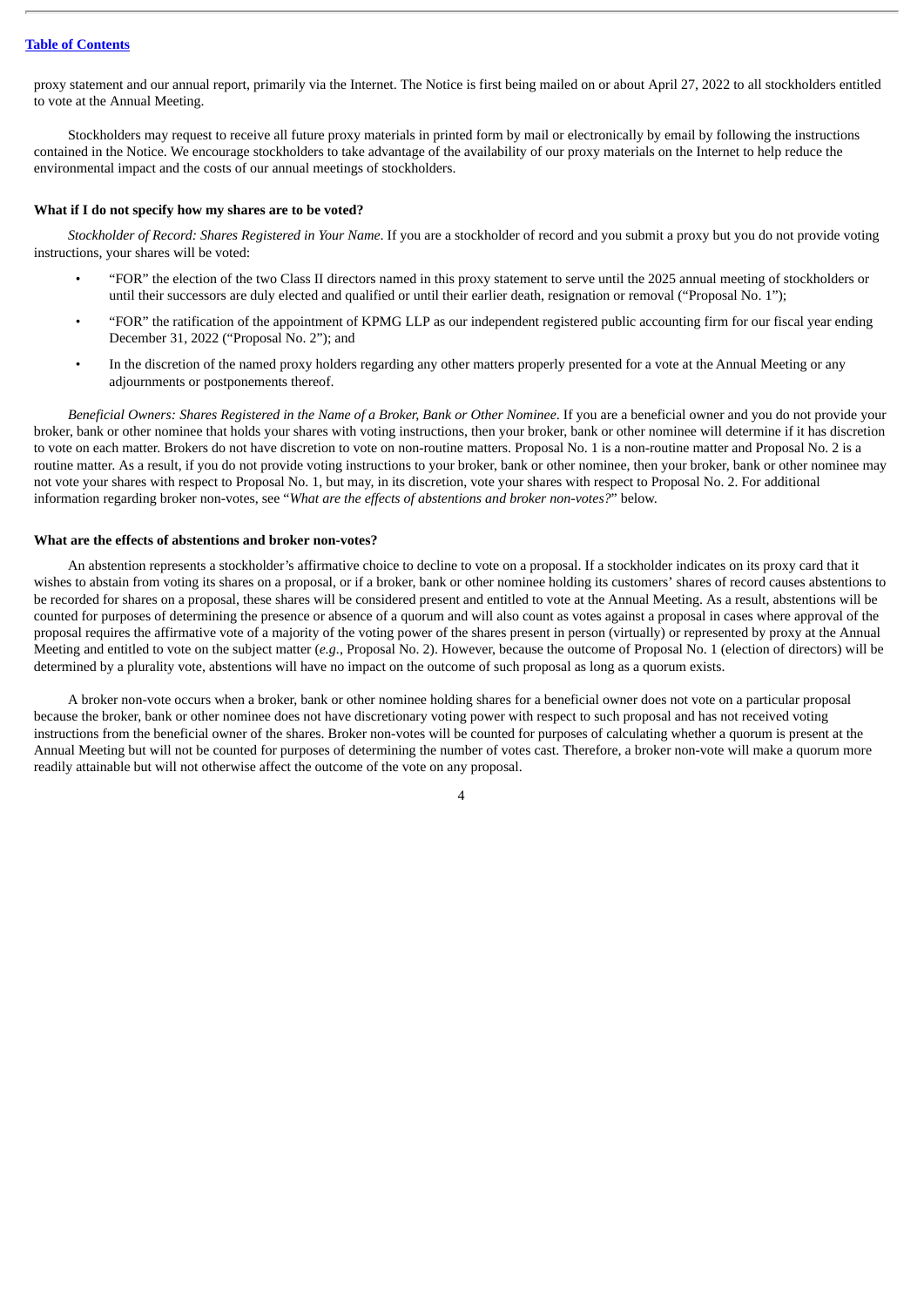#### **What is a quorum?**

A quorum is the minimum number of shares required to be present (including virtually) at the Annual Meeting for the meeting to be properly held under our bylaws and Delaware law. A majority of the shares of common stock outstanding and entitled to vote, in person (including virtually) or by proxy, constitutes a quorum for the transaction of business at the Annual Meeting. As noted above, as of the Record Date, there were a total of 39,440,399 shares of common stock outstanding, which means that 19,720,200 shares of common stock must be represented in person (including virtually) or by proxy at the Annual Meeting to have a quorum. If there is no quorum, a majority of the shares present at the Annual Meeting or the chairperson of the Annual Meeting may adjourn the meeting to a later date.

#### **How many votes are needed for approval of each proposal?**

- *Proposal No. 1:* The election of two Class II directors requires a plurality of the voting power of the shares present in person (virtually) or represented by proxy at the Annual Meeting and entitled to vote on the election of directors to be approved. This means that the two nominees who receive the most FOR votes will be elected. You may vote FOR or WITHHOLD for each of the nominees. Any shares not voted FOR a particular nominee (whether as a result of voting withheld or a broker non-vote) will not be counted in such nominee's favor and will have no effect on the outcome of the election.
- *Proposal No. 2:* The ratification of the appointment of KPMG LLP requires an affirmative vote of a majority of the voting power of the shares present in person (virtually) or represented by proxy at the Annual Meeting and entitled to vote on the subject matter (*i.e.*, Proposal No. 2) to be approved. You may vote FOR, AGAINST or ABSTAIN. If you ABSTAIN from voting on Proposal No. 2, the abstention will have the same effect as a vote AGAINST the proposal.

#### **How are proxies solicited for the Annual Meeting and who is paying for such solicitation?**

Our board of directors is soliciting proxies for use at the Annual Meeting by means of the proxy materials. We will bear the entire cost of proxy solicitation, including the preparation, assembly, printing, mailing and distribution of the proxy materials. Copies of solicitation materials will also be made available upon request to brokers, banks and other nominees to forward to the beneficial owners of the shares held of record by such brokers, banks or other nominees. The original solicitation of proxies may be supplemented by solicitation by telephone, electronic communication, or other means by our directors, officers, employees or agents. No additional compensation will be paid to these individuals for any such services, although we may reimburse such individuals for their reasonable out-of-pocket expenses in connection with such solicitation.

If you choose to access the proxy materials and/or vote over the Internet, you are responsible for Internet access charges you may incur. If you choose to vote by telephone, you are responsible for telephone charges you may incur.

#### **What does it mean if I received more than one Notice?**

If you receive more than one Notice, your shares may be registered in more than one name or in different accounts. Please follow the voting instructions on each Notice to ensure that all of your shares are voted.

#### **Is my vote confidential?**

Proxy instructions, ballots and voting tabulations that identify individual stockholders are handled in a manner that protects your voting privacy. Your vote will not be disclosed either within ORIC or to third parties, except as necessary to meet applicable legal requirements, to allow for the tabulation of votes and certification of the vote, or to facilitate a successful proxy solicitation.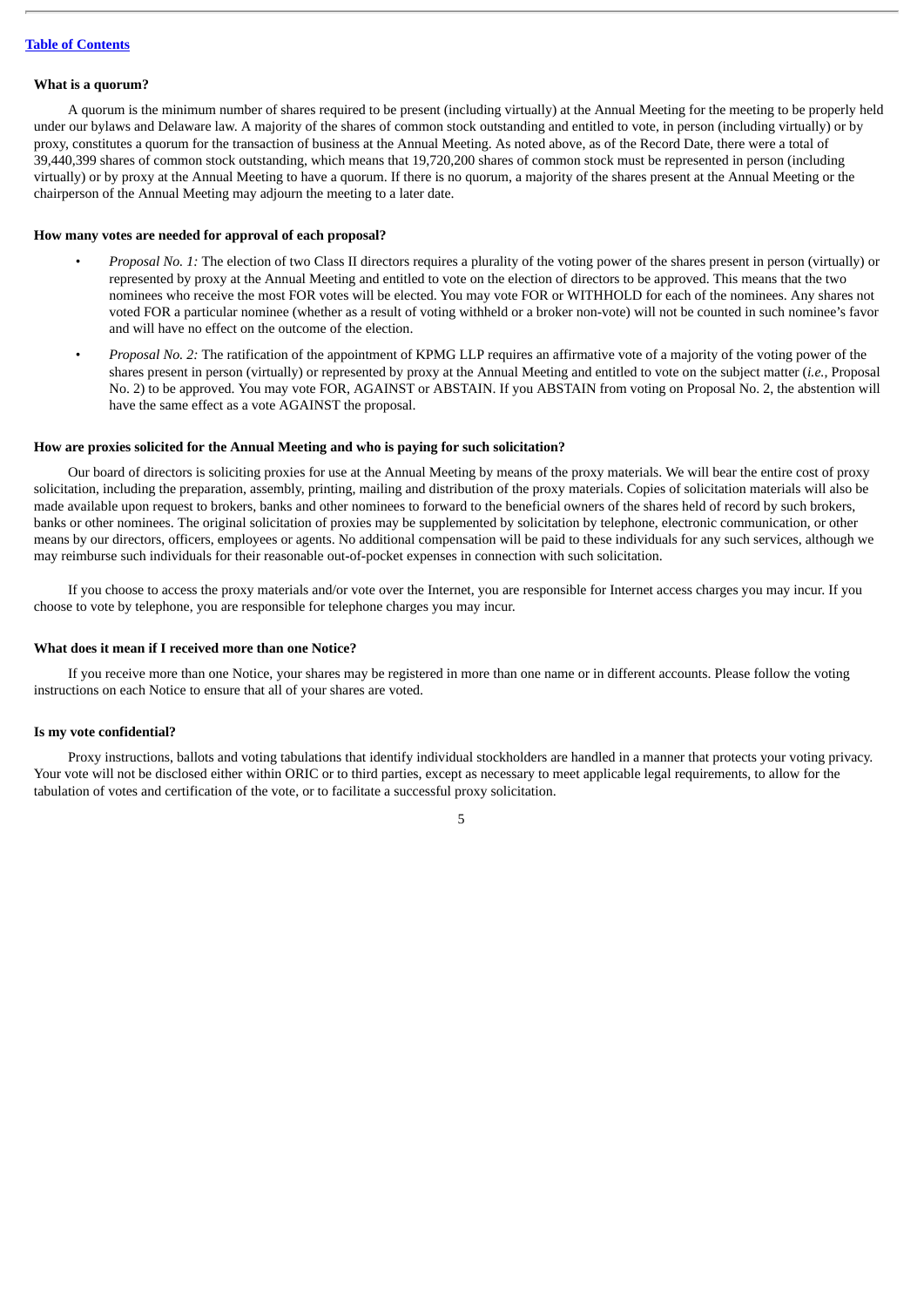#### I share an address with another stockholder, and we received only one paper copy of the proxy materials. How may I obtain an additional copy **of the proxy materials?**

We have adopted a procedure approved by the SEC called "householding," for stockholders who receive proxy materials by mail, under which we can deliver a single copy of the proxy materials and annual report to multiple stockholders who share the same address unless we received contrary instructions from one or more of the stockholders. This procedure reduces our printing and mailing costs. Stockholders who participate in householding will continue to be able to access and receive separate proxy cards. Upon written or oral request, we will promptly deliver a separate copy of the proxy materials and annual report to any stockholder at a shared address to which we delivered a single copy of any of these documents. To receive a separate copy, or, if you are receiving multiple copies, to request that we only send a single copy of next year's proxy materials and annual report, you may contact us as follows:

> ORIC Pharmaceuticals, Inc. Attention: Secretary 240 E. Grand Ave, 2nd Floor South San Francisco, California 94080 (650) 388-5600

Stockholders who hold shares in street name may contact their brokerage firm, bank, broker-dealer or other nominee to request information about householding.

## **How can I find out the results of the voting at the Annual Meeting?**

Preliminary voting results may be announced at the Annual Meeting. In addition, final voting results will be published in a current report on Form 8-K that we expect to file within four business days after the Annual Meeting. If final voting results are not available to us at that time, we intend to file a Form 8-K to publish preliminary results and, within four business days after the final results are known to us, file an amendment to the Form 8-K to publish the final results.

## What is the deadline to propose actions for consideration at next year's annual meeting of stockholders or to nominate individuals to serve as **directors?**

#### *Stockholder Proposals*

Stockholders may present proper proposals for inclusion in our proxy statement and for consideration at the next annual meeting of stockholders by submitting their proposals in writing to our Secretary in a timely manner. For a stockholder proposal to be considered for inclusion in our proxy statement for our 2023 annual meeting of stockholders, our Secretary must receive the written proposal at our principal executive offices not later than December 28, 2022. In addition, stockholder proposals must comply with the requirements of Rule 14a-8 under the Securities Exchange Act of 1934, as amended (the "Exchange Act"), regarding the inclusion of stockholder proposals in company-sponsored proxy materials. Stockholder proposals should be addressed to:

> ORIC Pharmaceuticals, Inc. Attention: Secretary 240 E. Grand Ave, 2nd Floor South San Francisco, California 94080

Our bylaws also establish an advance notice procedure for stockholders who wish to present a proposal before an annual meeting of stockholders but do not intend for the proposal to be included in our proxy statement. Our bylaws provide that the only business that may be conducted at an annual meeting is business that is (i) specified in our proxy materials with respect to such meeting, (ii) otherwise properly brought before the annual meeting by or at the direction of the Board, (iii) provided in the certificate of designation for any class or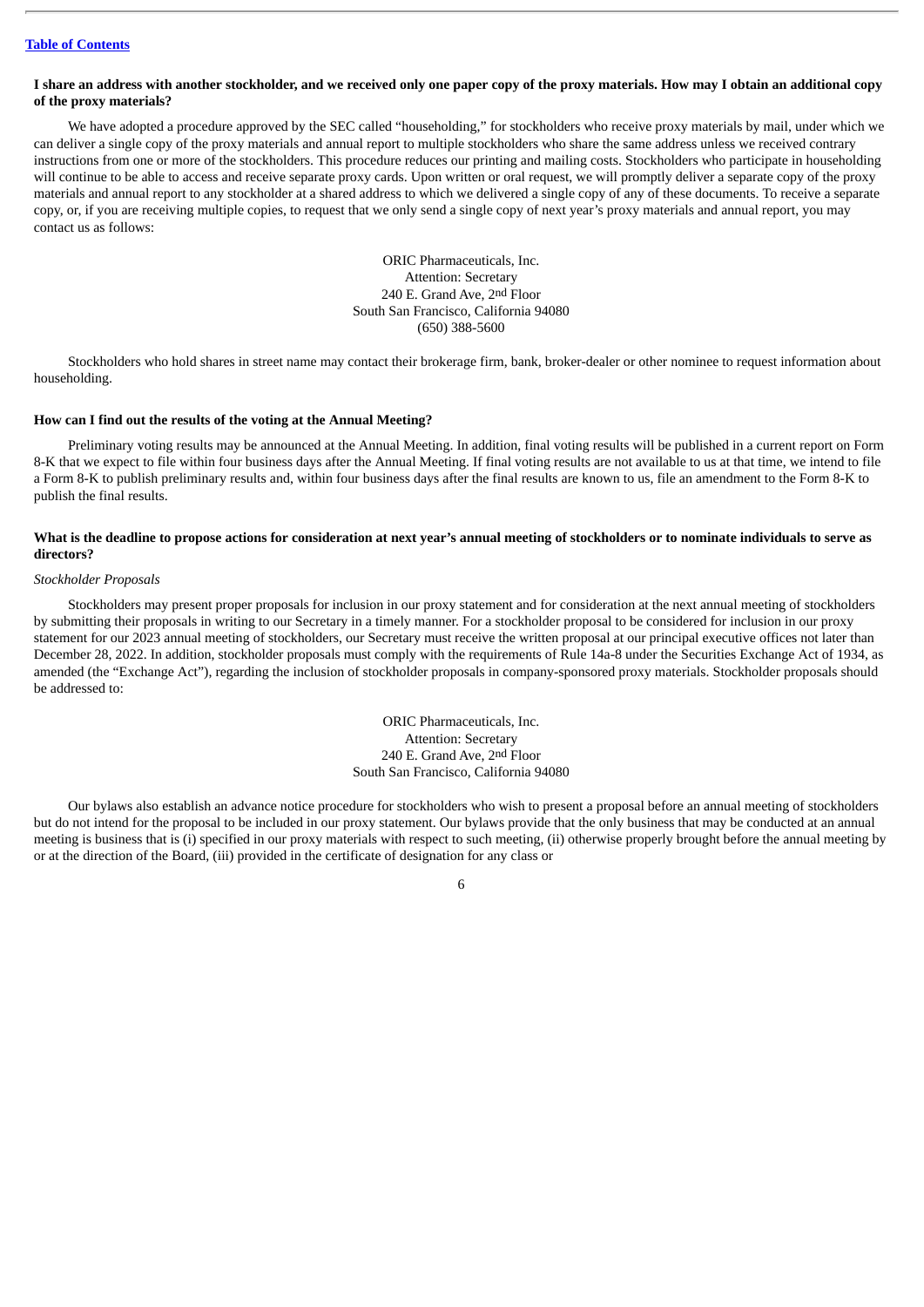series of preferred stock, or (iv) properly brought before the annual meeting by a stockholder of record entitled to vote at the annual meeting who has delivered timely written notice to our Secretary, which notice must contain the information specified in our bylaws. To be timely for our 2023 annual meeting of stockholders, our Secretary must receive the written notice at our principal executive offices:

- not earlier than February 17, 2023 at 8:00 a.m., Pacific Time; and
- not later than March 19, 2023 at 5:00 p.m., Pacific Time.

In the event that the date of the 2023 annual meeting of stockholders is changed by more than 25 days from the one-year anniversary of the date of the Annual Meeting, then notice by a stockholder of a stockholder proposal to be timely must be received by the Secretary of the Company not earlier than 8:00 a.m., Pacific Time, on the 120th day prior to such annual meeting of stockholders and not later than 5:00 p.m., Pacific Time, on the 10th day following the day on which Public Announcement (as defined below) of the date of such annual meeting is first made. That notice must state the information required by Section 2.4 of ORIC's bylaws, and otherwise must comply with applicable federal and state law. "Public Announcement" shall mean disclosure in a press release reported by a national news service or in a document publicly filed by the Company with the SEC pursuant to Section 13, 14 or 15(d) of the Exchange Act.

If a stockholder who has notified us of his, her or its intention to present a proposal at an annual meeting does not appear to present his, her or its proposal at such annual meeting, we are not required to present the proposal for a vote at such annual meeting.

#### *Recommendation and Nomination of Director Candidates*

You may recommend director candidates for consideration by our nominating and corporate governance committee. Any such recommendations should include the nominee's name and qualifications for membership on our board of directors and should be directed to our Secretary at the address set forth above. For additional information regarding stockholder recommendations for director candidates, see "Board of Directors and Corporate Governance—Stockholder Recommendations for Nominations to the Board of Directors."

In addition, our bylaws permit stockholders to nominate directors for election at an annual meeting of stockholders. To nominate a director, the stockholder must provide the information required by our bylaws. In addition, the stockholder must give timely notice to our Secretary in accordance with our bylaws, which, in general, require that the notice be received by our Secretary within the time period described above under "Stockholder Proposals" for stockholder proposals that are not intended to be included in a proxy statement.

#### *Availability of Bylaws*

A copy of our bylaws may be obtained by accessing our public filings on the SEC's website at www.sec.gov. You may also contact our Secretary at our principal executive office for a copy of our bylaws containing the relevant provisions regarding the requirements for making stockholder proposals and nominating director candidates.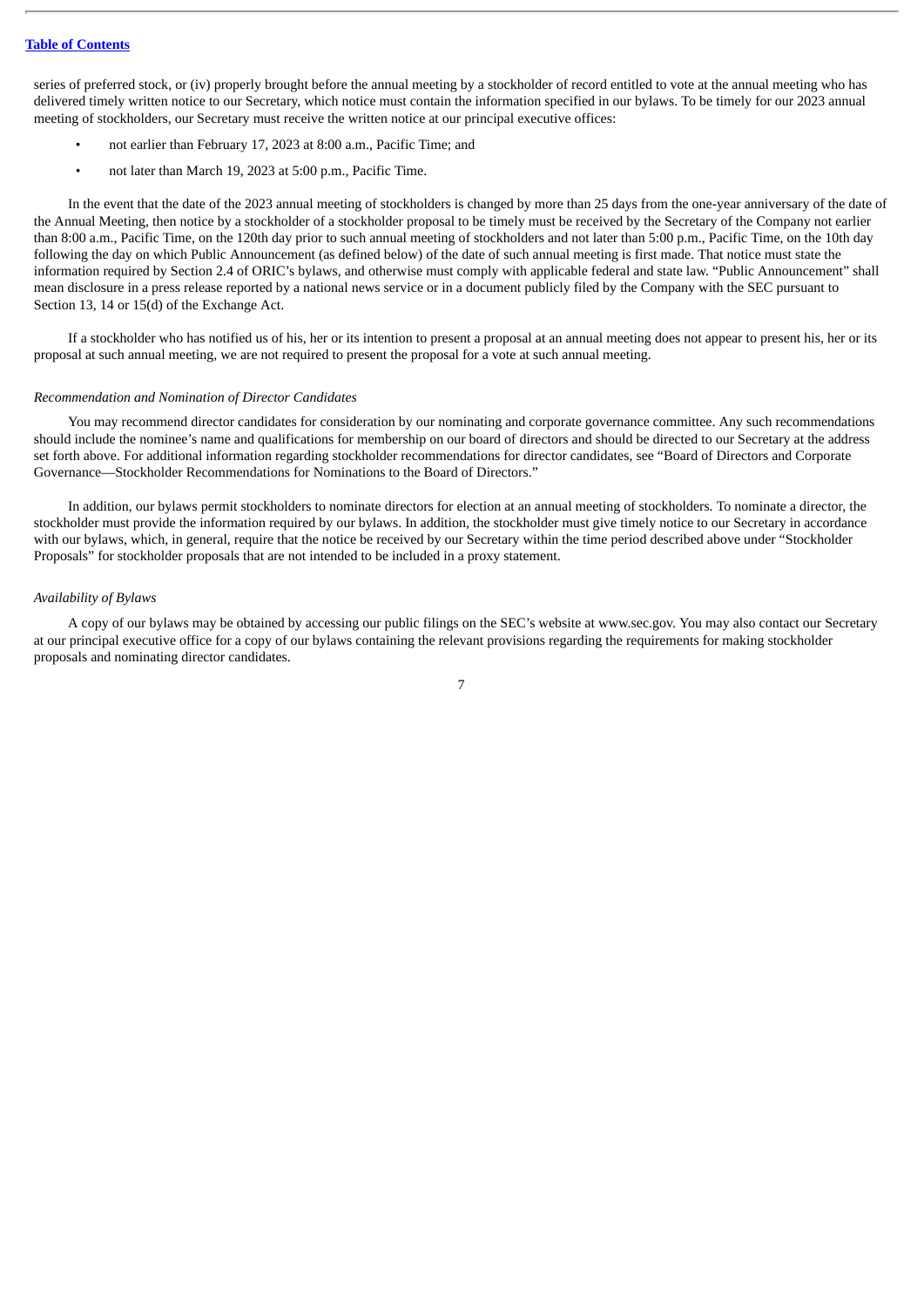## **BOARD OF DIRECTORS AND CORPORATE GOVERNANCE**

<span id="page-12-0"></span>Our business affairs are managed under the direction of our board of directors, which is currently comprised of six (6) members. Our board of directors has affirmatively determined that five (5) of our six (6) directors, are independent within the meaning of the independent director requirements of The Nasdaq Stock Market LLC ("Nasdaq"). Our board of directors is divided into three classes with staggered three-year terms. At each annual meeting of stockholders, a class of directors will be elected for a three-year term to succeed the same class whose term is then expiring.

Upon the recommendation of our nominating and corporate governance committee, we are nominating Steven L. Hoerter and Angie You, Ph.D. for election as Class II directors at the Annual Meeting. If elected, Mr. Hoerter and Dr. You will each hold office for a three-year term until the 2025 annual meeting of stockholders or until their successors are duly elected and qualified or until their earlier death, resignation or removal.

The following table sets forth the names, ages as of March 31, 2022 and certain other information for the directors with terms expiring at the Annual Meeting (who are also nominees for election as a director at the Annual Meeting) and for each of the continuing directors:

| <b>Name</b><br><b>Director Nominees</b> | <b>Class</b> | <b>Age</b> | <b>Position</b>                    | <b>Director</b><br>Since | Current<br>Term<br><b>Expires</b> | Expiration<br>of Term For<br>Which<br><b>Nominated</b> |
|-----------------------------------------|--------------|------------|------------------------------------|--------------------------|-----------------------------------|--------------------------------------------------------|
| Steven L. Hoerter $(1)(2)$              | Н            | 51         | Director                           | 2021                     | 2022                              | 2025                                                   |
| Angie You, Ph.D.(1)(3)                  | $_{\rm II}$  | 49         | <b>Director</b>                    | 2021                     | 2022                              | 2025                                                   |
| <b>Continuing Directors</b>             |              |            |                                    |                          |                                   |                                                        |
| Jacob M. Chacko, M.D.                   | Ш            | 43         | President, Chief Executive Officer | 2018                     | 2023                              |                                                        |
| Mardi C. Dier $(1)(3)$                  | Ш            | 58         | Director                           | 2020                     | 2023                              |                                                        |
| Richard Heyman, Ph.D.(2)(3)             |              | 64         | Chairman of the Board              | 2015                     | 2024                              |                                                        |
| Lori Kunkel, M.D. <sup>(2)</sup>        |              | 64         | Director                           | 2020                     | 2024                              |                                                        |

(1) Member of our audit committee

(2) Member of our compensation committee

(3) Member of our nominating and corporate governance committee

### **Nominees for Director**

*Steven L. Hoerter* has served as a member of our board of directors since August 2021. Since March 2018, Mr. Hoerter has served as President and Chief Executive Officer of Deciphera Pharmaceuticals, Inc. ("Deciphera"), a clinical stage public biopharmaceutical company. From February 2016 to March 2019, Mr. Hoerter served as the Chief Commercial Officer of Agios Pharmaceuticals, Inc., a public biopharmaceutical company. From August 2011 to March 2015, Mr. Hoerter served as President, Commercial at Clovis Oncology, Inc., a biopharmaceutical company, and from March 2015 to February 2016, he served as Chief Commercial Officer. Mr. Hoerter has served on the board of directors of Deciphera since May 2018 and previously served on the board of directors of Constellation Pharmaceuticals, Inc., a clinical-stage public biopharmaceutical company, from September 2018 until its acquisition by MorphoSys AG in July 2021, and Ignyta, Inc., a publicly traded precision oncology company, from December 2016 until its acquisition by Roche Holding AG in February 2018. Mr. Hoerter holds a B.A. from Bucknell University, an M.B.A. from Tilburg University, and an M.S. in management from Purdue University.

We believe that Mr. Hoerter is qualified to serve on our board of directors due to his global management and commercial experience in the biopharmaceutical industry and his experience serving as a public company director. Mr. Hoerter was originally recommended for appointment as a director by our CEO, Dr. Jacob Chacko.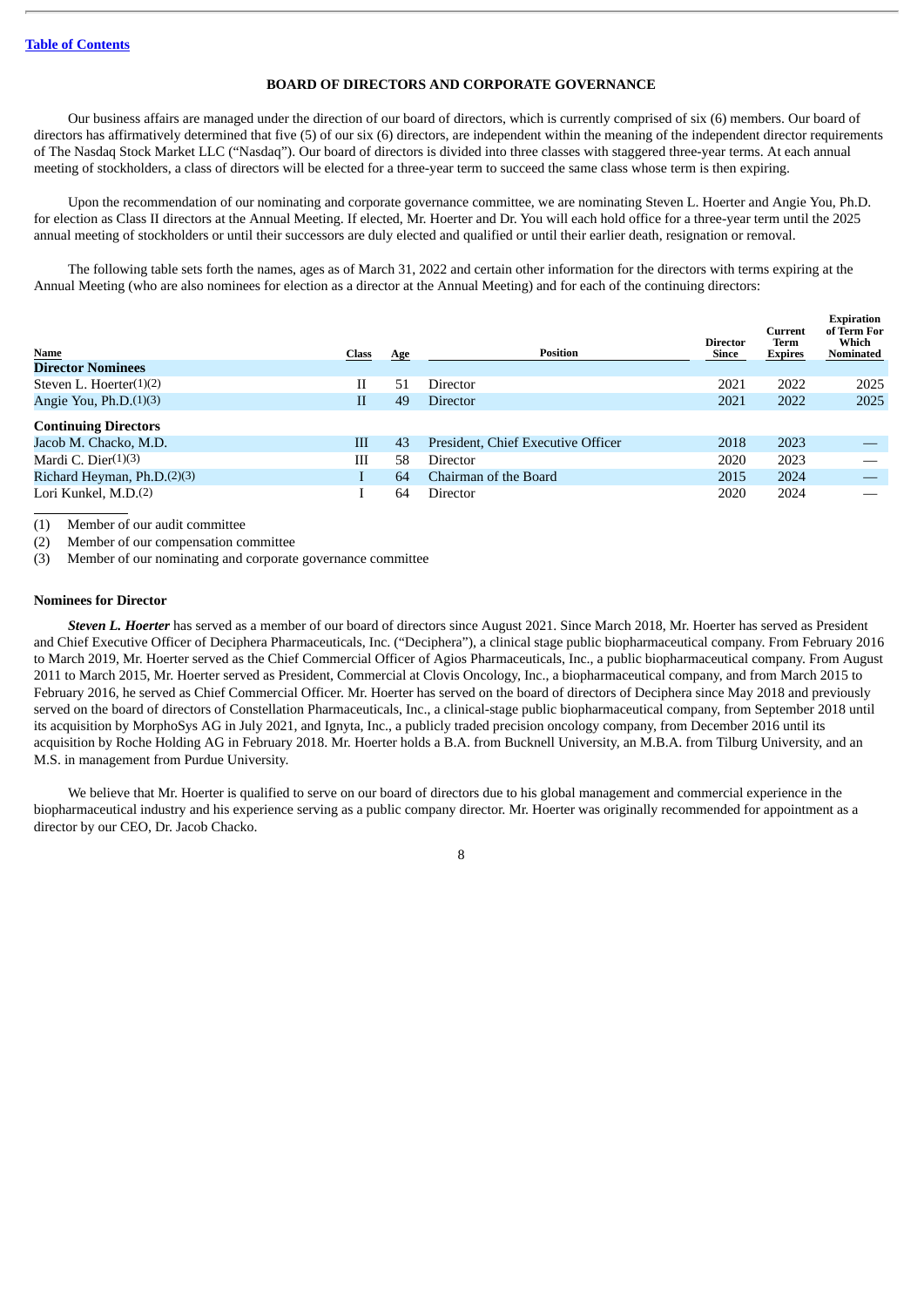*Angie You, Ph.D.*, has served as a member of our board of directors since November 2021. From December 2018 to January 2022, Dr. You served as Chief Executive Officer of Amunix Pharmaceuticals, Inc. ("Amunix"), an immuno-oncology company, when Amunix was acquired by Sanofi S.A. From September 2014 to December 2018, Dr. You served as Chief Business & Strategy Officer and Head of Commercial at Sierra Oncology, Inc., where she helped the company through a successful initial public offering and led the company's strategic and transactional business and commercial efforts. Dr. You holds an A.B. in Chemistry from Harvard College and a Ph.D. in Biochemistry from Harvard University.

We believe that Dr. You is qualified to serve on our board of directors due to her drug development expertise and commercial strategy expertise in the biopharmaceutical industry and her experience serving as a public company director. Dr. You was originally recommended for appointment as a director by our CEO, Dr. Jacob Chacko.

## **Continuing Directors**

*Jacob M. Chacko, M.D.*, has served as our Chief Executive Officer and as a member of our board of directors since May 2018 and as our President since May 2019. From May 2014 to February 2018, he served as Chief Financial Officer of Ignyta, Inc., a precision oncology company that was acquired in February 2018 by Roche Holding AG. From August 2008 to May 2014, Dr. Chacko served as Vice President at TPG Capital, a private equity investment firm. Prior to that, Dr. Chacko was a consultant to healthcare clients at McKinsey & Company, a management consulting firm. He has served as chair of the board of directors of Bright Peak Therapeutics, Inc., a private biotechnology company, since November 2021 and as a member of the board of directors of 4D Molecular Therapeutics, Inc., a public clinical stage bio-pharmaceutical company, since March 2019. Dr. Chacko served on the board of directors of Turning Point Therapeutics, Inc., a public bio-pharmaceutical company, from November 2018 to March 2021 and on the board of directors of Bonti, Inc. ("Bonti"), a private bio-technology company, from February 2018 to October 2018, when Bonti was acquired by Allergan plc. Dr. Chacko holds a B.A. in biology and B.S. in gerontology from the University of Southern California, an M.D. from University of California, Los Angeles, an M.B.A. from Harvard Business School and an M.Sc. from Oxford University.

We believe that Dr. Chacko is qualified to serve on our board of directors because of the perspective and experience he provides as our President and Chief Executive Officer, as well as his broad experience within the biotechnology industry, particularly his financial, strategic and medical expertise.

*Mardi C. Dier* has served as a member of our board of directors since February 2020. Ms. Dier has served as Executive Vice President and Chief Financial Officer of Ultragenyx Pharmaceutical Inc. since October 2020. Ms. Dier has served as Executive Vice President and Chief Financial Officer of Portola Pharmaceuticals from November 2013 through the acquisition by Alexion Pharmaceuticals in July 2020, as its Chief Business Officer from October 2018 and as a Senior Vice President and Chief Financial Officer from August 2006 to November 2013. From 2003 to 2006, Ms. Dier served as Vice President of Investor Relations at Chiron Corporation, a biopharmaceutical company. From 1994 to 2001, Ms. Dier served as a Director, Investment Banking at Prudential Securities, Inc., a securities firm. Ms. Dier has served as a member of the board of directors and chair of the audit committee of Prelude Therapeutics, Inc., a clinical-stage precision oncology company, since August 2020, and as a member of the board of directors of Synthekine, Inc., a biotechnology company, since May 2021. Ms. Dier served as a member of the board of directors and audit committee of Adamas Pharmaceuticals, Inc., a biopharmaceutical company, from October 2017 to May 2021. Ms. Dier holds a B.S. in Biology from Stanford University and an M.B.A. from the Anderson Graduate School of Management at the University of California, Los Angeles.

We believe Ms. Dier is qualified to serve on our board of directors because of her experience in the biotechnology industry and her extensive experience in finance and accounting.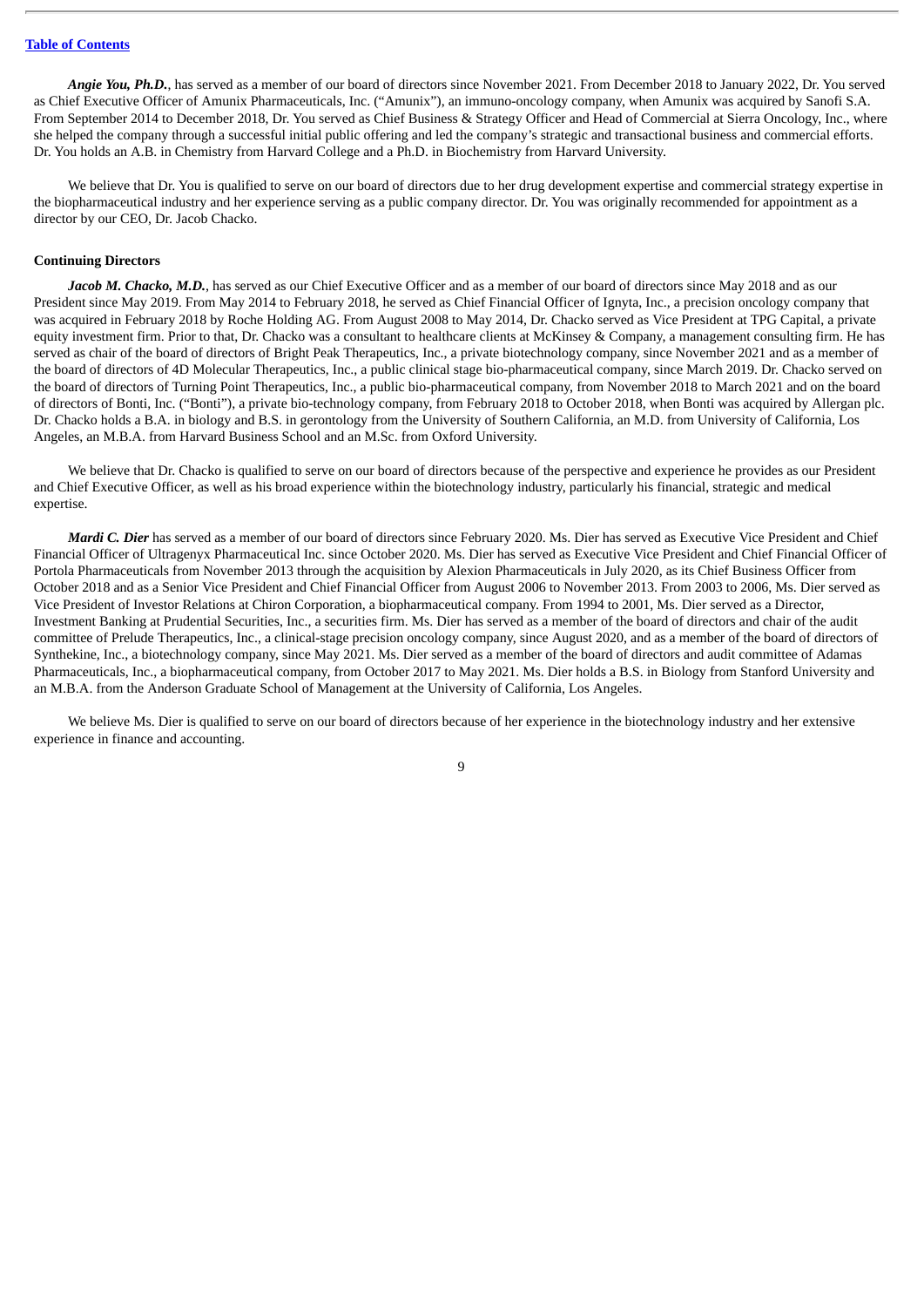*Richard Heyman, Ph.D.*, has served as a member of our board of directors since March 2015 and as Chairman of our board of directors since May 2018. Dr. Heyman also served as our President and Chief Executive Officer from November 2015 to May 2016 and as our Acting President and Chief Executive Officer from November 2017 to May 2018. Since June 2015, he has served as the Executive Chairman and Co-Founder of Metacrine, Inc., a private biotechnology company. Since 2019, Dr. Heyman has also served as a venture partner for Arch Ventures, a venture capital firm. From August 2013 to April 2015, Dr. Heyman served as President and Chief Executive Officer of Seragon, which was acquired by Genentech in 2014. Prior to that, he served as Co-Founder, President and Chief Executive Officer of Aragon Pharmaceuticals, Inc., a biotechnology company that was acquired by Johnson & Johnson, a medical device, pharmaceutical and consumer packaged goods company, in 2013. Dr. Heyman currently serves on the board of directors of Gritstone Oncology, Inc., an oncology company. He is Vice Chair of the Board of Trustees at the Salk Institute, on the Board Foundation for the American Association for Cancer Research and on the executive committee at the University of California at San Diego Moores Cancer Center. Dr. Heyman received a B.S. in chemistry from the University of Connecticut and a Ph.D. in pharmacology from the University of Minnesota.

We believe that Dr. Heyman is qualified to serve on our board of directors because of his perspective having previously served as our President and Chief Executive Officer and more recently as our Acting President and Chief Executive Officer, his scientific background and his extensive career in the biotechnology industry.

*Lori Kunkel, M.D.*, has served as a member of our board of directors since June 2020. Since June 2016, Dr. Kunkel has been a principal and owner of LAK505, LLC, a biotech consulting company. Dr. Kunkel has served as a member of the board of directors, compensation committee, nominating and governance committee and development committee of Curis, Inc., a public biotechnology company, since November 2016, as a member of the board of directors, compensation committee, nominating and governance committee and development committee of Nurix Therapeutics, Inc., a private biotechnology company, since August 2019, and as a member of the board of directors of K36 Therapeutics, Inc., a private biotechnology company, since December 2021. Dr. Kunkel previously served on the board of directors of biotechnology companies Maverick Therapeutics, Inc., from January 2017 to April 2021, Loxo Oncology, Inc., from October 2014 to February 2019 and Tocagen Inc., from September 2015 to June 2020 (and as acting Chief Medical Officer from November 2018 to April 2019), and several private companies. Dr. Kunkel received a B.A. from University of California, San Diego and an M.D. from University of Southern California. She is board certified in internal medicine and held board certifications in hematology and oncology.

We believe that Dr. Kunkel is qualified to serve on our board of directors due to her medical and scientific background and her experience in the biotechnology industry.

#### **Director Diversity**

Our nominating and corporate governance committee is committed to continuing to identify and recruit highly qualified director candidates with diverse experiences, perspectives, and backgrounds to join our board of directors. The table below provides certain information regarding the composition of our board of directors. Each of the categories listed in the below table has the meaning as it is used in Nasdaq Rule 5605(f). As shown below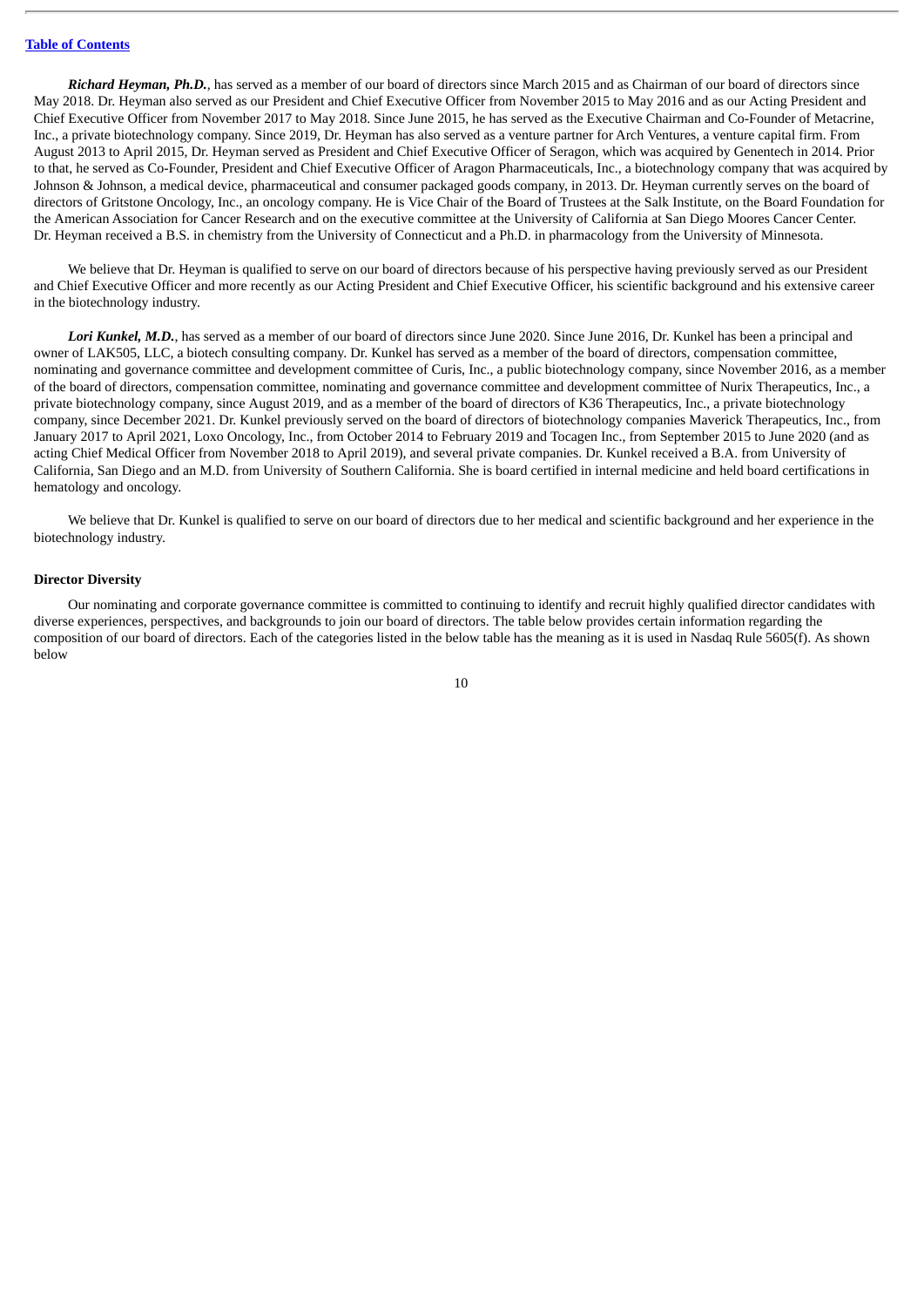in the board diversity matrix, the Company is currently in compliance with the diversity requirements of Nasdaq Rule 5605(f) and Section 301.3 of the California Corporations Code.

| <b>Board Diversity Matrix (as of December 31, 2021)</b> |
|---------------------------------------------------------|
|---------------------------------------------------------|

| <b>Total Number of Directors</b>       |        | 6    |
|----------------------------------------|--------|------|
|                                        | Female | Male |
| <b>Part I: Gender Identity</b>         |        |      |
| <b>Directors</b>                       |        |      |
| <b>Part II: Demographic Background</b> |        |      |
| Asian                                  |        |      |
| White                                  |        |      |

#### **Director Independence**

Our common stock is listed on The Nasdaq Global Select Market. Under the rules of Nasdaq, independent directors must comprise a majority of a listed company's board of directors. In addition, the rules of Nasdaq require that, subject to specified exceptions, each member of a listed company's audit, compensation and nominating and governance committees be independent. Audit committee members and compensation committee members must also satisfy the independence criteria set forth in Rule 10A-3 and Rule 10C-1, respectively, under the Exchange Act. Under the rules of Nasdaq, a director will only qualify as an "independent director" if, in the opinion of that company's board of directors, that person does not have a relationship that would interfere with the exercise of independent judgment in carrying out the responsibilities of a director.

To be considered independent for purposes of Rule 10A-3 and under the rules of Nasdaq, a member of an audit committee of a listed company may not, other than in his or her capacity as a member of our audit committee, our board of directors, or any other board committee: (i) accept, directly or indirectly, any consulting, advisory, or other compensatory fee from the listed company or any of its subsidiaries; or (ii) be an affiliated person of the listed company or any of its subsidiaries.

To be considered independent for purposes of Rule 10C-1 and under the rules of Nasdaq, the board of directors must affirmatively determine that the member of the compensation committee is independent, including a consideration of all factors specifically relevant to determining whether the director has a relationship to the company which is material to that director's ability to be independent from management in connection with the duties of a compensation committee member, including, but not limited to: (i) the source of compensation of such director, including any consulting, advisory or other compensatory fee paid by the company to such director; and (ii) whether such director is affiliated with the company, a subsidiary of the company or an affiliate of a subsidiary of the company.

Our board of directors has undertaken a review of its composition, the composition of its committees and the independence of our directors and considered whether any director has a material relationship with us that could compromise his or her ability to exercise independent judgment in carrying out his or her responsibilities. Based upon information requested from and provided by each director concerning his or her background, employment and affiliations, including family relationships, our board of directors has determined that none of Ms. Dier, Dr. Heyman, Mr. Hoerter, Dr. Kunkel or Dr. You, representing five of our six current directors, has a relationship that would interfere with the exercise of independent judgment in carrying out the responsibilities of a director, and that each of these directors is "independent" as that term is defined under the rules of Nasdaq. Our board of directors also determined that Ms. Dier (chairperson), Mr. Hoerter, and Dr. You, who currently comprise our audit committee, and Dr. Heyman (chairperson), Mr. Hoerter and Dr. Kunkel, who currently comprise our compensation committee, satisfy the independence standards for committee members established by applicable SEC rules and the listing standards of Nasdaq.

In making these determinations, our board of directors considered the current and prior relationships that each non-employee director has with our company and all other facts and circumstances our board of directors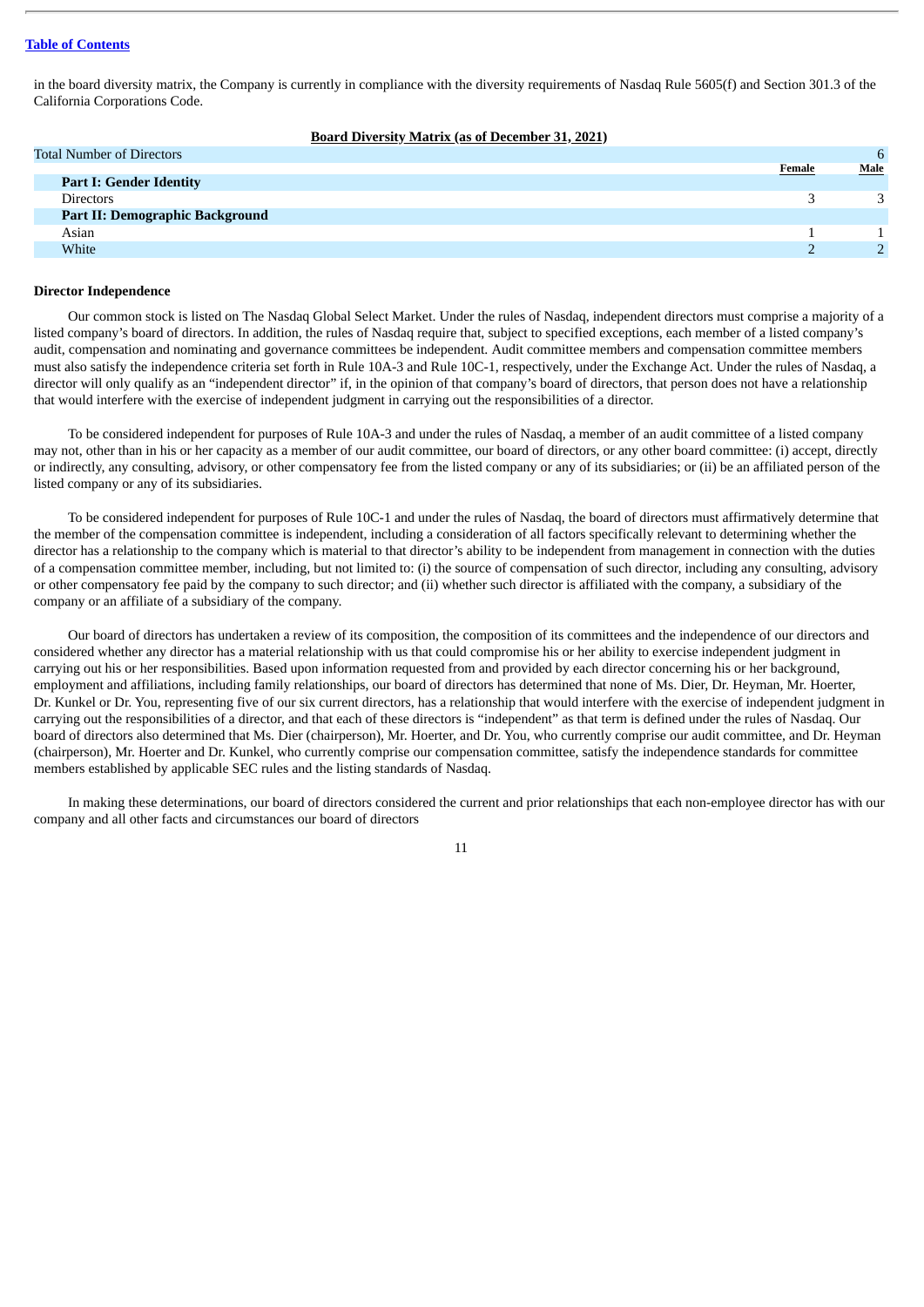deemed relevant in determining their independence, including the beneficial ownership of our capital stock by each non-employee director, and the transactions involving them described in the section titled "Related Party Transactions."

There are no family relationships among any of our directors or executive officers.

#### **Board Leadership Structure**

Our board of directors is currently chaired by Dr. Heyman. As a general policy, our board of directors believes that separation of the positions of Chairman and Chief Executive Officer reinforces the independence of the board of directors from management, creates an environment that encourages objective oversight of management's performance and enhances the effectiveness of the board of directors as a whole. As such, Dr. Chacko serves as our President and Chief Executive Officer while Dr. Heyman serves as our Chairman of the board of directors but is not an officer. We expect and intend the positions of Chairman of the board of directors and Chief Executive Officer to continue to be held by two individuals in the future.

#### **Board Meetings and Committees**

During 2021, our board of directors held five meetings (including regularly scheduled and special meetings), and each director attended at least 75% of the aggregate of (i) the total number of meetings of our board of directors held during the period for which he or she served as a director and (ii) the total number of meetings held by all committees of our board of directors on which he or she served during the periods that he or she served.

It is the policy of our board of directors to regularly have separate meeting times for independent directors without management. Although we do not have a formal policy regarding attendance by members of our board of directors at annual meetings of stockholders, we encourage, but do not require, our directors to attend.

We have established an audit committee, a compensation committee and a nominating and corporate governance committee. Each committee has the composition and responsibilities described below.

#### **Audit Committee**

The members of our audit committee are Ms. Dier, Mr. Hoerter and Dr. You, each of whom is a non-employee member of our board of directors. Ms. Dier serves as the chairperson of our audit committee. All members of our audit committee meet the requirements for independence and financial literacy of audit committee members under current Nasdaq listing standards and SEC rules and regulations. Our audit committee chairperson, Ms. Dier is our audit committee financial expert, as that term is defined under the SEC rules implementing Section 407 of the Sarbanes-Oxley Act of 2002, and she possesses financial sophistication, as defined under Nasdaq listing standards. The responsibilities of our audit committee include, among other things:

- selecting and hiring the independent registered public accounting firm to audit our financial statements;
- helping to ensure the independence and performance of the independent registered public accounting firm;
- approving audit and non-audit services and fees;
- reviewing financial statements and discussing with management and the independent registered public accounting firm our annual audited and quarterly financial statements, the results of the independent audit and the quarterly reviews, and the reports and certifications regarding internal controls over financial reporting and disclosure controls;
- preparing the audit committee report that the SEC requires to be included in our annual proxy statement;
- reviewing reports and communications from the independent registered public accounting firm;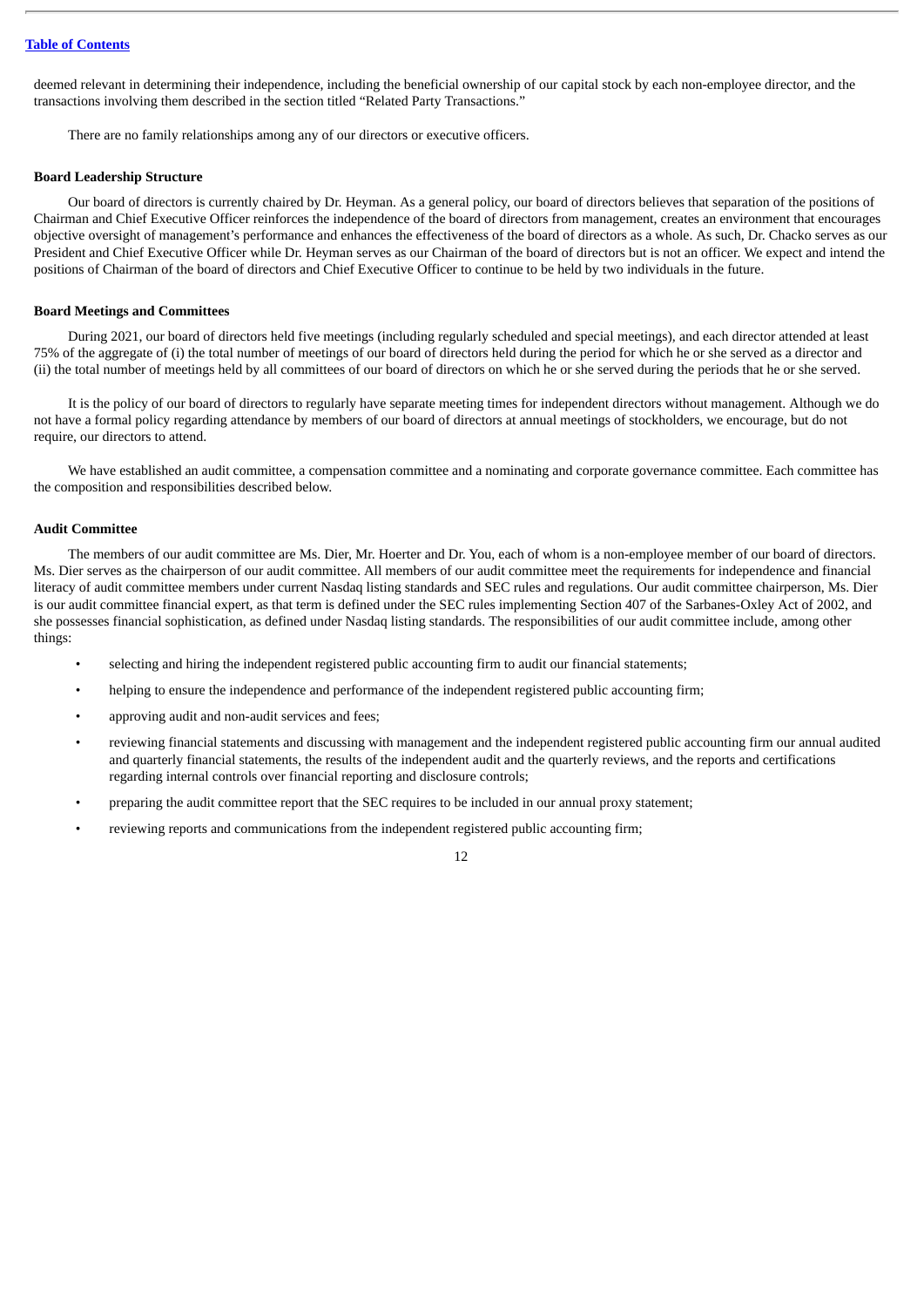- reviewing the adequacy and effectiveness of our internal controls and disclosure controls and procedures;
- reviewing our policies on risk assessment and risk management;
- reviewing, approving and monitoring related party transactions; and
- establishing and overseeing procedures for the receipt, retention and treatment of accounting related complaints and the confidential submission by our employees of concerns regarding questionable accounting or auditing matters.

Our audit committee operates under a written charter that satisfies the applicable rules and regulations of the SEC and the listing requirements of Nasdaq. A copy of the charter of our audit committee is available on our website at https://investors.oricpharma.com/corporate-governance. During 2021, our audit committee held four meetings.

### **Compensation Committee**

The members of our compensation committee are Drs. Heyman and Kunkel, and Mr. Hoerter, each of whom is a non-employee member of our board of directors. Dr. Heyman serves as the chairperson of our compensation committee. All members of our compensation committee meet the requirements for independence under current Nasdaq listing standards and SEC rules and regulations. Each member of our compensation committee is also a non-employee director, as defined pursuant to Rule 16b-3 promulgated under the Exchange Act. The purpose of our compensation committee is to oversee our compensation policies, plans and benefit programs and to discharge the responsibilities of our board of directors relating to compensation of our executive officers. The responsibilities of our compensation committee include, among other things:

- overseeing our overall compensation philosophy and compensation policies, plans and benefit programs;
- reviewing and approving or recommending to the board of directors for approval compensation for our executive officers and directors;
- preparing the compensation committee report that the SEC will require to be included in our annual proxy statement; and
- administering our equity compensation plans.

Our compensation committee operates under a written charter that satisfies the listing standards of Nasdaq. A copy of the charter of our compensation committee is available on our website at https://investors.oricpharma.com in the Corporate Governance section of our Investor Relations webpage. During 2021, our compensation committee held four meetings.

## **Nominating and Corporate Governance Committee**

The members of our nominating and corporate governance committee are Drs. Heyman and You and Ms. Dier. Dr. Heyman serves as the chairperson of our nominating and corporate governance committee. All members of our nominating and corporate governance committee meet the requirements for independence under current Nasdaq listing standards and SEC rules and regulations. The responsibilities of our nominating and corporate governance committee include, among other things:

- identifying, evaluating and making recommendations to our board of directors regarding nominees for election to our board of directors and its committees;
- considering and making recommendations to our board of directors regarding the composition of our board of directors and its committees;
- reviewing developments in corporate governance practices;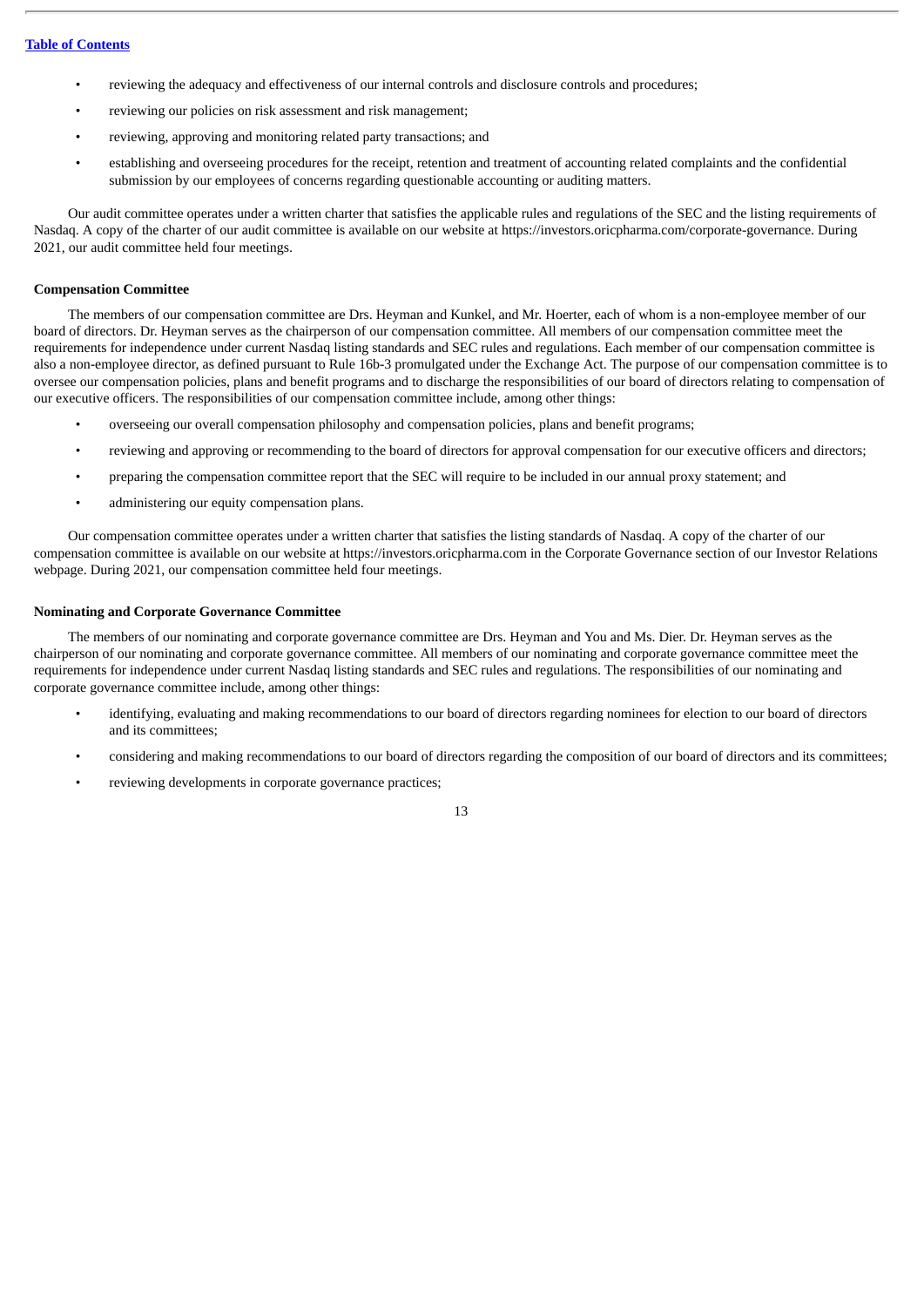- evaluating the adequacy of our corporate governance practices and reporting; and
- evaluating the performance of our board of directors and of individual directors.

Our nominating and corporate governance committee operates under a written charter that satisfies the listing standards of Nasdaq. A copy of the charter of our nominating and corporate governance committee is available on our website at https://investors.oricpharma.com in the Corporate Governance section of our Investor Relations webpage. During 2021, our nominating and corporate governance committee held three meetings.

## **Compensation Committee Interlocks and Insider Participation**

None of the members of our compensation committee is or has been an officer or employee of our company, except for Dr. Heyman who has previously served as an executive officer. None of our executive officers currently serves, or in the past fiscal year has served, as a member of the board of directors or compensation committee (or other board committee performing equivalent functions or, in the absence of any such committee, the entire board of directors) of any entity that has one or more executive officers serving on our board of directors or compensation committee.

#### **Considerations in Evaluating Director Nominees**

The nominating and corporate governance committee will consider candidates recommended by stockholders in the same manner as candidates recommended to the nominating and corporate governance committee from other sources.

In its evaluation of director candidates, including the members of our board of directors eligible for re-election, the nominating and corporate governance committee will consider such factors as character, professional ethics and integrity, judgment, business acumen, proven achievement and competence in one's field, the ability to exercise sound judgement, tenure on the board of directors and skills that are complementary to the board of directors, an understanding of ORIC's business, an understanding of the responsibilities that are required of a member of the board of directors, other time constraints, diversity with respect to professional background, education, race, ethnicity, gender, age, geography and other individual qualities and attributes that contribute to the total mix of viewpoints and experience represented on the board of directors. The nominating and corporate governance committee evaluates these factors, among others, and does not assign any particular weighting or priority to any of these factors. The nominating and corporate governance committee evaluates the board diversity requirements under Section 301.3 of the California Corporations Code, and our board of directors is compliant with these requirements.

The nominating and corporate governance committee may propose to our board of directors a candidate recommended or offered for nomination by a stockholder as a nominee for election to our board of directors. Additionally, the nominating and corporate governance committee may pay fees to third parties to assist in identifying or evaluating director candidates.

#### **Stockholder Recommendations for Nominations to the Board of Directors**

A stockholder that wants to recommend a candidate for election to our board of directors should direct the recommendation in writing by letter to the Company, attention of the Secretary, at 240 E. Grand Ave, 2nd Floor, South San Francisco, California 94080. The recommendation must include the candidate's name, home and business contact information, detailed biographical data, relevant qualifications, a signed letter from the candidate confirming willingness to serve, information regarding any relationships between the candidate and the Company and evidence of the recommending stockholder's ownership of Company stock. Such recommendations must also include a statement from the recommending stockholder in support of the candidate, particularly within the context of the criteria for board membership, including issues of character, integrity, judgment, diversity of experience, independence, area of expertise, corporate experience, length of service, potential conflicts of interest, other commitments and the like and personal references.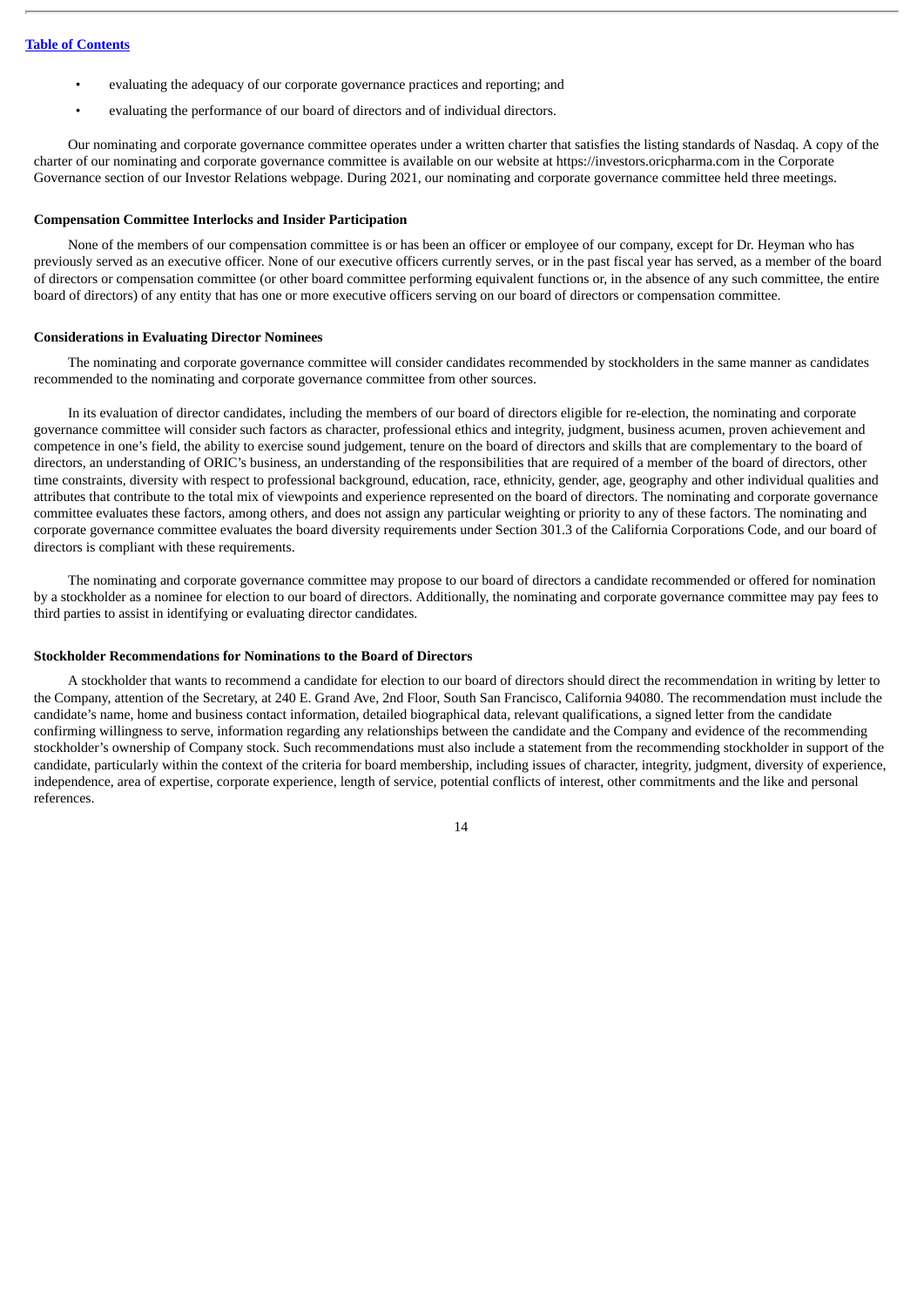A stockholder that instead desires to nominate a person directly for election to our board of directors at an annual meeting of the stockholders must meet the deadlines and other requirements set forth in Section 2.4 of the Company's bylaws and the rules and regulations of the SEC.

For additional information regarding stockholder recommendations for director candidates, see "Questions and Answers About the Annual Meeting—What is the deadline to propose actions for consideration at next year's annual meeting of stockholders or to nominate individuals to serve as *directors?*"

#### **Communications with the Board of Directors**

Our board of directors believes that management speaks for ORIC Pharmaceuticals, Inc. Individual board members may, from time to time, communicate with various constituencies that are involved with the Company, but it is expected that board members would do this with knowledge of management and, in most instances, only at the request of management.

In cases where stockholders and other interested parties wish to communicate directly with our non-management directors, messages can be sent to our Secretary, at ORIC Pharmaceuticals, Inc., 240 E. Grand Ave, 2nd Floor, South San Francisco, California 94080, Attn: Secretary. Our Secretary monitors these communications and will provide a summary of all received messages to the board of directors at each regularly scheduled meeting of the board of directors. Our board of directors generally meets on a quarterly basis. Where the nature of a communication warrants, our Secretary may determine, in his or her judgment, to obtain the more immediate attention of the appropriate committee of the board or non-management director, of independent advisors or of Company management, as our Secretary considers appropriate.

Our Secretary may decide in the exercise of his or her judgment whether a response to any stockholder or interested party communication is necessary.

This procedure for stockholder and other interested party communications with the non-management directors is administered by our nominating and corporate governance committee. This procedure does not apply to (a) communications to non-management directors from officers or directors of the Company who are stockholders, (b) stockholder proposals submitted pursuant to Rule 14a-8 under the Exchange Act, or (c) communications to the audit committee pursuant to the Complaint Procedures for Accounting and Auditing Matters.

#### **Corporate Governance Guidelines and Code of Business Conduct and Ethics**

Our board of directors has adopted Corporate Governance Guidelines. These guidelines address items such as the qualifications and responsibilities of our directors and director candidates and corporate governance policies and standards applicable to us in general. In addition, we have adopted a written code of business conduct and ethics that applies to our directors, officers and employees, including our principal executive officer, principal financial officer, principal accounting officer or controller or persons performing similar functions. The code of business conduct and ethics is available on our website at https://investors.oricpharma.com/corporate-governance. We intend to disclose future amendments to such code, or any waivers of its requirements, applicable to any principal executive officer, principal financial officer, principal accounting officer or controller or persons performing similar functions or our directors on our website or in a current report on Form 8-K.

## **Role of the Board of Directors in Risk Oversight**

One of the key functions of our board of directors is informed oversight of our risk management process. Our board of directors does not have a standing risk management committee, but rather administers this oversight function directly through the board of directors as a whole, as well as through its standing committees that address risks inherent in their respective areas of oversight. In particular, our board of directors is responsible for monitoring and assessing strategic risk exposure. Our audit committee is responsible for reviewing and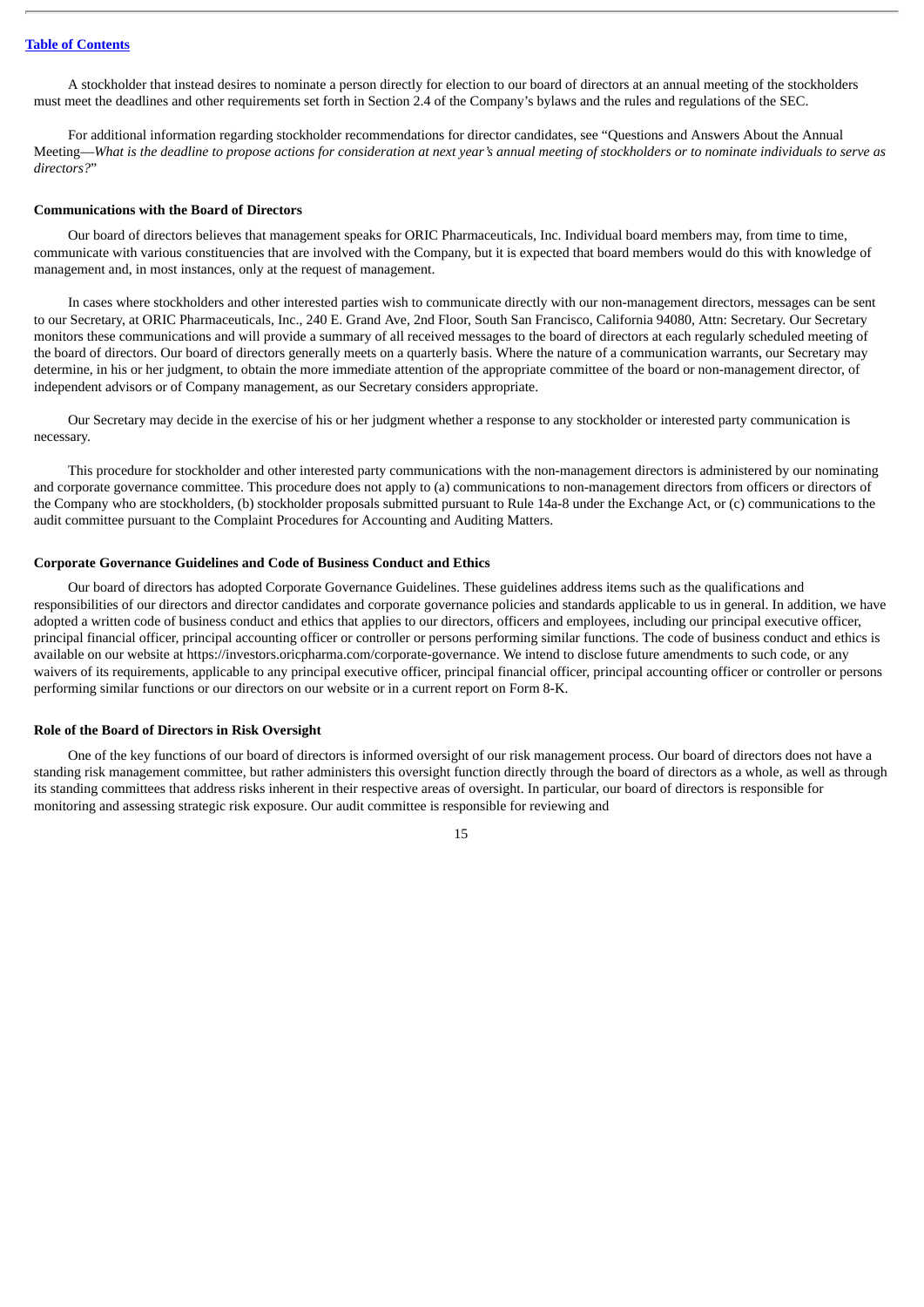discussing our major financial risk exposures and the steps our management has taken to monitor and control these exposures, including guidelines and policies with respect to risk assessment and risk management. Our audit committee also monitors compliance with legal and regulatory requirements and reviews related party transactions, in addition to oversight of the performance of our external audit function. Our nominating and corporate governance committee monitors the effectiveness of our corporate governance guidelines. Our compensation committee assesses and monitors whether any of our compensation policies and programs have the potential to encourage excessive risk-taking.

### **Director Compensation**

Under our director compensation policy, each non-employee director receives the cash and equity compensation for board services described below. Our compensation committee has primary responsibility for reviewing and approving the compensation paid to non-employee directors. Our compensation committee reviews at least annually the type and form of compensation paid to our non-employee directors, which includes a market assessment and analysis by our independent compensation consulting firm, Radford, which is part of the Rewards Solutions practice at Aon plc, regarding practices at comparable companies. As part of this analysis, Radford reviews non-employee director compensation trends and data from companies comprising the same peer group used by our compensation committee in connection with its review of executive compensation. Based on this review, our compensation committee makes adjustments to the non-employee director compensation program in effort to provide competitive compensation to our non-employee directors.

In March 2022, our compensation committee, in consultation with Radford, reviewed our director compensation policy and recommended to the board of directors, and the board of directors approved, an amendment to our director compensation policy (the "2022 Director Compensation Amendment") to increase the number of shares subject to the initial option award and annual option award to be made to our non-employee directors to 41,000 and 20,500, respectively. This amendment was approved to more closely align our director equity compensation practices with our comparable companies in an effort to continue to attract and retain non-employee directors.

The director compensation policy includes a maximum annual limit of \$500,000 of cash compensation and equity awards that may be paid, issued or granted to a non-employee director in any fiscal year, increased to \$750,000 in the fiscal year the non-employee director joins the board of directors as an outside director. For purposes of this limitation, the value of equity awards is based on the grant date fair value (determined in accordance with GAAP). Any cash compensation paid or equity awards granted to a person for their services as an employee, or for their services as a consultant (other than as a non-employee director), will not count for purposes of the limitation.

#### *Cash Compensation*

Non-employee directors are entitled to receive the following cash compensation for their services under the policy:

- \$35,000 per year for service as a board member;
- \$40,000 per year for service as chairman of the board;
- \$15,000 per year for service as chairperson of the audit committee;
- \$7,500 per year for service as an audit committee member;
- \$10,000 per year for service as chairperson of the compensation committee;
- \$5,000 per year for service as a compensation committee member;
- \$8,000 per year for service as chairperson of the nominating and corporate governance committee; and
- \$4,000 per year for service as a nominating and corporate governance committee member.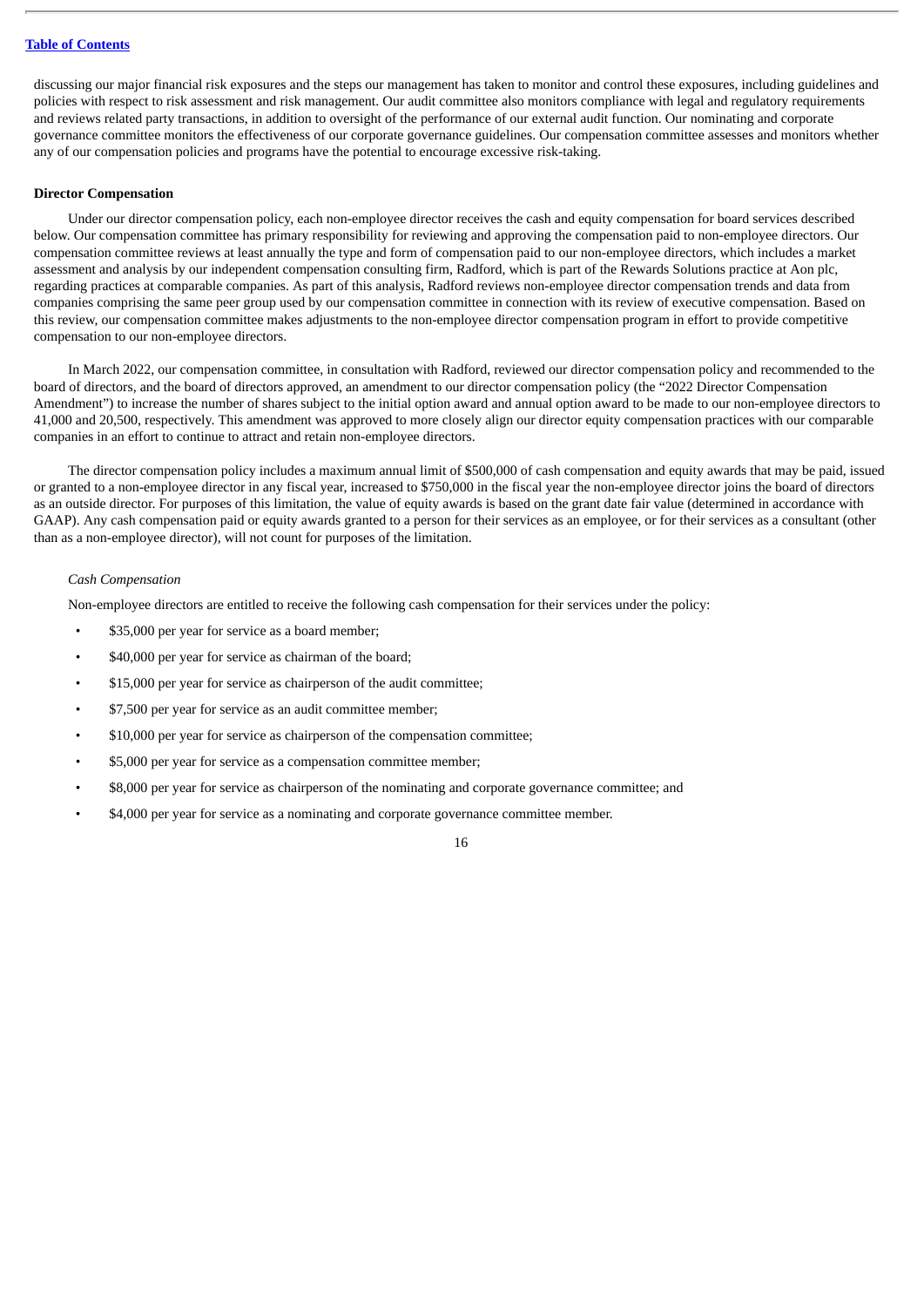Each non-employee director who serves as the chair of a committee shall not receive the additional annual cash fee as a member of the committee. The chairman of the board of directors shall receive the cash fee for service as chairman of the board in addition to the annual cash fee for service as a board member. All cash payments to non-employee directors are paid quarterly in arrears on a pro-rated basis.

## *Equity Compensation*

*Initial Option Award.* Each person who first becomes a non-employee director will receive, on the date of the first board of directors or compensation committee meeting occurring on or after the date on which the person first becomes a non-employee director, an initial stock option award to purchase 33,250 shares of our common stock (increasing to 41,000 effective as of March 16, 2022, as a result of the 2022 Director Compensation Amendment). The initial stock option award will vest as to 1/36th of the total number of shares on each monthly anniversary of the commencement of the individual's service as a non-employee director, subject to their continued service to us through the applicable vesting date.

*Annual Option Award.* Each non-employee director automatically will receive, on the date of each annual meeting of our stockholders, an annual stock option award to purchase 16,625 shares of our common stock (increasing to 20,500 shares of our common stock effective as of March 16, 2022, as a result of the 2022 Director Compensation Amendment), except that if the individual becomes a non-employee director on a date other than the date of an annual meeting of stockholders, the number of shares issued at the next annual meeting of stockholders will be calculated as follows (x) 16,625 (20,500 shares effective of March 16, 2022) shares divided by (y) (1) the total number of fully completed months between the date the individual becomes a non-employee director and the date of the annual meeting of stockholders on which such annual stock option award is granted divided by (2) twelve (rounded to the nearest whole share). The annual stock option award will vest in full on the earlier to occur of the one-year anniversary of the grant of such annual stock option award or the business day prior to the next annual meeting of stockholders to occur following the date such award was granted, subject to the non-employee director's continued service through the applicable vesting date.

In the event of a "change in control" (as defined in our 2020 Plan), each non-employee director will fully vest in their outstanding company equity awards, including any initial stock option award or annual stock option award, immediately prior to the consummation of the change in control. All initial stock option awards and annual stock option awards will have an exercise price equal to the fair market value of a share of our common stock on the date of grant, and a maximum term of 10 years.

The following table presents the total compensation each of our non-employee directors earned during the year ended December 31, 2021. Dr. Chacko was our only employee who served as a director during 2021. See the section titled "Executive Compensation" for information about Dr. Chacko's compensation.

|                                           | <b>Fees Earned or Paid in</b> |                              |            |
|-------------------------------------------|-------------------------------|------------------------------|------------|
| Name                                      | Cash ( <sub>5</sub> )         | <b>Option Awards (\$)(1)</b> | Total (\$) |
| Richard Heyman, Ph.D. <sup>(2)</sup>      | 89,916                        | 218,566                      | 308,482    |
| Mardi C. Dier(3)                          | 54,000                        | 218,566                      | 272,566    |
| Carl Gordon, Ph.D., C.F.A. <sup>(4)</sup> | 36,495                        | 218,566                      | 255,061    |
| Steven L. Hoerter(5)                      | 17,004                        | 426.604                      | 443,608    |
| Lori Kunkel, M.D.(6)                      | 36,916                        | 218,566                      | 255,482    |
| Richard Scheller, Ph.D. <sup>(7)</sup>    | 20,308                        |                              | 20,308     |
| Peter Svennilson <sup>(8)</sup>           | 32,527                        | 218,566                      | 251,093    |
| Angie You, Ph.D. <sup>(9)</sup>           | 6,697                         | 400.809                      | 407,506    |

(1) The amounts disclosed represent the aggregate grant date fair value of the award as calculated in accordance with ASC 718. These amounts do not correspond to the actual value that may be recognized by the directors upon vesting of the applicable awards. For a discussion of how we calculate stock-based compensation expense, see the Notes to Financial Statements included in our Annual Report on Form 10-K filed on March 21, 2022.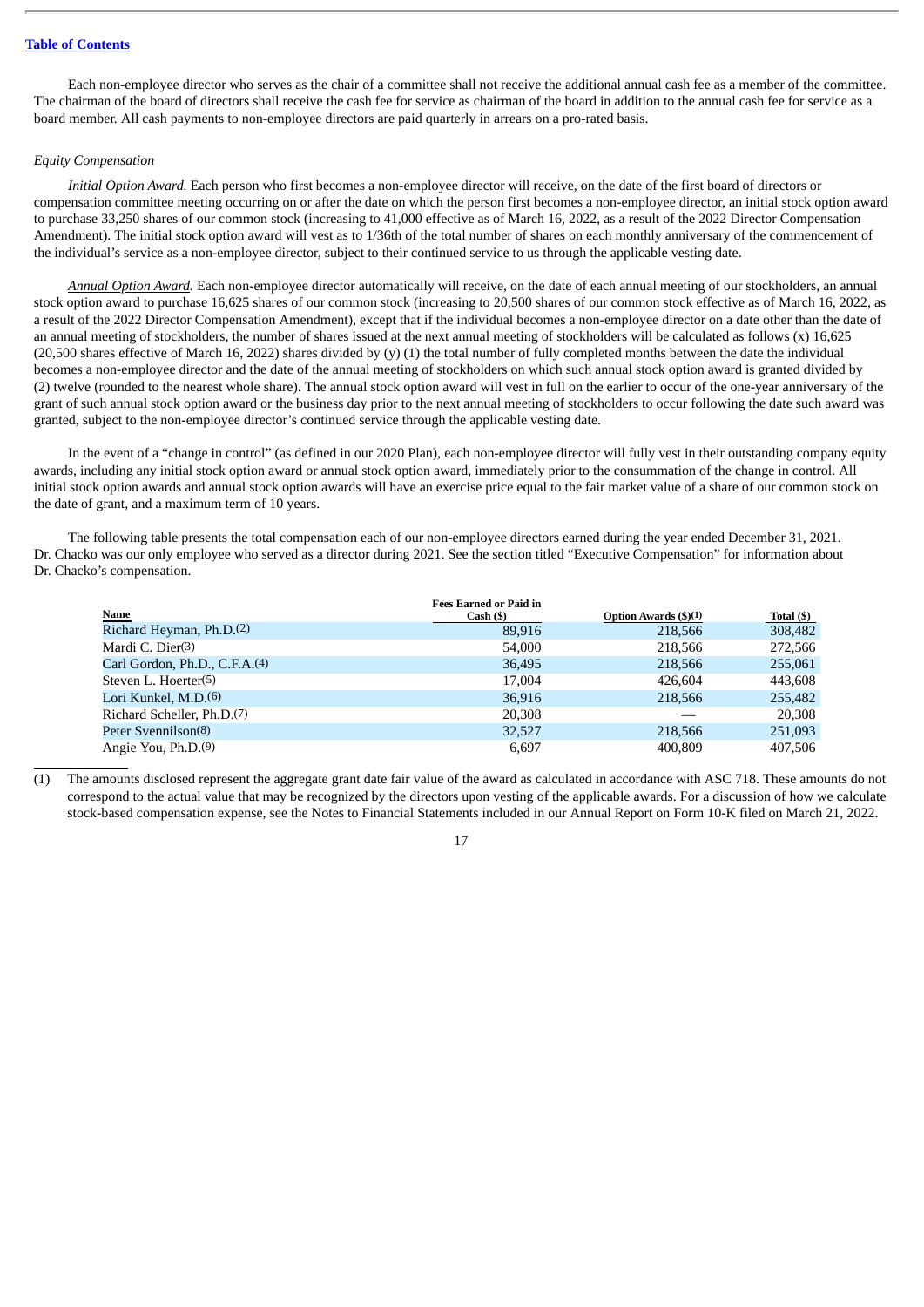- (2) As of December 31, 2021, Dr. Heyman held outstanding option awards covering 98,303 shares.
- (3) As of December 31, 2021, Ms. Dier held outstanding option awards covering 49,875 shares.
- (4) Carl Gordon, Ph.D., C.F.A., resigned from the board of directors in November 2021. As of December 31, 2021, Dr. Gorgon held outstanding option awards covering 16,625 shares. On his resignation date, 100% of the shares subject to the option granted to Dr. Gordon was unvested and therefore forfeited per its terms.
- (5) Steven L. Hoerter became a non-employee director in August 2021. As of December 31, 2021, Mr. Hoerter held outstanding option awards covering 33,250 shares.
- (6) As of December 31, 2021, Dr. Kunkel held outstanding option awards covering 45,140 shares.
- (7) Richard Scheller, Ph.D., departed from the board of directors after his term expired in June 2021.
- (8) Peter Svennilson resigned from the board of directors in August 2021.
- (9) Angie You, Ph.D., became a non-employee director in November 2021. As of December 31, 2021, Dr. You held outstanding option awards covering 33,250 shares.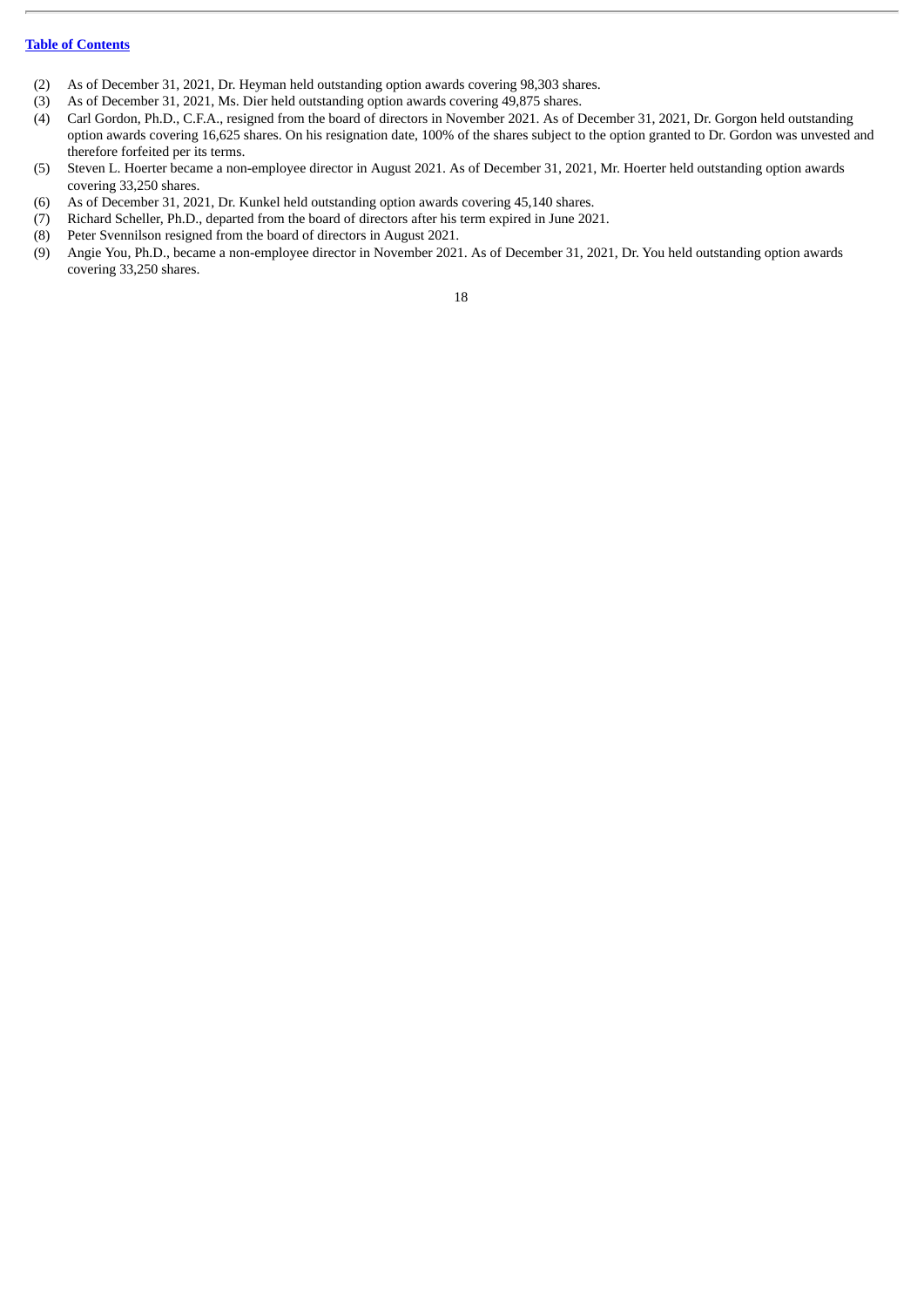## **PROPOSAL NO. 1 ELECTION OF DIRECTORS**

<span id="page-23-0"></span>Our board of directors is currently composed of six (6) members. In accordance with our certificate of incorporation, our board of directors is divided into three classes with staggered three-year terms. At the Annual Meeting, two Class II directors will be elected for a three-year term to succeed the same class whose term is then expiring.

Each director's term continues until the election and qualification of such director's successor, or such director's earlier death, resignation, or removal. Any increase or decrease in the number of directors will be distributed among the three classes so that, as nearly as possible, each class will consist of one-third of our directors. This classification of our board of directors may have the effect of delaying or preventing changes in control of our company.

#### **Nominees**

Our nominating and corporate governance committee has recommended, and our board of directors has approved Steven L. Hoerter and Angie You, Ph.D. as nominees for election as Class II directors at the Annual Meeting. If elected, each of Mr. Hoerter and Dr. You will serve as Class II directors until the 2025 annual meeting of stockholders or until their successors are duly elected and qualified or until their earlier death, resignation or removal. Mr. Hoerter and Dr. You are currently directors of our company, and each has agreed to being named in this proxy statement as nominees. For information concerning the nominees, please see "Board of Directors and Corporate Governance."

If you are a stockholder of record and you sign your proxy card but do not give instructions with respect to the voting of directors, your shares will be voted FOR the election of Mr. Hoerter and Dr. You. We expect that Mr. Hoerter and Dr. You will accept such nomination; however, in the event that a director nominee is unable or declines to serve as a director at the time of the Annual Meeting, the proxies will be voted for any nominee who shall be designated by our board of directors to fill such vacancy. If you are a beneficial owner of shares of our common stock and you do not give voting instructions to your broker, bank or other nominee, then your broker, bank or other nominee will leave your shares unvoted on this matter.

#### **Vote Required**

The election of two Class II directors requires a plurality of the voting power of the shares present in person (virtually) or represented by proxy at the Annual Meeting and entitled to vote on the election of directors be approved. Broker non-votes will have no effect on this proposal.

## **THE BOARD OF DIRECTORS RECOMMENDS A VOTE "FOR" THE ELECTION OF EACH OF THE TWO DIRECTORS NOMINATED** BY OUR BOARD OF DIRECTORS AND NAMED IN THIS PROXY STATEMENT AS CLASS II DIRECTORS TO SERVE FOR A THREE-**YEAR TERM.**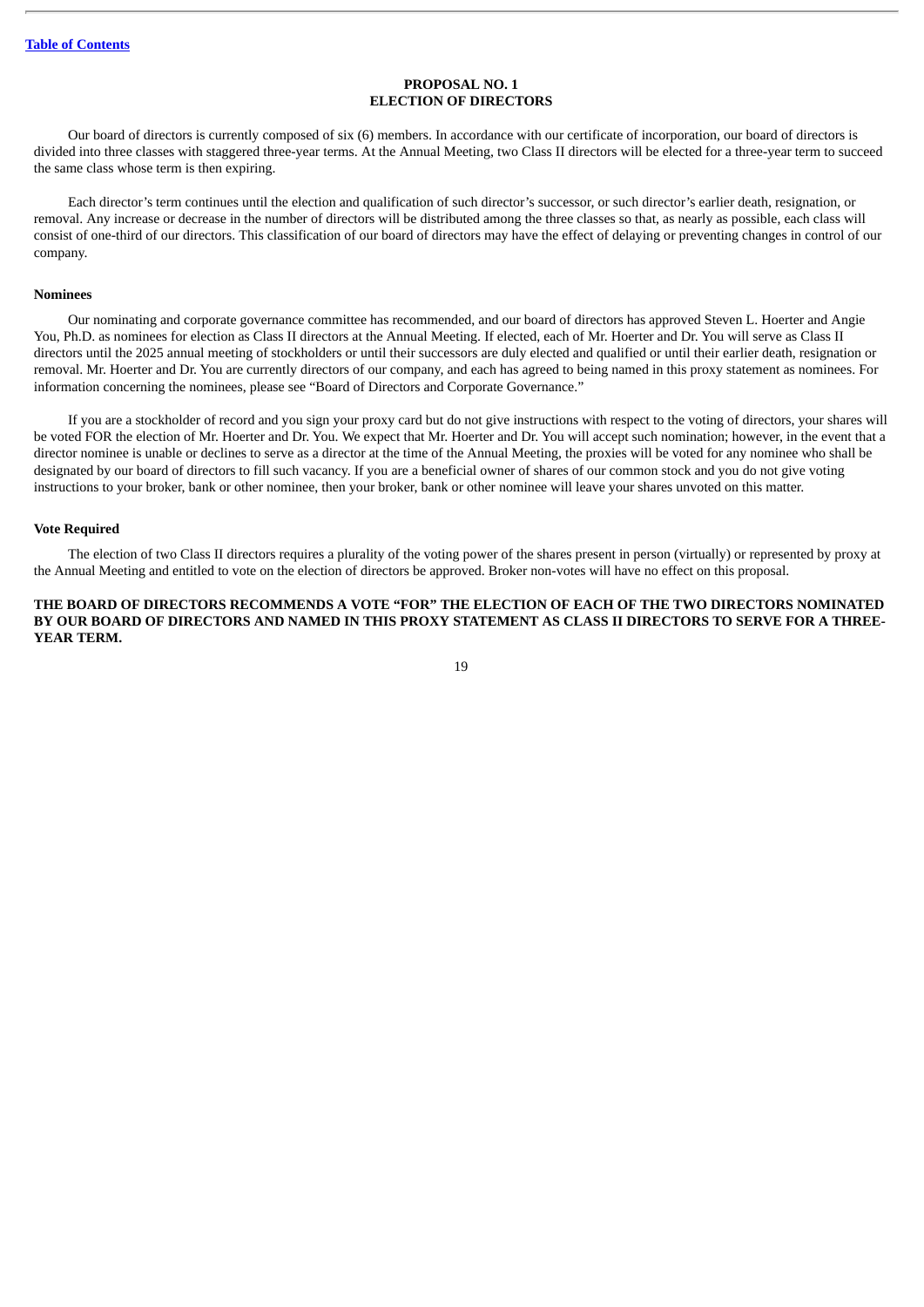## **PROPOSAL NO. 2 RATIFICATION OF APPOINTMENT OF INDEPENDENT REGISTERED PUBLIC ACCOUNTING FIRM**

<span id="page-24-0"></span>Our audit committee has appointed KPMG LLP as our independent registered public accounting firm to audit our financial statements for our fiscal year ending December 31, 2022. KPMG LLP has served as our independent registered public accounting firm since 2018.

At the Annual Meeting, stockholders are being asked to ratify the appointment of KPMG LLP as our independent registered public accounting firm for our fiscal year ending December 31, 2022. Stockholder ratification of the appointment of KPMG LLP is not required by our bylaws or other applicable legal requirements. However, our board of directors is submitting the appointment of KPMG LLP to our stockholders for ratification as a matter of good corporate governance. In the event that this appointment is not ratified by the affirmative vote of a majority of the voting power of the shares present in person (virtually) or represented by proxy at the Annual Meeting and entitled to vote on the subject matter (*i.e.*, Proposal No. 2), such appointment will be reconsidered by our audit committee. Even if the appointment is ratified, our audit committee, in its sole discretion, may appoint another independent registered public accounting firm at any time during our fiscal year ending December 31, 2022 if our audit committee believes that such a change would be in the best interests of ORIC and its stockholders. A representative of KPMG LLP is expected to be present at the Annual Meeting, will have an opportunity to make a statement if he or she wishes to do so, and is expected to be available to respond to appropriate questions from stockholders.

#### **Fees Paid to the Independent Registered Public Accounting Firm**

The following table presents fees for professional audit services and other services rendered to us by KPMG LLP for our fiscal years ended December 31, 2021 and 2020.

|                           | 2021      | 2020      |
|---------------------------|-----------|-----------|
| Audit Fees <sup>(1)</sup> | \$443,220 | \$856,720 |
| Tax Fees(2)               |           | 28,949    |
| All Other Fees(3)         | 1,780     | 1,780     |
|                           | \$445,000 | \$887,449 |

(1) "Audit Fees" consist of fees billed for professional services rendered in connection with our initial public offering, the audit of annual financial statements, the review of financial statements included in our quarterly reports, and comfort letters and consents in connection with equity offerings.

(2) "Tax Fees" consist of fees billed for tax consultation services.

(3) "All Other Fees" consist of fees billed for a subscription to an online accounting research service.

#### **Auditor Independence**

In 2021, there were no other professional services provided by KPMG LLP that would have required our audit committee to consider their compatibility with maintaining the independence of KPMG LLP.

#### Audit Committee Policy on Pre-Approval of Audit and Permissible Non-Audit Services of Independent Registered Public Accounting Firm

Our audit committee has established a policy governing our use of the services of our independent registered public accounting firm. Under the policy, our audit committee is required to pre-approve all audit and permissible non-audit services performed by our independent registered public accounting firm in order to ensure that the provision of such services does not impair such accounting firm's independence. All fees paid to KPMG LLP for our fiscal years ended December 31, 2021 and December 31, 2020 were pre-approved by our audit committee.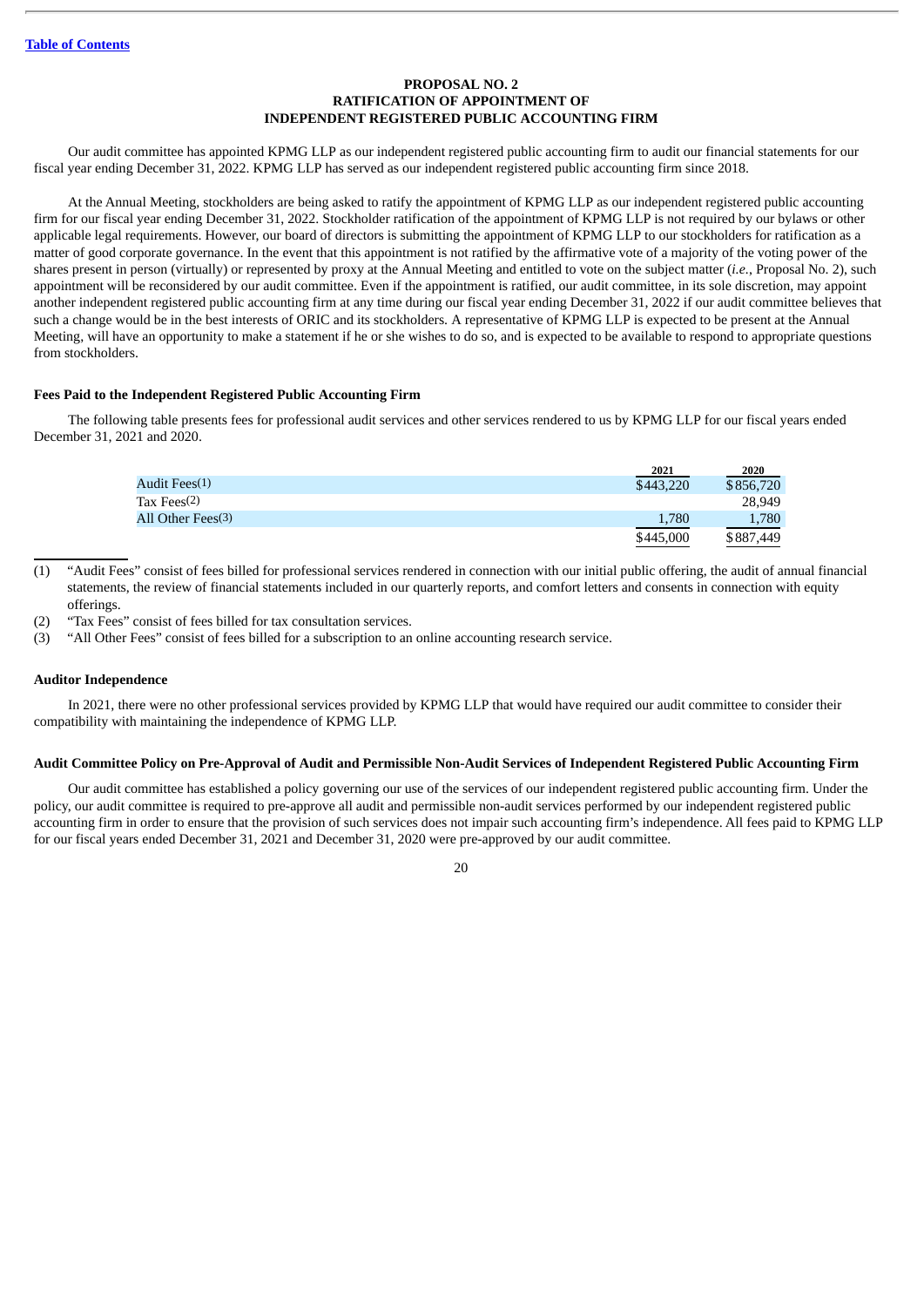## **Vote Required**

The ratification of the appointment of KPMG LLP requires the affirmative vote of a majority of the voting power of the shares present in person (virtually) or represented by proxy at the Annual Meeting and entitled to vote on the subject matter (*i.e.*, Proposal No. 2).

Abstentions will have the effect of a vote AGAINST the proposal.

## **THE BOARD OF DIRECTORS RECOMMENDS A VOTE "FOR" THE RATIFICATION OF THE APPOINTMENT OF KPMG LLP AS OUR INDEPENDENT REGISTERED PUBLIC ACCOUNTING FIRM FOR OUR FISCAL YEAR ENDING DECEMBER 31, 2022.**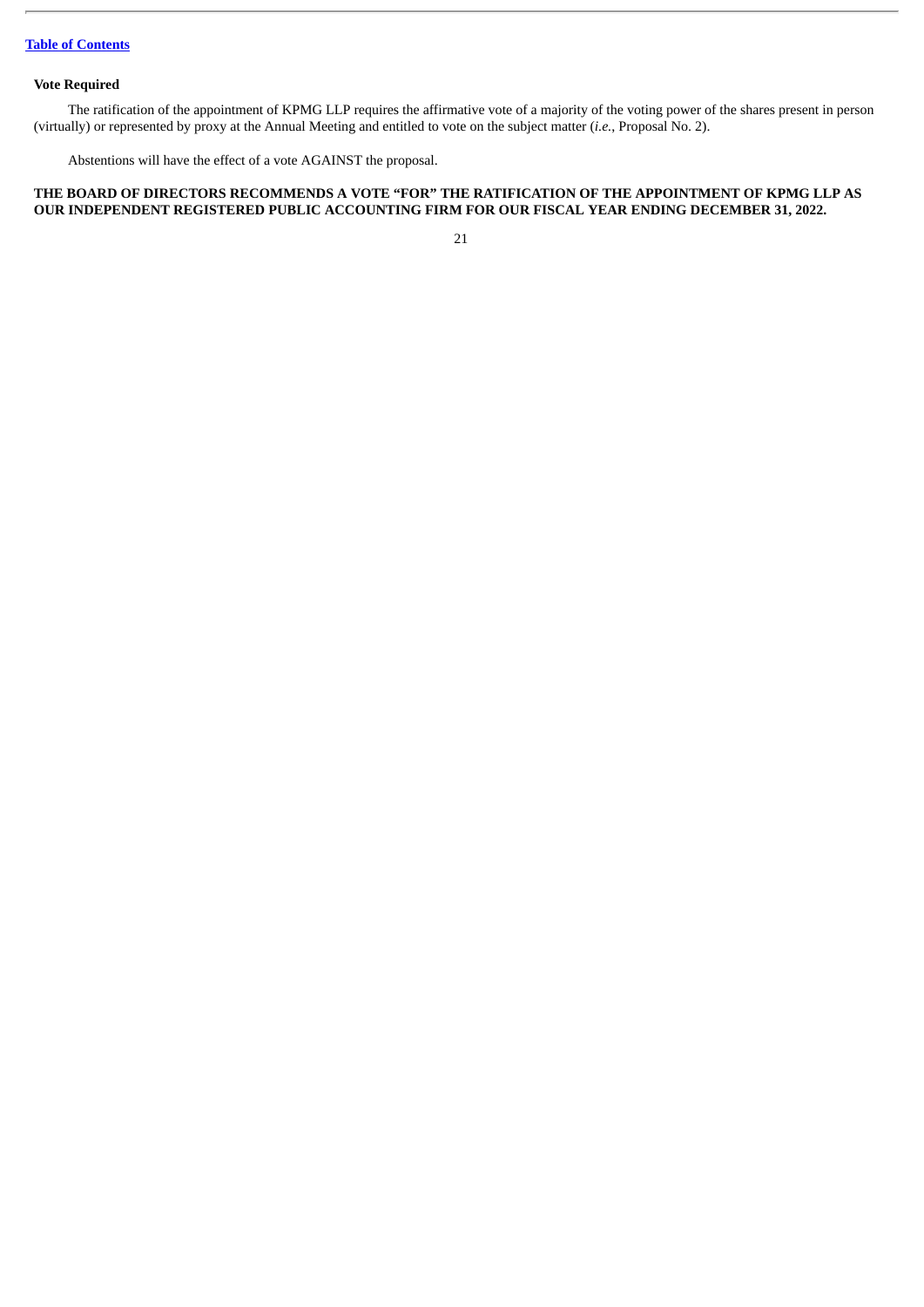## **AUDIT COMMITTEE REPORT**

<span id="page-26-0"></span>The information contained in the following Audit Committee Report shall not be deemed to be soliciting material or to be filed with the Securities and Exchange Commission, nor shall such information be incorporated by reference into any future filing under the Securities Act of 1933, as amended, or the Securities Exchange Act of 1934, as amended, except to the extent that ORIC Pharmaceuticals, Inc., or the Company, specifically incorporates it *by reference in such filing.*

The audit committee serves as the representative of our board of directors with respect to its oversight of:

- our accounting and financial reporting processes and the audit of our financial statements;
- the integrity of our financial statements;
- our compliance with legal and regulatory requirements;
- inquiring about significant risks, reviewing our policies for risk assessment and risk management, and assessing the steps management has taken to control these risks; and
- the independent registered public accounting firm's appointment, qualifications and independence.

The audit committee also reviews the performance of our independent registered public accounting firm, KPMG LLP, in the annual audit of our financial statements and in assignments unrelated to the audit, and reviews the independent registered public accounting firm's fees.

The audit committee is composed of three non-employee directors. Our board of directors has determined that each member of the audit committee is independent, and that Ms. Dier qualifies as an "audit committee financial expert" under the SEC rules.

The audit committee provides our board of directors such information and materials as it may deem necessary to make our board of directors aware of financial matters requiring the attention of our board of directors. The audit committee reviews our financial disclosures and meets privately, outside the presence of our management, with our independent registered public accounting firm. In fulfilling its oversight responsibilities, the audit committee reviewed and discussed the audited financial statements in our 2021 Annual Report on Form 10-K with management, including a discussion of the quality and substance of the accounting principles, the reasonableness of significant judgments made in connection with the audited financial statements, and the clarity of disclosures in the financial statements. The audit committee reports on these meetings to our board of directors.

The audit committee has reviewed and discussed the Company's audited financial statements with management and KPMG LLP, the Company's independent registered public accounting firm. The audit committee has discussed with KPMG LLP the matters required to be discussed by the applicable requirements of the Public Company Accounting Oversight Board (the "PCAOB") and the Securities and Exchange Commission.

The audit committee has received and reviewed the written disclosures and the letter from KPMG LLP required by the applicable requirements of the PCAOB regarding KPMG LLP's communications with the audit committee concerning independence and has discussed with KPMG LLP its independence. In addition, the audit committee has discussed with KPMG LLP its independence from management and the Company, including matters in the letter from KPMG LLP required by PCAOB Rule 3526, *Communication with Audit Committees Concerning Independence*, and considered the compatibility of non-audit services with KPMG LLP's independence.

Based on the review and discussions referred to above, the audit committee recommended to our board of directors that the Company's audited financial statements be included in the Company's Annual Report on Form 10-K for the fiscal year ended December 31, 2021 for filing with the Securities and Exchange Commission. The audit committee also has selected KPMG LLP as the independent registered public accounting firm for fiscal year 2022. Our board of directors recommends that stockholders ratify this selection at the Annual Meeting.

Respectfully submitted by the members of the audit committee of the board of directors:

Mardi C. Dier (Chair) Steven L. Hoerter Angie You, Ph.D.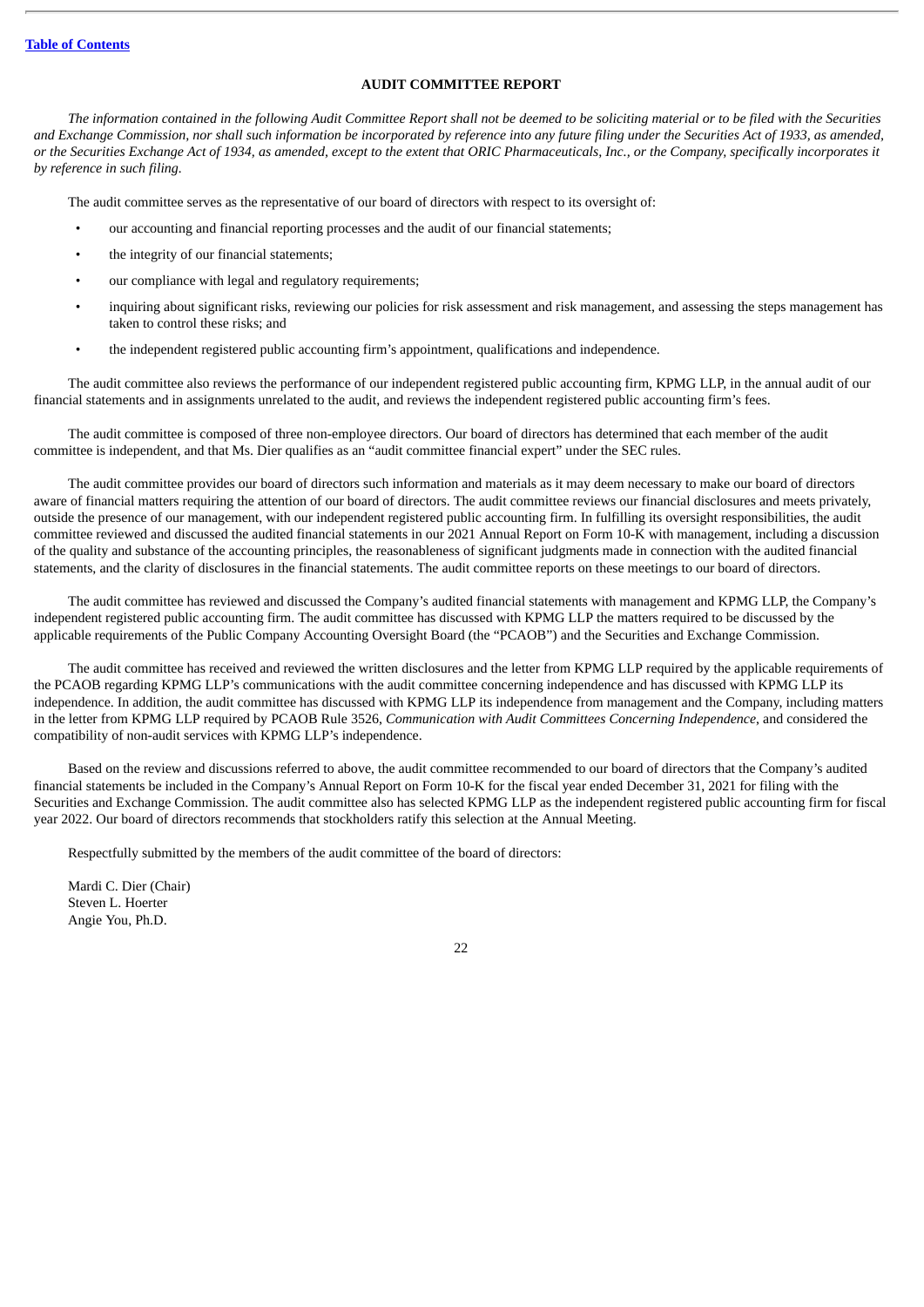## **EXECUTIVE OFFICERS**

<span id="page-27-0"></span>The following table sets forth certain information about our executive officers and their respective ages as of March 31, 2022. Officers are elected by the board of directors to hold office until their successors are elected and qualified.

| <b>Name</b>           | Age | <b>Position</b>                                 |
|-----------------------|-----|-------------------------------------------------|
| Jacob M. Chacko, M.D. | 43  | President, Chief Executive Officer and Director |
| Dominic Piscitelli    | 48. | Chief Financial Officer                         |
| Pratik Multani, M.D.  | 55. | Chief Medical Officer                           |

For the biography of Dr. Chacko, please see "Board of Directors and Corporate Governance—Continuing Directors."

*Dominic Piscitelli* has served as our Chief Financial Officer since September 2019. From January 2017 to September 2019, he served as Chief Financial Officer of AnaptysBio, Inc., a biotechnology company. From September 2012 to January 2017, Mr. Piscitelli served as the Vice President of Finance at Medivation, Inc., a biopharmaceutical company. Prior to that, Mr. Piscitelli held various positions at Astellas Pharma US, a pharmaceutical company, and OSI Pharmaceuticals, Inc., a pharmaceutical company acquired by Astellas Pharma US. He currently serves as a member of the board of directors, audit committee and compensation committee of Celyad Oncology SA, a clinical-stage biotechnology company. Mr. Piscitelli holds an M.B.A. and B.S. in accounting and finance from Hofstra University.

*Pratik Multani, M.D.* has served as our Chief Medical Officer since September 2018. From February 2015 to February 2018, he served as the Chief Medical Officer of Ignyta, which was acquired by Roche Holding AS in February 2018. From April 2009 to January 2015, Dr. Multani was Chief Medical Officer at Fate Therapeutics, Inc., a biopharmaceutical company. Prior to that, Dr. Multani was Vice President of Clinical Development at Kalypsys, Inc. and Senior Vice President of Clinical Development and Chief Medical Officer at Kanisa Pharmaceuticals, Inc. He currently serves on the boards of directors of Chimerix, Inc., a public biopharmaceutical company, and of Erasca, Inc., a public biopharmaceutical company. Dr. Multani holds a B.S. in chemistry and biology from Yale University, an M.S. in epidemiology from Harvard School of Public Health and an M.D. from Harvard Medical School.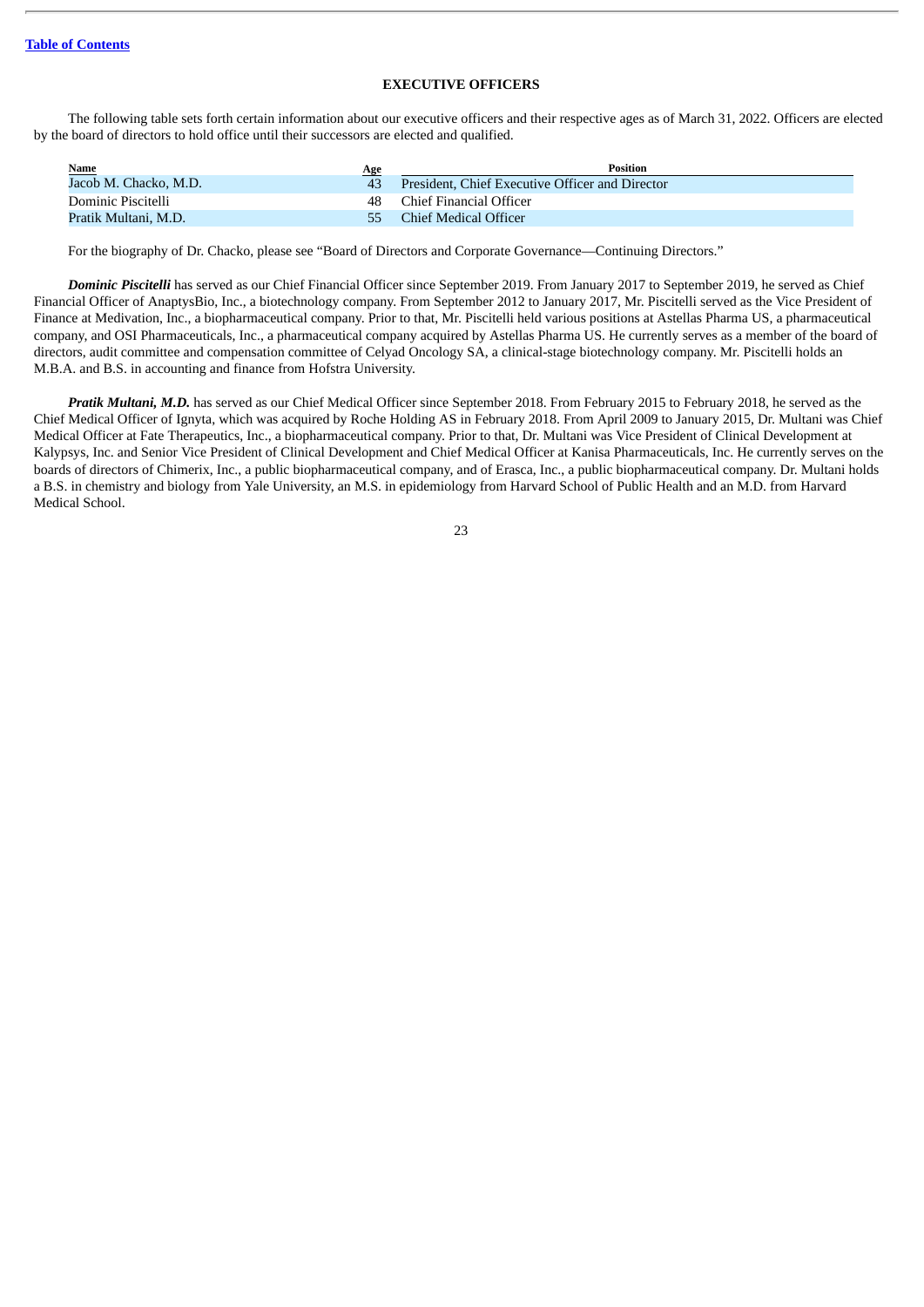## **EXECUTIVE COMPENSATION**

## <span id="page-28-0"></span>**Processes and Procedures for Compensation Decisions**

Our compensation committee is responsible for the executive compensation programs for our executive officers and reports to our board of directors on its discussions, decisions and other actions. Typically, our Chief Executive Officer makes recommendations to our compensation committee, often attends committee meetings and is involved in the determination of compensation for the respective executive officers who report to him, except that our Chief Executive Officer does not make recommendations as to his own compensation. Our Chief Executive Officer makes recommendations to our compensation committee regarding short- and long-term compensation for all executive officers (other than himself) based on our results, an individual executive officer's contribution toward these results and individual goal achievement. Our compensation committee then reviews the recommendations and other market data. Our compensation committee makes decisions as to total compensation for each executive officer (excluding our Chief Executive Officer, whose compensation is determined by our board of directors), although it may instead, in its discretion, make recommendations to our board of directors regarding executive compensation.

Our compensation committee is authorized to retain the services of one or more executive compensation advisors, as it sees fit, in connection with the establishment of our compensation programs and related policies. In 2021, our compensation committee retained Radford, an independent compensation consultant, to provide it with information, recommendations and other advice relating to executive compensation on an ongoing basis. Radford serves at the discretion of our compensation committee. Our compensation committee engaged Radford to assist in developing an appropriate group of peer companies to help us determine the appropriate level of overall compensation for our executive officers, as well as assess each separate element of compensation, with a goal of ensuring that the compensation we offer to our executive officers is competitive and fair. Our named executive officers for 2021, which consist of our principal executive officer and the next two most highly compensated executive officers, are:

- Jacob M. Chacko, M.D., President and Chief Executive Officer;
- Dominic Piscitelli, Chief Financial Officer; and
- Pratik Multani, M.D., Chief Medical Officer.

#### **Summary Compensation Table**

The following table sets forth information regarding the compensation of our named executive officers for the years ended December 31, 2019, December 31, 2020, and December 31, 2021:

|                                       |             |             | Option                  | Non-equity<br>incentive plan<br>compensation | All other<br>compensation |            |
|---------------------------------------|-------------|-------------|-------------------------|----------------------------------------------|---------------------------|------------|
| Name and principal position           | <u>Year</u> | Salary (\$) | awards $(\text{$}5)(1)$ | $($ \$)(2)                                   | (\$)                      | Total (\$) |
| Jacob M. Chacko, M.D.                 | 2021        | 536,278     | 6,092,240               | 335,200                                      | 12,206(3)                 | 6,975,924  |
| President and Chief Executive Officer | 2020        | 489,167     | 5,082,831               | 300,800                                      | 988(4)                    | 5,873,786  |
|                                       | 2019        | 455,833     |                         | 194,900                                      | 21,396(5)                 | 672,129    |
| Dominic Piscitelli                    | 2021        | 398,518     | 1,958,220               | 199,300                                      | 12,206(6)                 | 2,568,244  |
| Chief Financial Officer               | 2020        | 380,833     | 1,002,044               | 187,400                                      | 606(7)                    | 1,570,883  |
|                                       | 2019        | 115,144(8)  | 1,083,150               | 38,300                                       | 111(9)                    | 1,236,705  |
| Pratik Multani, M.D.                  | 2021        | 438,352     | 1,958,220               | 219,200                                      | 12,206(10)                | 2,627,978  |
| <b>Chief Medical Officer</b>          | 2020        | 416,667     | 1,713,640               | 205,000                                      | 621(11)                   | 2,335,928  |
|                                       | 2019        | 398,333     |                         | 132,400                                      | 4,423(12)                 | 535,156    |

(1) The amounts disclosed represent the aggregate grant date fair value of the award as calculated in accordance with ASC 718. These amounts do not correspond to the actual value that may be recognized by the named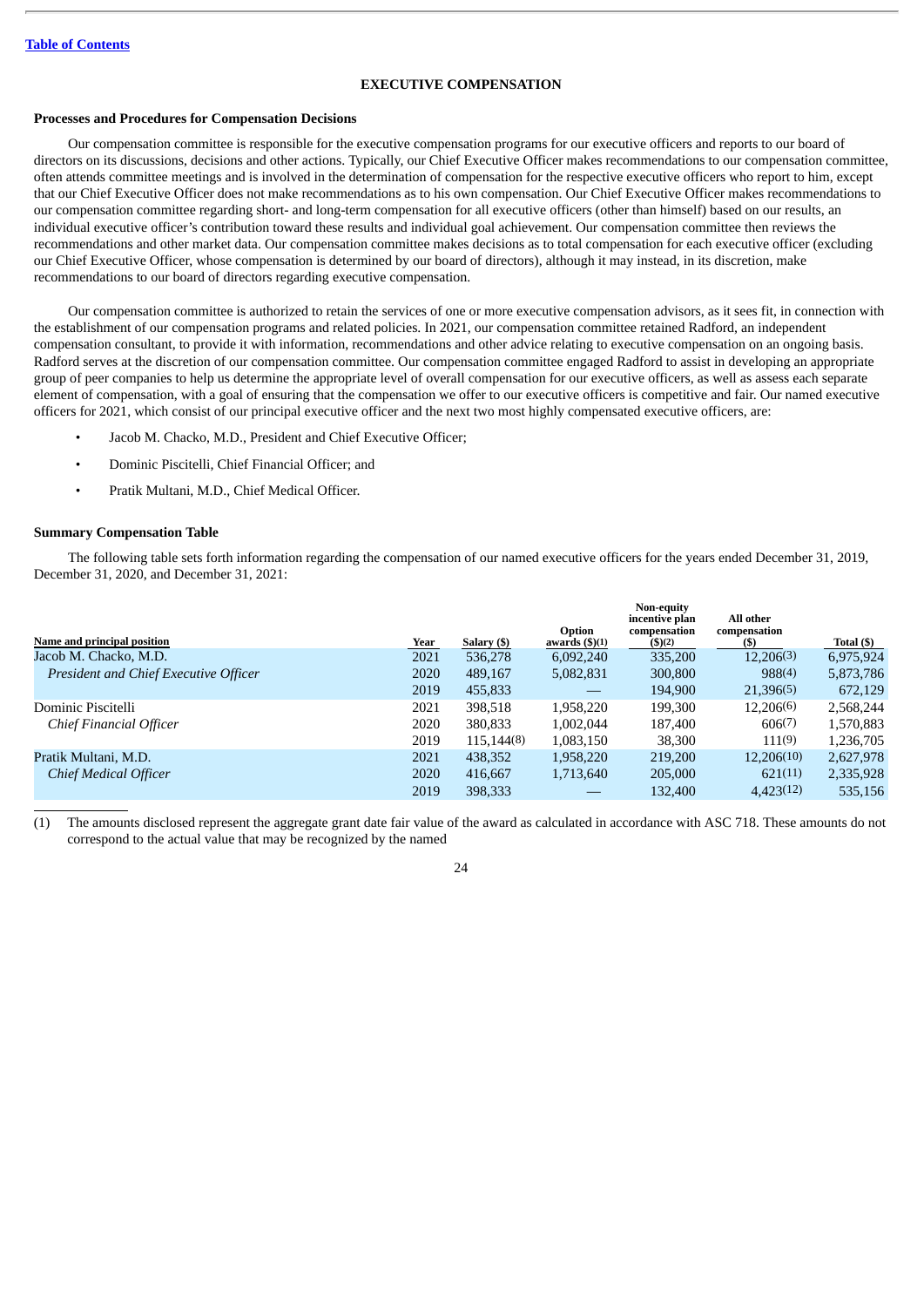executive officers upon vesting of the applicable awards. For a discussion of how we calculate stock-based compensation expense, see the Notes to Financial Statements included in our Annual Report on Form 10-K filed on March 21, 2022.

- (2) The 2019 amounts reported represent cash bonuses earned under our 2019 bonus plan based upon the achievement of company objectives for the year ended December 31, 2019, which were paid in 2020. The 2020 amounts reported represent cash bonuses earned under our 2020 bonus plan based upon the achievement of company objectives for the year ended December 31, 2021, which were paid in 2021. The 2021 amounts reported represent cash bonuses earned under our 2021 bonus plan based upon the achievement of company objectives for the year ended December 31, 2021, which were paid in 2022. Our bonus plans are more fully described below under the section titled "—Non-Equity Incentive Plan Compensation."
- (3) The amounts reported represent \$11,600 in 401(k) plan matching contributions and \$606 for life insurance premiums.
- (4) The amounts reported represent \$382 for a gift card and \$606 for life insurance premiums.
- (5) The amounts reported represent \$20,765 for commuting expenses and \$631 for life insurance premiums.
- (6) The amounts reported represent \$11,600 in 401(k) plan matching contributions and \$606 for life insurance premiums.
- (7) The amounts reported represent \$606 for life insurance premiums.
- (8) Mr. Piscitelli joined as Chief Financial Officer in September 2019 and therefore the base salary amount set forth in the table above reflects the amount earned for the portion of 2019 in which he was employed by us. Mr. Piscitelli had an annual base salary rate of \$375,000 in 2019.
- (9) The amounts reported represent life insurance premiums.
- (10) The amounts reported represent \$11,600 in 401(k) plan matching contributions and \$606 for life insurance premiums.
- (11) The amounts reported represent \$15 for a gift card and \$606 for life insurance premiums.
- (12) The amounts reported represent life insurance premiums.

#### **Non-Equity Incentive Plan Compensation**

At the beginning of each of 2019, 2020, and 2021, we adopted a bonus plan for our executive and non-executive employees that provides for cash incentives for performance in the applicable year. Each of the 2019, 2020, and 2021 bonus opportunities for our executives was based on the assessment of our board of directors of the achievement of company objectives that were established by our board of directors or our compensation committee, as applicable, at the beginning of the applicable year as well as other achievements which occurred during the year. The company objectives for each of 2019, 2020, and 2021 consisted of product development and pipeline goals as well as corporate development goals. Based on our performance against the approved company objectives and, in the case of 2021, our achievement of certain other operational milestones during the year, our board of directors or our compensation committee, as applicable, determined to fund the 2019 bonus plan at 95% of the target level, the 2020 bonus plan at 123% of the target level, and the 2021 bonus plan at 125% of the target level.

The amounts in the Summary Compensation Table under the column "Non-equity incentive plan compensation" are based on the named executive officer's target bonus amount multiplied by the achievement percentage set by our board of directors or our compensation committee, as applicable, consistent with the determinations under the applicable year's bonus plan (and further pro-rated based on the period of time during which they were employed with us during the year).

#### **Inducement Plan**

The 2022 Inducement Plan was established by the compensation committee of our board of directors on March 1, 2022 with the purpose of attracting and retaining employees for our success. In accordance with Nasdaq rules, this plan is used to offer equity awards as material inducements for new employees to join us. Subject to adjustment for certain changes in our capitalization, the maximum aggregate number of shares that may be issued under the 2022 Inducement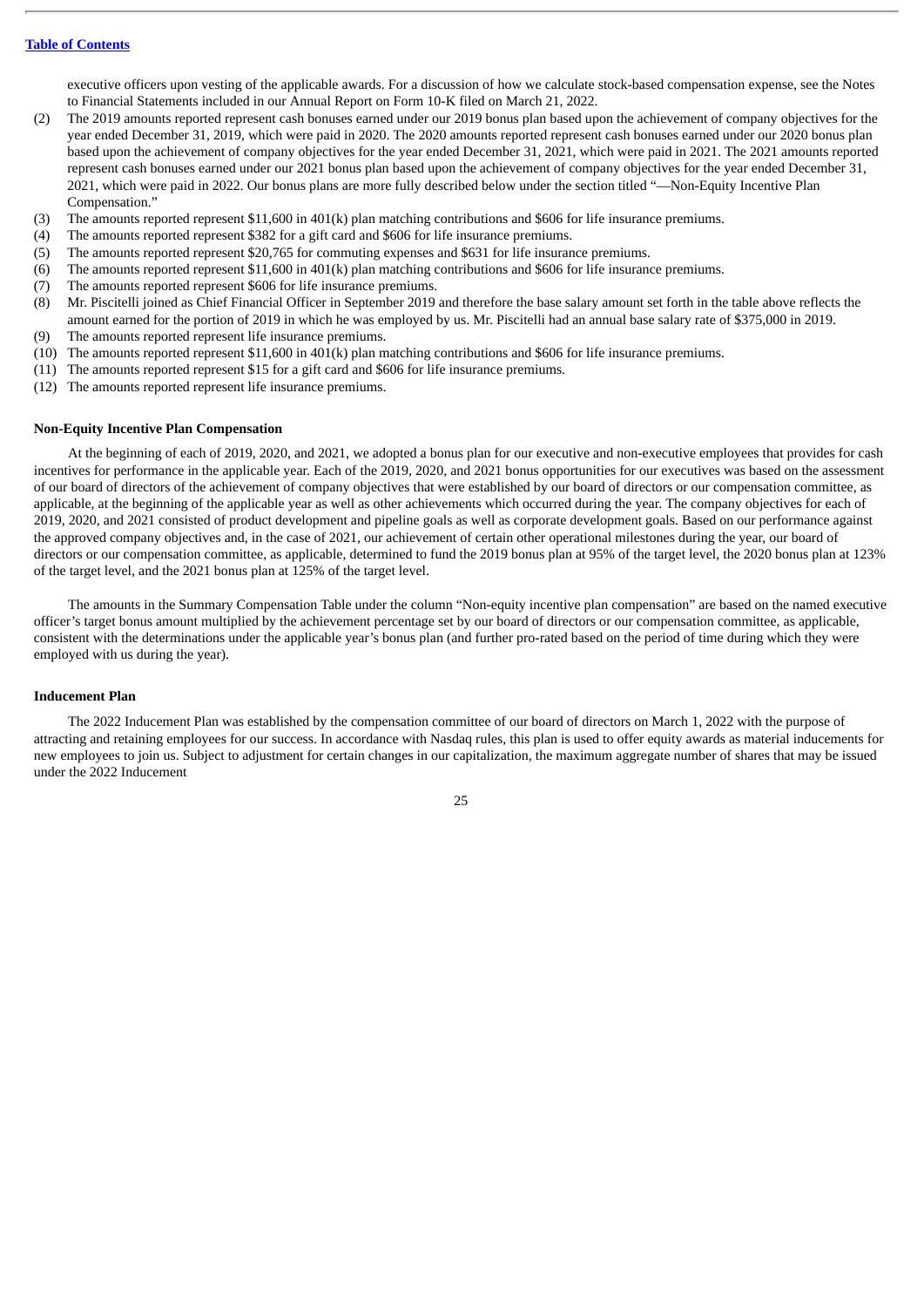Plan is 500,000. The equity grants awarded under the 2022 Inducement Plan are expected to be primarily in the form of stock options and restricted stock units but this plan also provides for the granting of other types of equity awards. As of April 18, 2022, no equity awards have been granted under the 2022 Inducement Plan.

## **Outstanding Equity Awards at Fiscal Year-End**

The following table sets forth information concerning outstanding equity awards held by each of our named executive officers as of December 31, 2021:

|                       |               | <b>Option awards</b>                                                                       |                                                                                                 |                                       |                              |  |
|-----------------------|---------------|--------------------------------------------------------------------------------------------|-------------------------------------------------------------------------------------------------|---------------------------------------|------------------------------|--|
| Name                  | Grant<br>date | Number of<br>securities<br>underlying<br>unexercised<br>options<br>exercisable<br>$^{(#)}$ | <b>Number of</b><br>securities<br>underlying<br>unexercised<br>options<br>unexercisable<br>(# ) | Option<br>exercise<br>price<br>\$)(3) | Option<br>expiration<br>date |  |
| Jacob M. Chacko, M.D. | 5/10/2018(1)  | 850,500(4)                                                                                 |                                                                                                 | 1.60                                  | 5/10/2028                    |  |
|                       | 4/23/2020(2)  | 182,291                                                                                    | 255,209(7)                                                                                      | 16.00                                 | 4/22/2030                    |  |
|                       | 2/01/2021(2)  |                                                                                            | 280,000(8)                                                                                      | 29.83                                 | 1/31/2031                    |  |
| Dominic Piscitelli    | 9/11/2019(1)  | 207,500(5)                                                                                 |                                                                                                 | 6.44                                  | 9/11/2029                    |  |
|                       | 4/23/2020(2)  | 35,937                                                                                     | 50,313(9)                                                                                       | 16.00                                 | 4/22/2030                    |  |
|                       | 2/01/2021(2)  |                                                                                            | 90,000(10)                                                                                      | 29.83                                 | 1/31/2031                    |  |
| Pratik Multani, M.D.  | 9/20/2018(1)  | 231,250(6)                                                                                 |                                                                                                 | 1.60                                  | 9/20/2028                    |  |
|                       | 4/23/2020(2)  | 61.458                                                                                     | 86,042(11)                                                                                      | 16.00                                 | 4/22/2030                    |  |
|                       | 2/01/2021(2)  |                                                                                            | 90,000(12)                                                                                      | 29.83                                 | 1/31/2031                    |  |
|                       |               |                                                                                            |                                                                                                 |                                       |                              |  |

(1) Granted pursuant to our 2014 Plan.

(2) Granted pursuant to our 2020 Plan.

(3) This column represents the fair market value of a share of our common stock on the date of grant, as determined by our board of directors.

- (4) This option award is subject to an early exercise provision and is immediately exercisable as of the date of grant. One fourth of the total number of shares subject to the option vested on April 30, 2019, and one forty-eighth of the shares subject to the option vested, and continue to vest, monthly thereafter, subject to continued service to us through each such vesting date. The award also is subject to vesting acceleration under certain circumstances as more fully described in the section titled "—Potential Payments Upon Termination or Change in Control."
- (5) This option award is subject to an early exercise provision and is immediately exercisable as of the date of grant. One fourth of the total number of shares subject to the option will vest on September 10, 2020, and one forty-eighth of the shares subject to the option will vest monthly thereafter, subject to continued service to us through each such vesting date. The award also is subject to vesting acceleration under certain circumstances as more fully described in the section titled "—Potential Payments Upon Termination or Change in Control."
- (6) This option award is subject to an early exercise provision and is immediately exercisable as of the date of grant. One fourth of the total number of shares subject to the option vested on September 17, 2019, and one forty-eighth of the shares subject to the option vested, and continue to vest, monthly thereafter, subject to continued service to us through each such vesting date. The award also is subject to vesting acceleration under certain circumstances as more fully described in the section titled "—Potential Payments Upon Termination or Change in Control."
- (7) One fourth of the total number of shares subject to the option will vest on April 23, 2021, and one forty-eighth of the shares subject to the option vested, and continue to vest, monthly thereafter, subject to continued service to us through each such vesting date. The award also is subject to vesting acceleration under certain circumstances as more fully described in the section titled "—Potential Payments Upon Termination or Change in Control."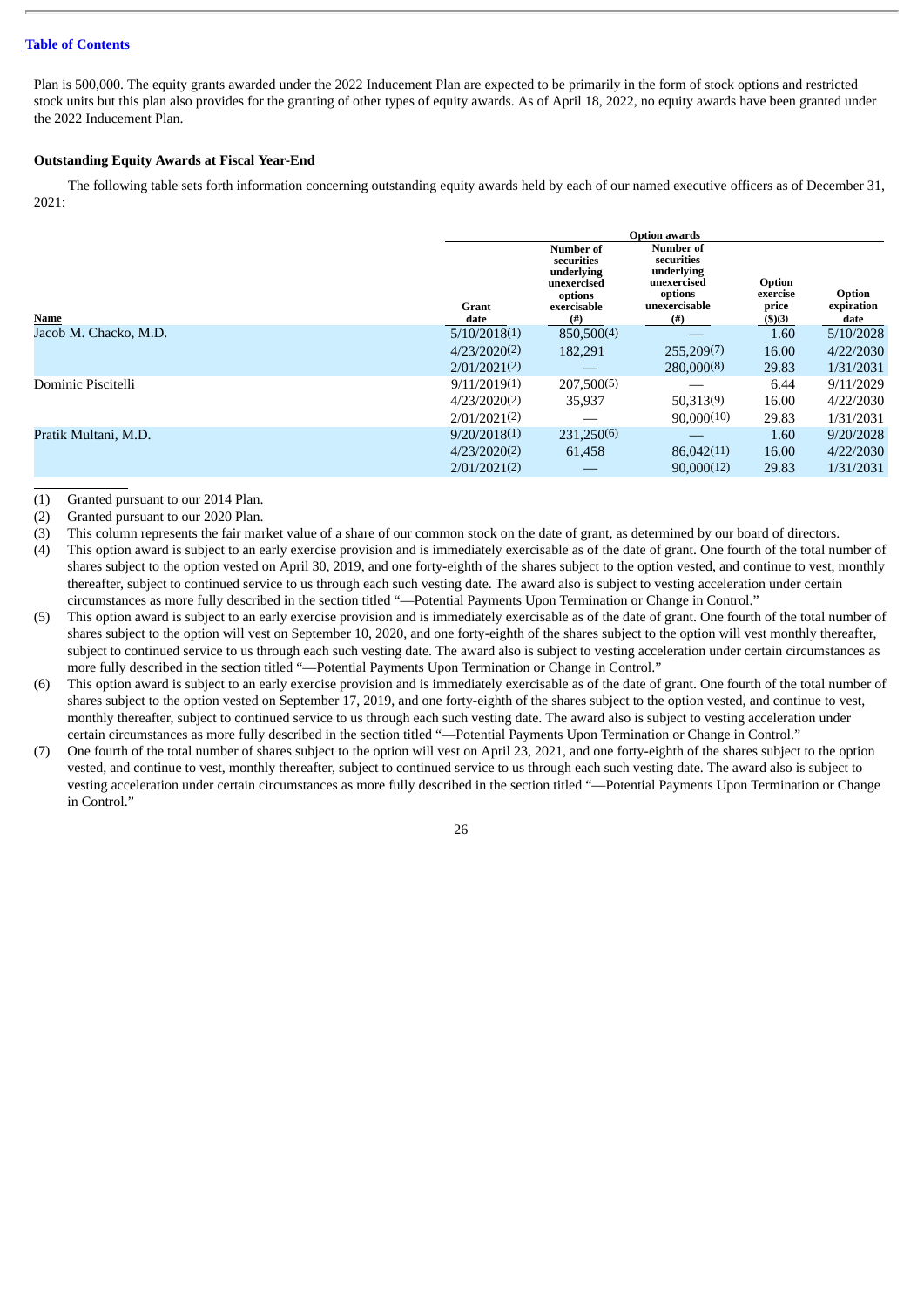- (8) One fourth of the total number of shares subject to the option will vest on February 1, 2022, and one forty-eighth of the shares subject to the option vested, and continue to vest, monthly thereafter, subject to continued service to us through each such vesting date. The award also is subject to vesting acceleration under certain circumstances as more fully described in the section titled "—Potential Payments Upon Termination or Change in Control."
- (9) One fourth of the total number of shares subject to the option vested on April 23, 2021, and one forty-eighth of the shares subject to the option vested, and continue to vest, monthly thereafter, subject to continued service to us through each such vesting date. The award also is subject to vesting acceleration under certain circumstances as more fully described in the section titled "—Potential Payments Upon Termination or Change in Control."
- (10) One fourth of the total number of shares subject to the option will vest on February 1, 2022, and one forty-eighth of the shares subject to the option vested, and continue to vest, monthly thereafter, subject to continued service to us through each such vesting date. The award also is subject to vesting acceleration under certain circumstances as more fully described in the section titled "—Potential Payments Upon Termination or Change in Control."
- (11) One fourth of the total number of shares subject to the option vested on April 23, 2021, and one forty-eighth of the shares subject to the option vested, and continue to vest, monthly thereafter, subject to continued service to us through each such vesting date. The award also is subject to vesting acceleration under certain circumstances as more fully described in the section titled "—Potential Payments Upon Termination or Change in Control."
- (12) One fourth of the total number of shares subject to the option will vest on February 1, 2022, and one forty-eighth of the shares subject to the option vested, and continue to vest, monthly thereafter, subject to continued service to us through each such vesting date. The award also is subject to vesting acceleration under certain circumstances as more fully described in the section titled "—Potential Payments Upon Termination or Change in Control."

## **Employment Arrangements with Our Named Executive Officers**

## *Jacob M. Chacko, M.D.*

We have entered into a confirmatory employment letter with Dr. Chacko, our President and Chief Executive Officer. The confirmatory employment letter has no specific term and provides for at-will employment. Dr. Chacko's current annual base salary is \$575,000, and Dr. Chacko's current annual target bonus is 50% of his annual base salary, each of which was approved by the board of directors in December 2021. As of December 31, 2021, Dr. Chacko's annual base salary was \$540,000, and Dr. Chacko's annual target bonus was 50% of his annual base salary.

Dr. Chacko is eligible for severance and change in control benefits, as more fully described in "—Potential Payments upon Termination or Change in Control."

## *Dominic Piscitelli*

We have entered into a confirmatory employment letter with Mr. Piscitelli, our Chief Financial Officer. The confirmatory employment letter has no specific term and provides for at-will employment. Mr. Piscitelli's current annual base salary is \$420,000, and Mr. Piscitelli's current annual target bonus is 40% of his annual base salary, each of which was approved by the compensation committee in December 2021. As of December 31, 2021, Mr. Piscitelli's annual base salary was \$400,000, and Mr. Piscitelli's annual target bonus was 40% of his annual base salary.

Mr. Piscitelli is eligible for severance and change in control benefits, as more fully described in "—Potential Payments upon Termination or Change in Control."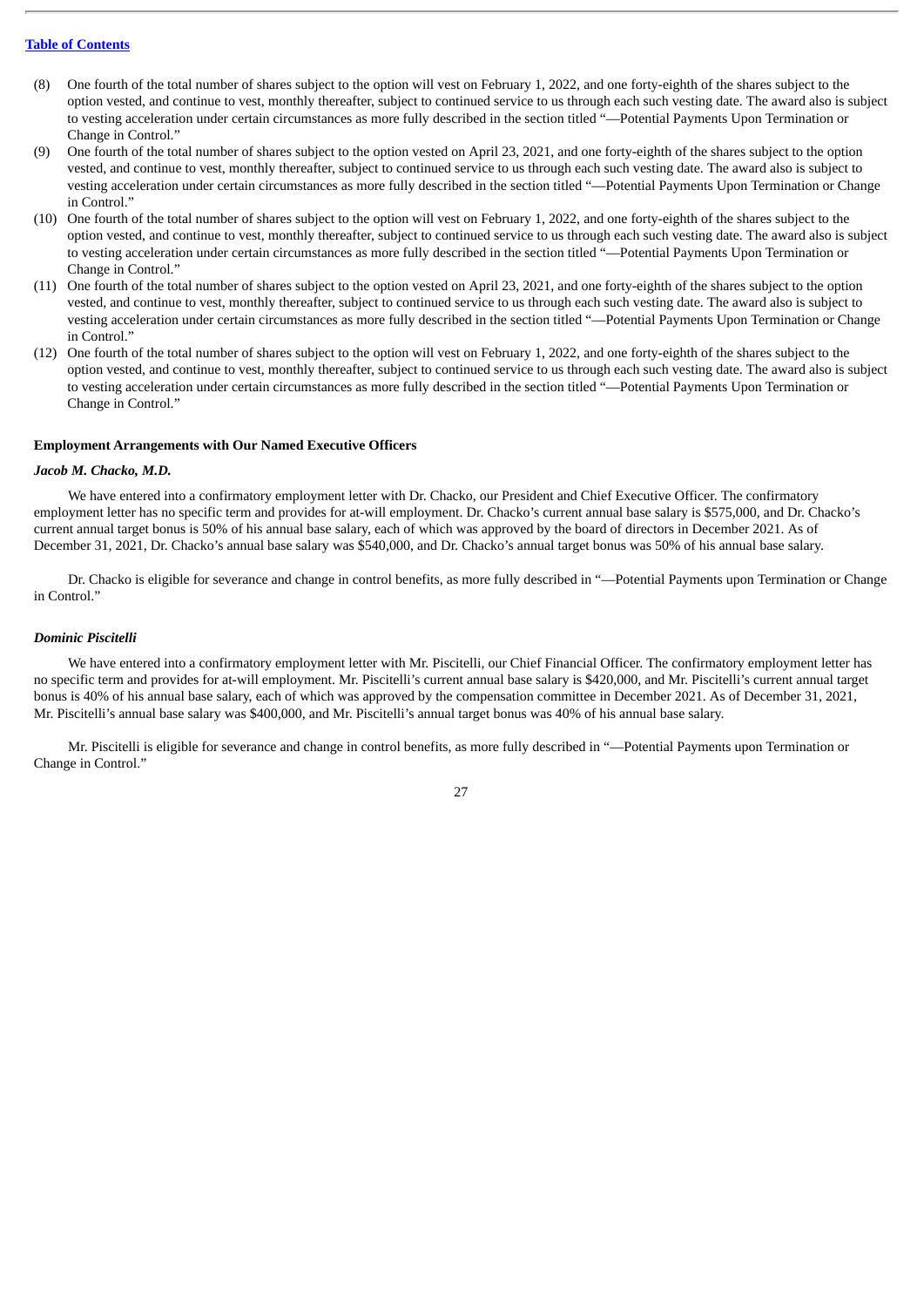#### *Pratik Multani, M.D.*

We have entered into a confirmatory employment letter with Dr. Multani, our Chief Medical Officer. The confirmatory employment letter currently has no specific term and provides for at-will employment. Dr. Multani's current annual base salary is \$460,000, and Dr. Multani's current annual target bonus is 40% of his annual base salary, each of which was approved by the compensation committee in December 2021. As of December 31, 2021, Dr. Multani's annual base salary was \$440,000, and Dr. Multani's annual target bonus was 40% of his annual base salary.

Dr. Multani is eligible for severance and change in control benefits, as more fully described in "—Potential Payments upon Termination or Change in Control."

#### *Potential Payments upon Termination or Change in Control*

We adopted a Change in Control and Severance Policy, or our Severance Policy, pursuant to which our named executive officers and certain other key employees are eligible to receive severance benefits, as specified in and subject to the employee signing a participation agreement under our Severance Policy. This Severance Policy was developed with input from Radford, regarding severance practices at comparable companies. It is designed to attract, retain and reward senior level employees. The Severance Policy is in lieu of any other severance payments and benefits to which our named executive officers and key employee were entitled prior to signing the participation agreement under the Severance Policy.

Each of our named executive officers signed a participation agreement under our Severance Policy providing for the rights to the applicable payments and benefits described below.

In the event of a termination of the employment of a named executive officer by the named executive officer for "good reason" or by us for a reason other than "cause," death or "disability" (as such terms are defined in our Severance Policy), in each case, that occurs outside a period beginning on a "change in control" (as defined in our Severance Policy) and ending twelve months following a change in control (such period, the "change in control period"), then the named executive officer will be entitled to, in addition to any accrued benefits, the following payments and benefits:

- payment of his base salary as in effect immediately prior to his termination of employment for a period of nine months (twelve months, in the case of Dr. Chacko) following his termination date;
- continuing payments equal to the monthly premium cost of continued health coverage under COBRA, for him and his eligible dependents for a period of up to nine months (twelve months, in the case of Dr. Chacko) if he timely elects COBRA coverage, or a taxable lump sum payment in lieu thereof equal to nine months (twelve months, in the case of Dr. Chacko) of such premiums; and
- in the case of Dr. Chacko only, and provided such termination occurs after the thirty-month anniversary of the date he commenced employment with us, acceleration of vesting of his then outstanding time-based equity awards that would have become exercisable had he continued to be employed for an additional twelve months following the date of his termination of employment.

In the event of a termination of the employment of a named executive officer by the named executive officer for "good reason" or by us for a reason other than "cause," death or "disability," in each case, that occurs within the change in control period, then the named executive officer will be entitled to, in addition to any accrued benefits, the following payments and benefits:

- a lump sum payment equal to twelve months (eighteen months, in the case of Dr. Chacko) of the named executive officer's annual base salary as in effect immediately prior to the named executive officer's termination of employment;
- a lump sum payment equal to 100% (150%, in the case of Dr. Chacko) of the named executive officer's target annual bonus for the year in which the named executive officer's termination of employment occurred;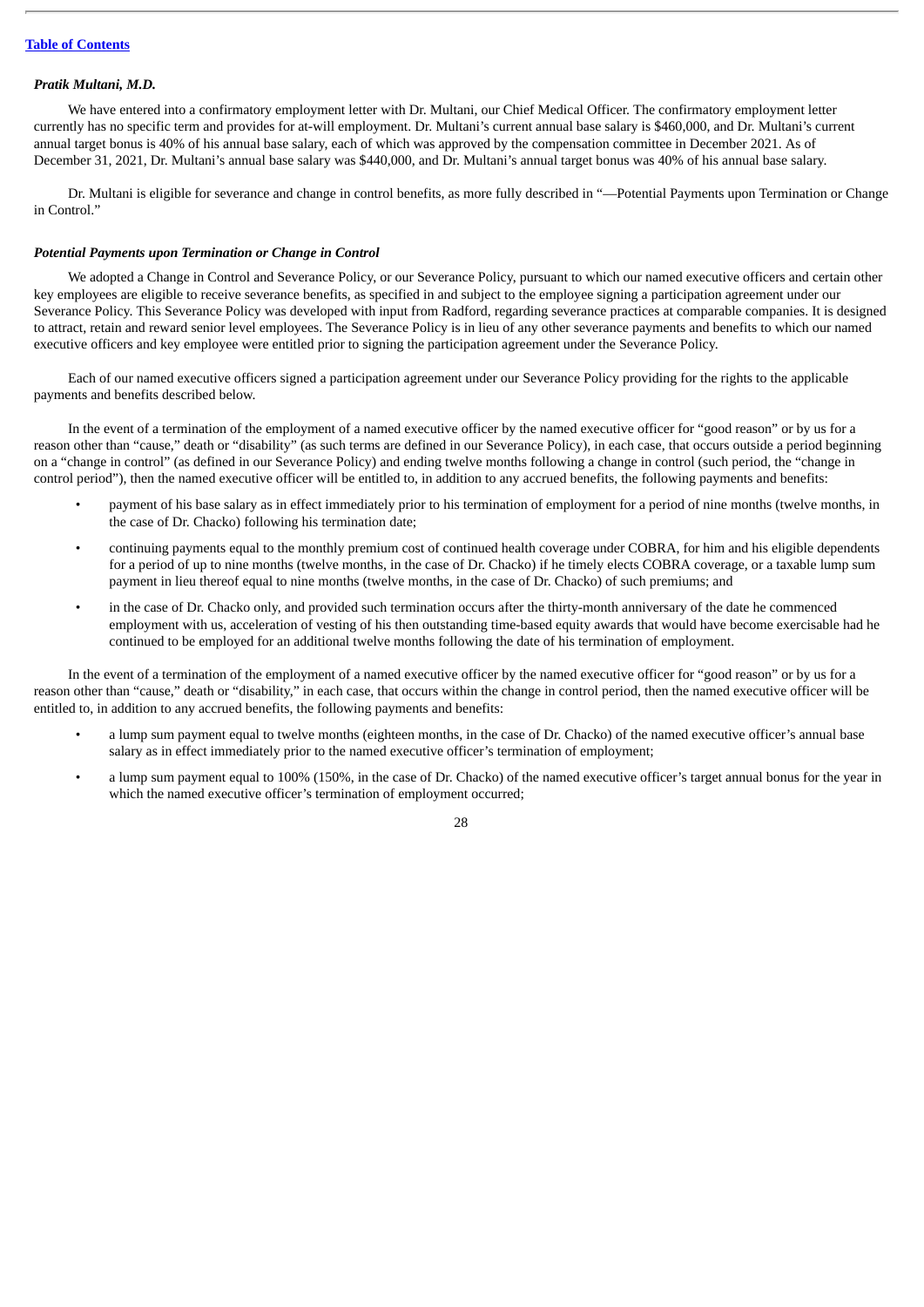- continuing payments equal to the monthly premium cost of COBRA, for a period of up to twelve months (eighteen months in the case of Dr. Chacko) if he timely elects COBRA coverage, or a taxable lump sum payment in lieu thereof equal to twelve months (eighteen months, in the case of Dr. Chacko) of such premiums; and
- all unvested shares subject to then-outstanding equity awards held by him will accelerate in full and, in the case of performance-based awards, all performance goals will be deemed achieved at 100% unless otherwise set forth in his award.

The receipt of the payments and benefits provided for under the Severance Policy described above is conditioned on the named executive officer signing and not revoking a separation and release of claims agreement and such release becoming effective and irrevocable no later than the 60th day following the named executive officer's termination of employment.

If any of the payments or benefits provided for under the Severance Policy or otherwise payable to a named executive officer would constitute "parachute payments" within the meaning of Section 280G of the Code and could be subject to the related excise tax, the named executive officer will receive either full payment of such payments and benefits or such lesser amount that would result in no portion of the payments and benefits being subject to the excise tax, whichever results in the greater amount of after-tax benefits to them. We are not obligated to provide any tax gross-up payments to our named executive officers.

## **Equity Compensation Plan Information**

The following table provides information as of December 31, 2021 with respect to shares of our common stock that may be issued under our existing equity compensation plans.

| <b>Plan Category</b>                                             | <b>Number of Securities to be</b><br><b>Issued upon Exercise of</b><br><b>Outstanding Options,</b><br><b>Restricted Stock Awards and</b><br>rights<br>(a) | <b>Weighted Average Exercise</b><br><b>Price of Outstanding</b><br><b>Options, Warrants and</b><br><b>Rights</b><br>(b) |       | <b>Securities Remaining</b><br><b>Available for Future</b><br><b>Issuance Under Equity</b><br><b>Compensation Plans</b><br>(excluding securities<br>reflected in column (a))<br>(c) |  |
|------------------------------------------------------------------|-----------------------------------------------------------------------------------------------------------------------------------------------------------|-------------------------------------------------------------------------------------------------------------------------|-------|-------------------------------------------------------------------------------------------------------------------------------------------------------------------------------------|--|
| Equity compensation plans approved                               |                                                                                                                                                           |                                                                                                                         |       |                                                                                                                                                                                     |  |
| by security holders $(1)$                                        | 5,268,320                                                                                                                                                 |                                                                                                                         | 14.16 | 2,121,539(2)                                                                                                                                                                        |  |
| Equity compensation plans not<br>approved by security holders(3) |                                                                                                                                                           |                                                                                                                         |       |                                                                                                                                                                                     |  |
| Total                                                            | 5,268,320                                                                                                                                                 |                                                                                                                         | 14.16 | 2,121,539                                                                                                                                                                           |  |
|                                                                  |                                                                                                                                                           |                                                                                                                         |       |                                                                                                                                                                                     |  |

(1) Includes our 2014 Plan, 2020 Plan and 2020 Employee Stock Purchase Plan.

(2) Includes 1,831,539 shares available for grant under the 2020 Plan and 290,000 shares available for purchase under the 2020 Employee Stock Purchase Plan.

(3) The 2022 Inducement Plan was adopted by the compensation committee of our board of directors on March 1, 2022. As of April 18, 2022, there were 500,000 shares available for grant under the 2022 Inducement Plan.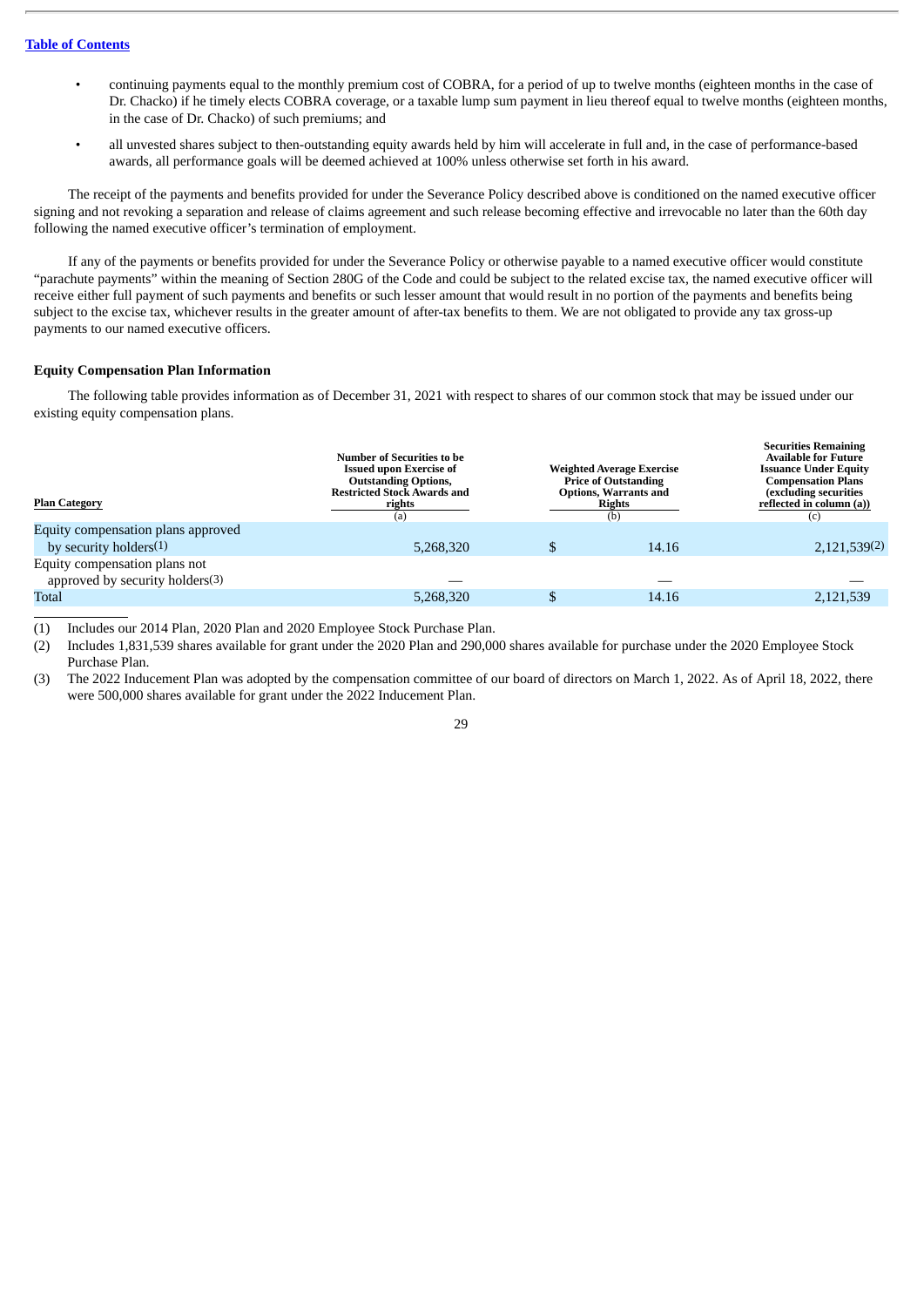## **SECURITY OWNERSHIP OF CERTAIN BENEFICIAL OWNERS AND MANAGEMENT**

<span id="page-34-0"></span>The following table sets forth the beneficial ownership of our common stock as of March 31, 2022 by:

- each person, or group of affiliated persons, who is known by us to beneficially own more than 5% of our common stock;
- each of the named executive officers:
- each of our directors; and
- all of our current executive officers and directors as a group.

We have determined beneficial ownership in accordance with the rules of the SEC, and thus it represents sole or shared voting or investment power with respect to our securities. Unless otherwise indicated below, to our knowledge, the persons and entities named in the table have sole voting and sole investment power with respect to all shares that they beneficially owned, subject to community property laws where applicable. The information does not necessarily indicate beneficial ownership for any other purpose, including for purposes of Sections 13(d) and 13(g) of the Exchange Act.

We have based our calculation of the percentage of beneficial ownership on 39,440,399 shares of our common stock outstanding as of March 31, 2022. We have deemed shares of our common stock subject to stock options that are currently exercisable or exercisable within 60 days of March 31, 2022, to be outstanding and to be beneficially owned by the person holding the stock option for the purpose of computing the percentage ownership of that person. We did not deem these shares outstanding, however, for the purpose of computing the percentage ownership of any other person.

Unless otherwise indicated, the address of each beneficial owner listed in the table below is c/o ORIC Pharmaceuticals, Inc., 240 E. Grand Ave, 2nd Floor, South San Francisco, California 94080.

|                                                                                      | <b>Shares beneficially owned</b> |            |
|--------------------------------------------------------------------------------------|----------------------------------|------------|
| Name of beneficial owner                                                             | <b>Shares</b>                    | Percentage |
| 5% stockholders:                                                                     |                                  |            |
| The Column Group II, LP(1)                                                           | 3,758,238                        | 9.53%      |
| Entities affiliated with FMR LLC(2)                                                  | 5,907,279                        | 14.98%     |
| Entities affiliated with BlackRock, Inc.(3)                                          | 2,415,347                        | 6.13%      |
| Entities affiliated with EcoR1 Capital, LLC(4)                                       | 6,620,884                        | 16.79%     |
| Victory Capital Management Inc.(5)                                                   | 2,301,232                        | 5.84%      |
| Named executive officers and directors:                                              |                                  |            |
| Jacob M. Chacko, M.D. <sup>(6)</sup>                                                 | 1,518,516                        | 3.74%      |
| Pratik Multani, M.D.(7)                                                              | 336,197                          | $\ast$     |
| Dominic Piscitelli(8)                                                                | 340,546                          | $\ast$     |
| Mardi C. Dier <sup>(9)</sup>                                                         | 23,090                           | $\ast$     |
| Richard Heyman, Ph.D.(10)                                                            | 310,450                          | $\ast$     |
| Steven L. Hoerter $(11)$                                                             | 8,312                            | $\ast$     |
| Lori Kunkel, M.D.(12)                                                                | 18,217                           | $\ast$     |
| Angie You, Ph.D.(13)                                                                 | 5,541                            | $\ast$     |
| All current executive officers and directors as a group $(8 \text{ persons})$ $(14)$ | 2,560,869                        | 6.19%      |

Represents beneficial ownership of less than 1% of the outstanding shares of our common stock.

(1) Based on the statement on Schedule 13G filed with the SEC on February 11, 2022, The Column Group II, LP (Column II) has shared voting power over 3,568,181 shares and shared dispositive power over 3,568,181 shares, Peter Svennilson has sole voting power over 103,341 shares and sole dispositive power over 103,341 shares, and David V. Goeddel, Ph.D. has sole voting power over 86,716 shares and sole dispositive power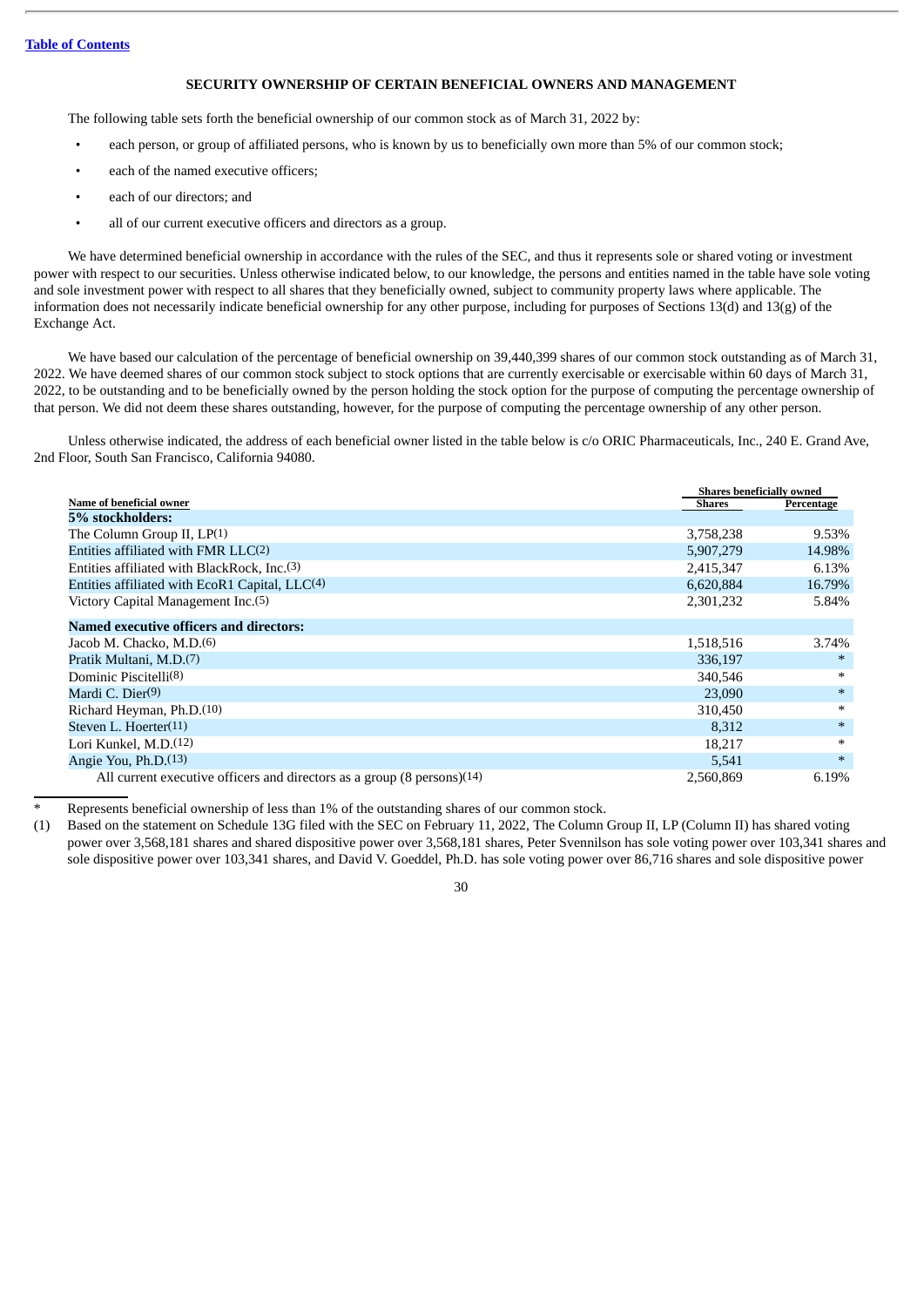over 86,716 shares as of December 31, 2021. The Column Group II GP, LP ("Column II GP-LP") is the general partner of Column II. Peter Svennilson and David V. Goeddel, Ph.D. are the Managing Partners of Column II GP-LP and may be deemed to share voting and investment power with respect to the shares reported herein. Each of Mr. Svennilson and Dr. Goeddel disclaim beneficial ownership of such shares, except to the extent of his pecuniary interest therein, if any. The address of the entities listed herein is 1 Letterman Drive, Building D, Suite M-900, San Francisco, CA 94129.

- (2) Based on the statement on Schedule 13G filed with the SEC on February 9, 2022, FMR LLC, a parent holding company or control person in accordance with Rule 13d-1(b)(1)(ii)(G), has sole voting power over 1,283,814 shares and sole dispositive power over 5,907,279 shares as of February 9, 2022. The Schedule also reports that Abigail P. Johnson, a director, the chairman and the chief executive officer of FMR LLC, has beneficial ownership over 5,907,279 shares as of February 8, 2022. The address of FMR LLC and Abigail P. Johnson is 245 Summer St., Boston, MA 02210.
- (3) Based on the statement on Schedule 13G filed with the SEC on February 3, 2022, BlackRock, Inc., a parent holding company or control person in accordance with Rule 13d-1(b)(1)(ii)(G), has sole voting power over 2,364,187 shares and sole dispositive power over 2,415,347 shares as of February 3, 2022. The address of the entities listed herein is 55 East 52nd Street, New York, NY 10055.
- (4) According to the Schedule 13G filed with the SEC on February 14, 2022, Oleg Nodelman may be deemed to have control over EcoR1 Capital, LLC ("EcoR1"), which is the general partner and investment advisor of investment funds, including EcoR1 Capital Fund Qualified, L.P. ("EcoR1 Qualified"), that are the beneficial owners of the shares of our common stock. Each of EcoR1 and Oleg Nodelman has shared voting and shared dispositive power with respect to 3,468,944 shares of our common stock. EcoR1 Qualified has shared voting and shared dispositive power with respect to 3,151,940 shares of our common stock. The address for each of EcoR1, Oleg Nodelman and EcoR1 Qualified is 357 Tehama Street #3, San Francisco, CA 94103.
- (5) Based on the statement on Schedule 13G filed with the SEC on February 2, 2022, Victory Capital Management Inc. has sole voting power and sole dispositive power over 2,301,232 shares of our common stock as of February 2, 2022. The address of the entities listed herein is 4900 Tiedeman Rd. 4th Floor, Brooklyn, OH 44144.
- (6) Consists of (a) 352,652 shares held of record by Dr. Chacko and (b) 1,918,000 shares subject to options held by Dr. Chacko, 1,165,864 of which shares are vested and exercisable within 60 days of March 31, 2022.
- (7) Consists of 595,625 shares subject to options held by Dr. Multani, 336,197 of which shares are exercisable and 316,926 shares of which are vested within 60 days of March 31, 2022.
- (8) Consists of (a) 60,000 shares held of record by Mr. Piscitelli and (b) 510,625 shares subject to options held by Mr. Piscitelli, 280,546 of which shares are exercisable and 211,379 of which shares are vested within 60 days of March 31, 2022.
- (9) Consists of 49,875 shares subject to options held by Ms. Dier, 23,090 of which shares are vested and exercisable within 60 days of March 31, 2022.
- (10) Consists of (a) 216,272 shares held of record by RAHD Capital, LLC, (b) 12,500 shares held of record by Dr. Heyman, and (c) 98,303 shares subject to options held by Dr. Heyman, 81,678 of which shares are vested and exercisable within 60 days of March 31, 2022. Dr. Heyman has voting and investment power with respect to the shares held of record by RAHD Capital, LLC.
- (11) Consists of 33,250 shares subject to options held by Mr. Hoerter, 8,312 of which shares are vested and exercisable within 60 days of March 31, 2022.
- (12) Consists of 45,140 shares subject to options held by Dr. Kunkel, 18,217 of which shares are vested and exercisable within 60 days of March 31, 2022.
- (13) Consists of 33,250 shares subject to options held by Dr. You, 5,541 of which shares are vested and exercisable within 60 days of March 31, 2022.
- (14) Consists of (a) 641,424 shares beneficially owned by our current executive officers and directors as of March 31, 2022 and (b) 3,284,068 shares subject to options, 1,919,445 of which shares are exercisable and 1,831,007 of which shares are vested within 60 days of March 31, 2022.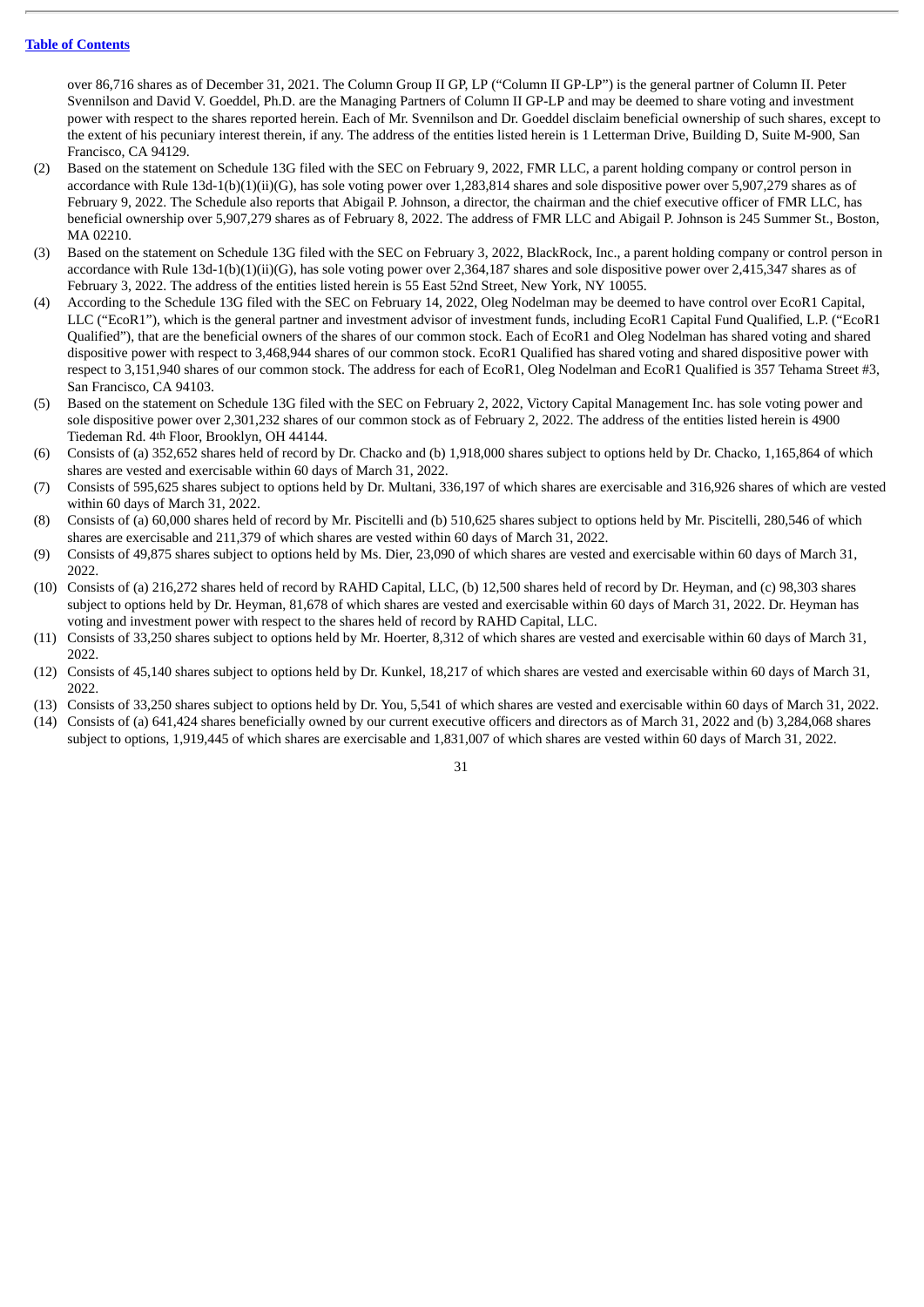## **RELATED PARTY TRANSACTIONS**

<span id="page-36-0"></span>We describe below transactions and series of similar transactions, since the beginning of our last fiscal year, to which we were a party or will be a party, in which:

- the amounts involved exceeded or will exceed \$120,000; and
- any of our directors, nominees for director, executive officers or beneficial holders of more than 5% of our outstanding capital stock, or any immediate family member of, or person sharing the household with, any of these individuals or entities (each, a related person), had or will have a direct or indirect material interest.

## **Investors' Rights Agreement**

We are party to an investors' rights agreement, as amended, with certain holders of our capital stock, including entities affiliated with The Column Group II, LP, Topspin Fund, LP, OrbiMed Private Investments VI, LP and EcoR1 Capital, LLC. Under our investors' rights agreement, certain holders of our capital stock have the right to demand that we file a registration statement or request that their shares of our capital stock be covered by a registration statement that we are otherwise filing.

#### **Indemnification Agreements**

We have entered into separate indemnification agreements with each of our directors and executive officers, in addition to the indemnification provided for in our amended and restated certificate of incorporation and bylaws. The indemnification agreements and our amended restated certificate of incorporation and bylaws require us to indemnify our directors, executive officers and certain controlling persons to the fullest extent permitted by Delaware law.

## **Related Party Transaction Policy**

Our audit committee will have the primary responsibility for reviewing and approving or disapproving "related party transactions," which are transactions between us and related persons in which the aggregate amount involved exceeds or may be expected to exceed \$120,000 and in which a related person has or will have a direct or indirect material interest. The charter of our audit committee provides that our audit committee shall review and approve in advance any related party transaction.

In February 2020, our board of directors adopted a formal written policy providing that we are not permitted to enter into any transaction that exceeds \$120,000 and in which any related person has a direct or indirect material interest without the consent of our audit committee, subject to limited exceptions. In approving or rejecting any such transaction, our audit committee is to consider the relevant facts and circumstances available and deemed relevant to our audit committee, including whether the transaction is on terms no less favorable than terms generally available to an unaffiliated third party under the same or similar circumstances and the extent of the related person's interest in the transaction.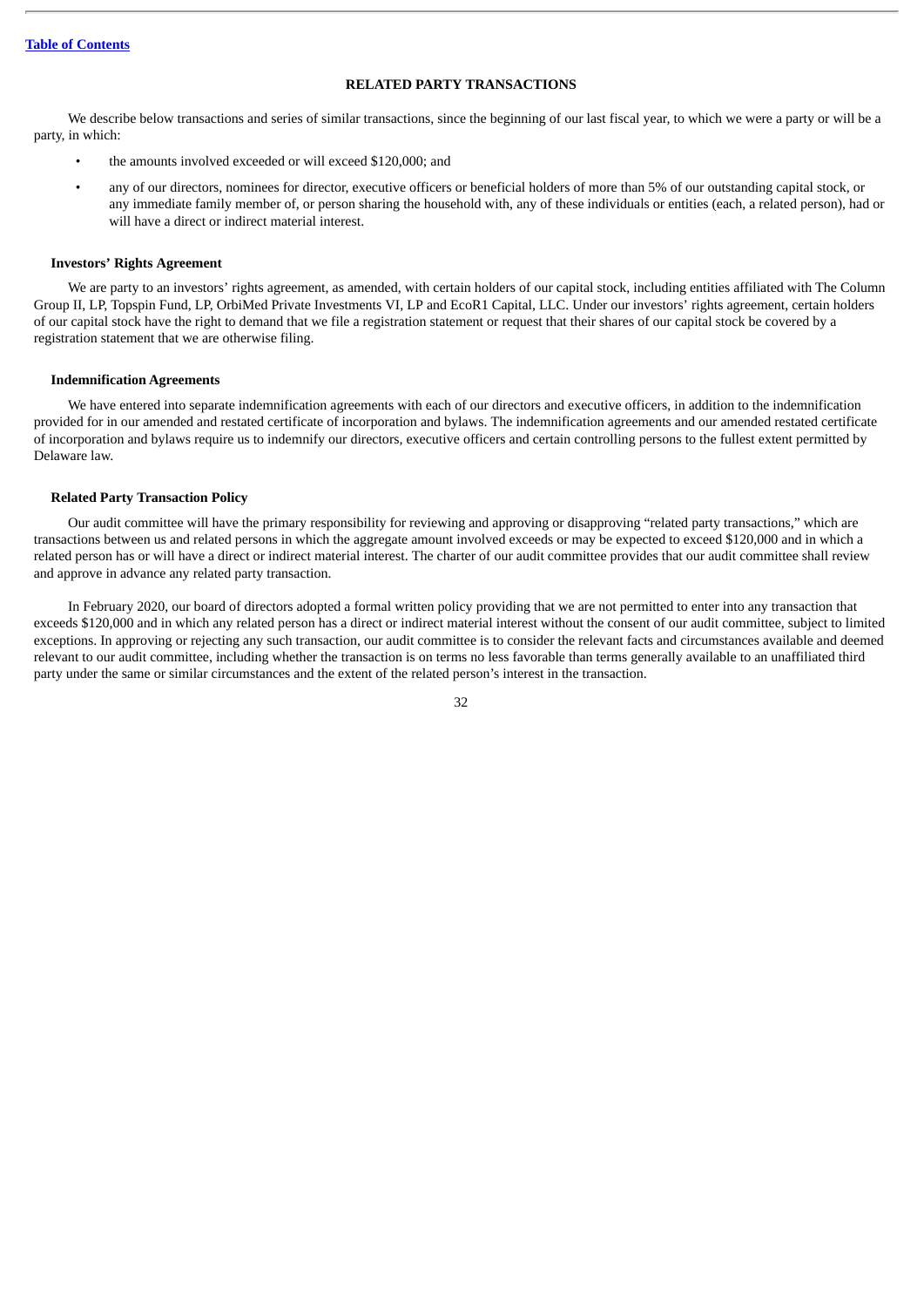## **OTHER MATTERS**

## <span id="page-37-0"></span>**Delinquent Section 16(a) Reports**

Section 16(a) of the Exchange Act requires that our executive officers and directors, and persons who own more than 10% of our common stock, file reports of ownership and changes of ownership with the SEC. Such directors, executive officers and 10% stockholders are required by SEC regulation to furnish us with copies of all Section 16(a) forms they file.

SEC regulations require us to identify in this proxy statement anyone who filed a required report late during the most recent fiscal year. Based on our review of forms we received, or written representations from reporting persons stating that they were not required to file these forms, we believe that during our fiscal year ended December 31, 2021, all Section 16(a) filing requirements were satisfied on a timely basis.

#### **Fiscal Year 2021 Annual Report and SEC Filings**

Our financial statements for our fiscal year ended December 31, 2021 are included in our Annual Report on Form 10-K filed with the SEC on March 21, 2022 (File No. 001-39269). This proxy statement and our Annual Report are posted in the SEC Filings section of our Investor Relations webpage at https://investors.oricpharma.com and are available from the SEC at its website at www.sec.gov. You may also obtain a copy of our annual report without charge by sending a written request to ORIC Pharmaceuticals, Inc., Attention: Investor Relations, 240 E. Grand Ave, 2nd Floor, South San Francisco, California 94080.

## **Company Website**

We maintain a website at https://oricpharma.com. Information contained on, or that can be accessed through, our website is not intended to be incorporated by reference into this proxy statement, and references to our website address in this proxy statement are inactive textual references only.

The board of directors does not know of any other matters to be presented at the Annual Meeting. If any additional matters are properly presented at the Annual Meeting, the persons named in the enclosed proxy card will have discretion to vote the shares of our common stock they represent in accordance with their own judgment on such matters.

\* \* \*

It is important that your shares of our common stock be represented at the Annual Meeting, regardless of the number of shares that you hold. You are, therefore, urged to vote by telephone or by using the Internet as instructed on the enclosed proxy card or execute and return, at your earliest convenience, the enclosed proxy card in the envelope that has also been provided.

## **THE BOARD OF DIRECTORS**

South San Francisco, California

April 27, 2022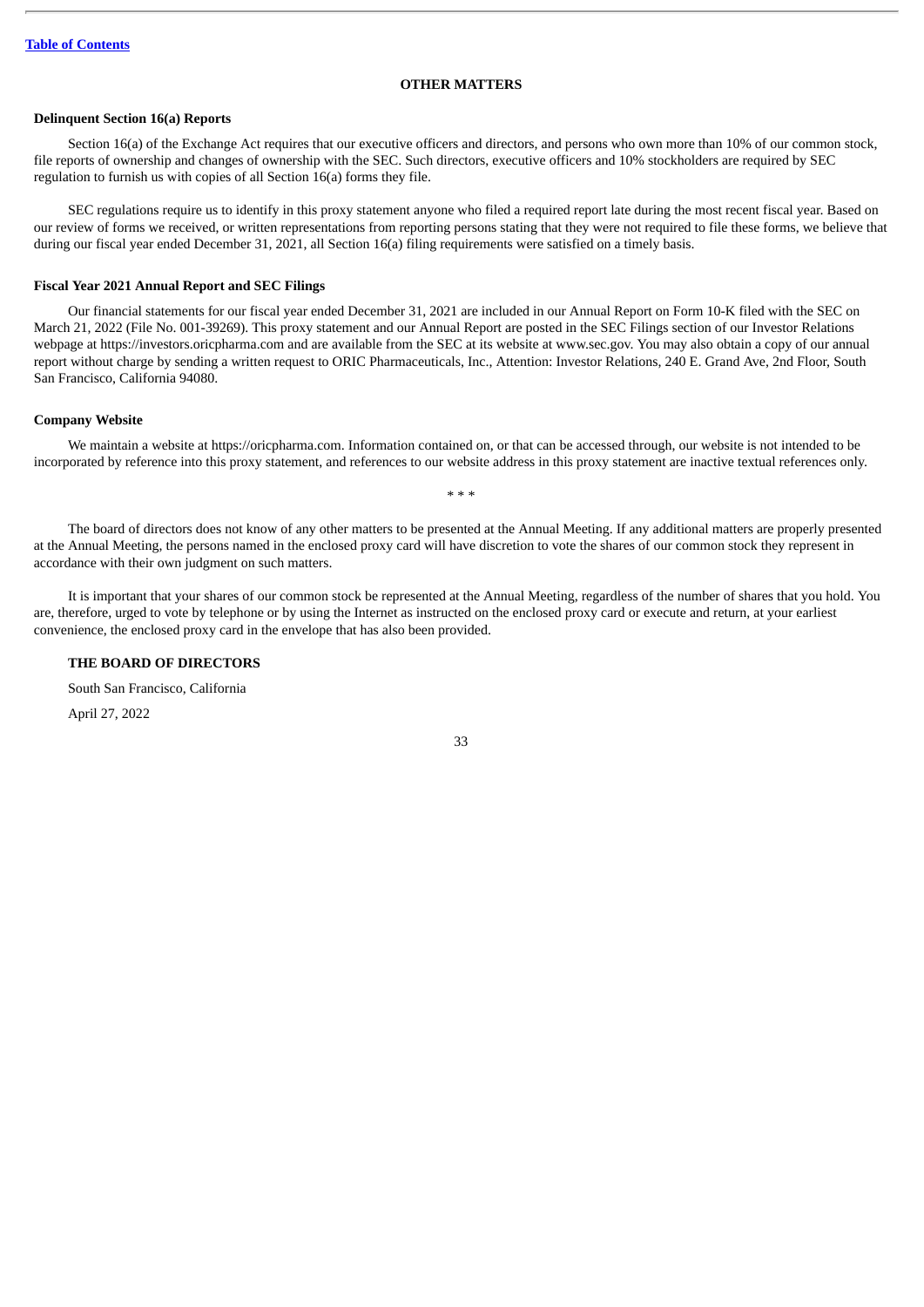

## **YOUR VOTE IS IMPORTANT! PLEASE VOTE BY:**

|  | <b>INTERNET</b> |                                                                                                                                            |  |  |  |
|--|-----------------|--------------------------------------------------------------------------------------------------------------------------------------------|--|--|--|
|  |                 | Go To: www.proxypush.com/ORIC<br>Cast your vote online<br>Have your Proxy Card ready<br>Follow the simple instructions to record your vote |  |  |  |
|  |                 | PHONE Call 1-866-895-6921<br>Use any touch-tone telephone<br>Have your Proxy Card ready<br>Follow the simple recorded instructions         |  |  |  |
|  |                 | MAIL<br>Mark, sign and date your Proxy Card<br>Fold and return your Proxy Card in the postage-paid envelope<br>provided                    |  |  |  |

## **ORIC Pharmaceuticals, Inc.**

Annual Meeting of Stockholders

For Stockholders of record as of April 18, 2022

**TIME:** Friday, June 17, 2022 8:00 AM, Pacific Time

**PLACE:** Annual Meeting to be held via live webcast

Please visit www.proxydocs.com/ORIC for more details

## **This proxy is being solicited on behalf of the Board of Directors**

The undersigned hereby appoints Jacob M. Chacko, M.D., the Company's President and Chief Executive Officer, Dominic Piscitelli, the Company's Chief Financial Officer, and Christian V. Kuhlen, M.D., J.D., the Company's General Counsel, (as "Named Proxies"), and each or any of them, as the true and lawful attorneys of the undersigned, with full power of substitution and revocation, and authorizes them, and each of them, to vote all the shares of capital stock of ORIC Pharmaceuticals, Inc. which the undersigned is entitled to vote at said meeting and any adjournment thereof upon the matters specified and upon such other matters as may be properly brought before the meeting or any adjournment thereof, conferring authority upon such true and lawful attorneys to vote in their discretion on such other matters as may properly come before the meeting and revoking any proxy heretofore given.

THE SHARES REPRESENTED BY THIS PROXY WILL BE VOTED AS DIRECTED OR, IF NO DIRECTION IS GIVEN, SHARES WILL BE VOTED IDENTICAL TO THE BOARD OF DIRECTORS RECOMMENDATION. This proxy, when properly executed, will be voted in the manner directed herein. In their discretion, the Named Proxies are authorized to vote upon such other matters that may properly come before the meeting or any adjournment or postponement thereof.

You are encouraged to specify your choice by marking the appropriate box (SEE REVERSE SIDE) but you need not mark any box if you wish to vote in accordance with the Board of Directors' recommendation. The Named Proxies cannot vote your shares unless you sign (on the reverse side) and return this card.

PLEASE BE SURE TO SIGN AND DATE THIS PROXY CARD AND MARK ON THE REVERSE SIDE